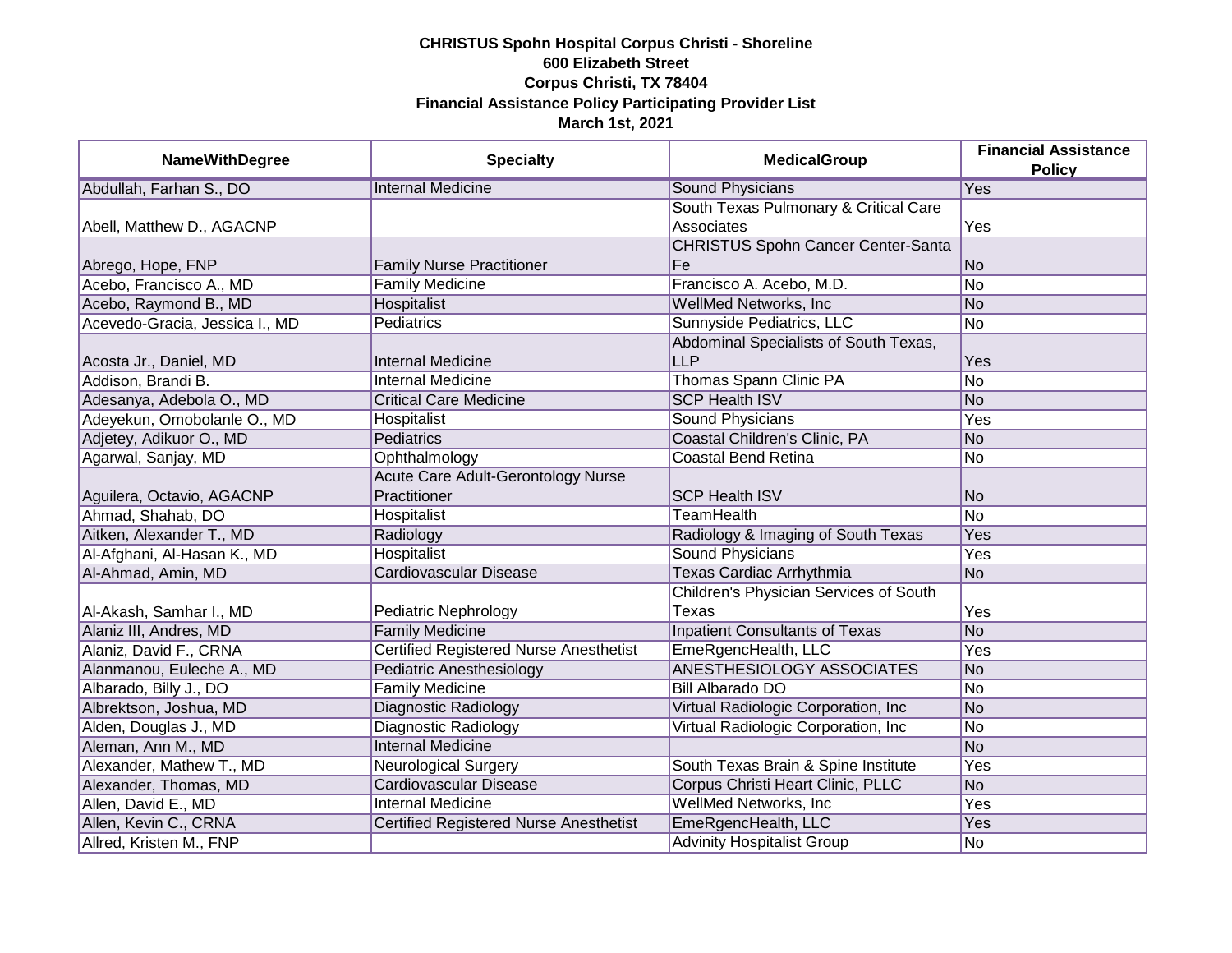| Almanza, Ruben J., MD         | <b>Family Medicine</b>                        |                                               | No         |
|-------------------------------|-----------------------------------------------|-----------------------------------------------|------------|
|                               |                                               | Children's Physician Services of South        |            |
| Almond, Patrick S., MD        | <b>Pediatric Surgery</b>                      | Texas                                         | Yes        |
| Almouie, Muhamad N., MD       | Pediatrics                                    | <b>Almouie Pediatrics</b>                     | No         |
| Alonso, Javier, MD            | <b>Thoracic Surgery</b>                       |                                               | Yes        |
| AL-Sadoon, Ammar, MD          | <b>Family Medicine</b>                        | Sound Physicians                              | Yes        |
| Alvarez, Jorge E., CRNA       | <b>Certified Registered Nurse Anesthetist</b> | Jorge E Alvarez CRNA PLLC                     | <b>Yes</b> |
| Alvi, Fozail I., MD           | Diagnostic Radiology                          | Virtual Radiologic Professional, LLC          | No         |
| Amin, Shivani, PA             | Physician Assistant                           | <b>Sound Physicians</b>                       | Yes        |
| Anderson, Lorie A., FNP       | <b>Family Nurse Practitioner</b>              | <b>Access Physicians</b>                      | No         |
| Anjum, Humayun, MD            | <b>Pulmonary Disease</b>                      | <b>Pulmonary Associates of Corpus Christi</b> | No         |
| Ansevin, Carl D., MD          | Neurology                                     | Impulse Monitoring (NuVasive, Inc.)           | No         |
| Antosh, Ivan J., MD           | Orthopedic Surgery                            | Acute Care Surgery of Texas                   | Yes        |
| Aoshima, Andrew M., MD        | <b>Internal Medicine</b>                      | Sound Physicians                              | Yes        |
| Apostol, Melecio F., MD       | Pediatrics                                    | <b>Sandcastle Pediatrics</b>                  | No         |
| Apostol, Vlad, DO             | <b>Critical Care Medicine</b>                 | <b>SCP Health ISV</b>                         | No         |
| Ara, Mary, MD                 | <b>Family Medicine</b>                        |                                               | No         |
| Aririguzo, Jude M., MD        | <b>Internal Medicine</b>                      |                                               | No         |
|                               |                                               | Gastroenterology & Advanced Endoscopy         |            |
| Armstrong, Luis A., MD        | Gastroenterology                              | Specialists, PLLC.                            | Yes        |
| Arroyo, Diego A., CRNA        | <b>Certified Registered Nurse Anesthetist</b> | EmeRgencHealth, LLC                           | Yes        |
| Arthur, Albert, MD            | <b>Family Medicine</b>                        | <b>Sound Physicians</b>                       | Yes        |
|                               |                                               | San Antonio Vascular and Endovascular         |            |
| Arthurs, Zachary M., MD       | Vascular Surgery                              | Surgery                                       | No         |
| Asatrian, Asmik, MD           | <b>Internal Medicine</b>                      | Thomas Spann Clinic, PA                       | No         |
| Asistido, Anthony F., MD      | Hospitalist                                   | <b>Inpatient Consultants of Texas</b>         | No         |
| Aterno, Michael J., MD        | Hospitalist                                   | Sound Physicians                              | Yes        |
| Atkinson, Christopher J., MD  | Diagnostic Radiology                          | VIRTUAL RADIOLOGIC PRO., LLC                  | No         |
| Attaran Rezaei, Babak, MD     | Neurology                                     | <b>Access Physicians</b>                      | No         |
| Attreya, Akash K., DO         | <b>Family Medicine</b>                        | Sound Physicians                              | Yes        |
|                               |                                               | <b>CHRISTUS Spohn Medical Group</b>           |            |
| Au, Kin-Wing, MD              | <b>Radiation Oncology</b>                     | Radiology Oncology                            | No         |
| Aung, Soe M., MD              | Neurology                                     |                                               | No         |
| Avalos, Sergio A., MD         | <b>Family Medicine</b>                        |                                               | No         |
| Avet, Patrick P., MD          | Ophthalmology                                 | Eye Associates of Corpus Christi              | Yes        |
| Ayarzagoitia, Maria L., FNP   | <b>Family Nurse Practitioner</b>              | <b>Schumacher Clinical Partners</b>           | Yes        |
| Ayarzagoitia, Patrick A., FNP | <b>Family Nurse Practitioner</b>              | <b>Schumacher Clinical Partners</b>           | Yes        |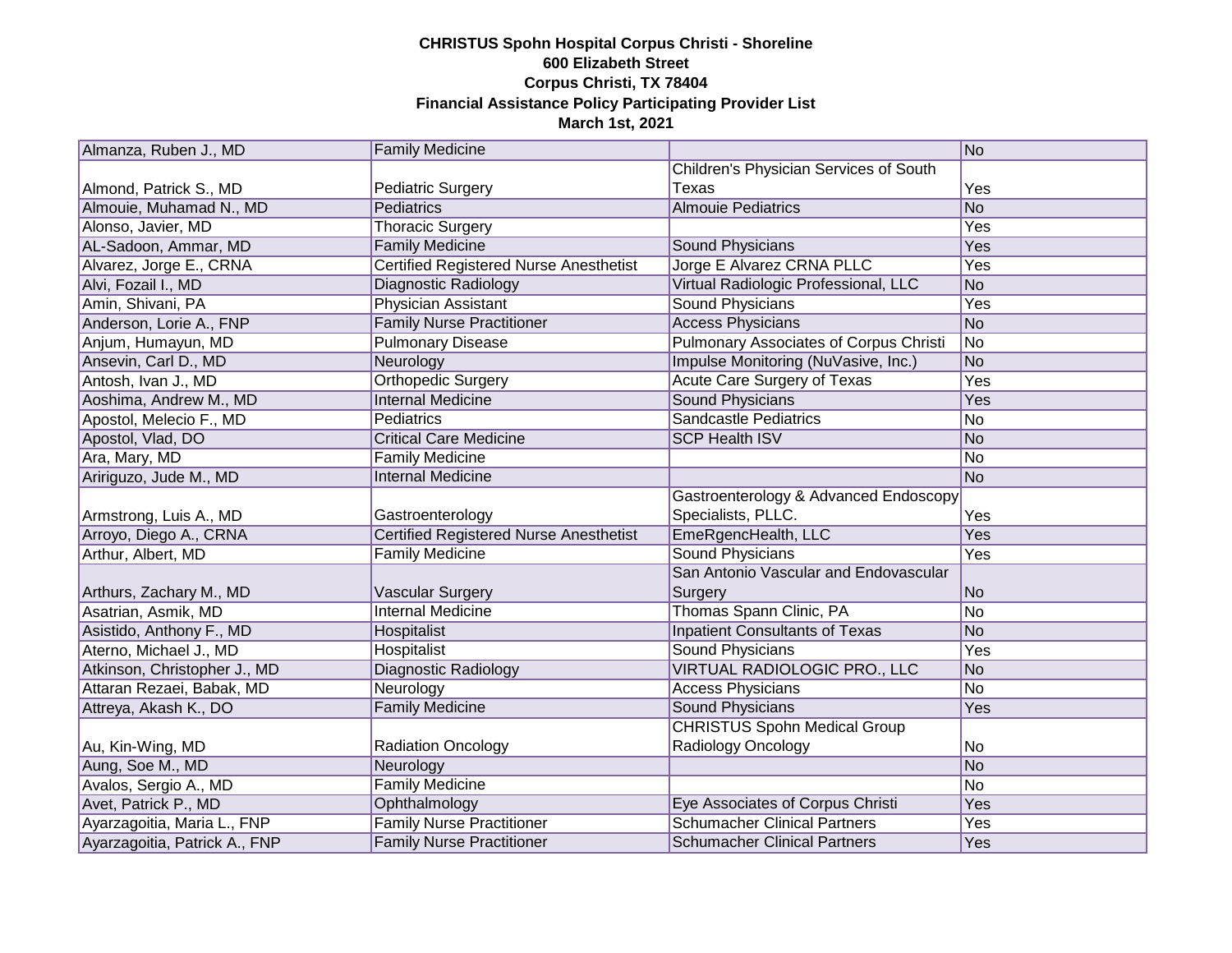| Ayeni, Christopher S., MD     | Hospitalist                               | Sound Physicians                              | Yes        |
|-------------------------------|-------------------------------------------|-----------------------------------------------|------------|
| Ayyagari, Krishna S., MD      | <b>Critical Care Medicine</b>             | <b>SCP Health ISV</b>                         | No         |
| Azarov, Nikolay A., MD        | <b>Critical Care Medicine</b>             | <b>SCP Health ISV</b>                         | No         |
| Badea-Mic, Daniela, MD        | Psychiatry                                | <b>Psychiatric Consulting Services</b>        | No         |
| Bader, Lucas J., MD           | <b>Orthopedic Surgery</b>                 | Acute Care Surgery of Texas                   | <b>Yes</b> |
| Badruddin-Mawji, Shamim, MD   | Cardiovascular Disease                    | <b>Coastal Cardiology Association</b>         | No         |
| Bailey, Kathleen M., MD       | Obstetrics & Gynecology                   | OB & GYN Associates of CC                     | No         |
| Bailey, Michael E., MD        | <b>Anatomic &amp; Clinical Pathology</b>  | Pathology Associates of CC                    | Yes        |
| Bailey, Shane M., MD          | <b>Clinical Cardiac Electrophysiology</b> | <b>Texas Cardiac Arrhythmia</b>               | No         |
| Baker, Stephanie C., MD       | Orthopedic Surgery                        |                                               | No         |
| Barnes, Jason B., MD          | <b>Emergency Medicine</b>                 | <b>Schumacher Clinical Partners</b>           | Yes        |
| Bassiouny, Mohamed A., MD     | <b>Clinical Cardiac Electrophysiology</b> | Texas Cardiac Arrhythmia                      | No         |
| Batta, Sahil, MD              | Internal Medicine                         | Sound Physicians                              | Yes        |
| Baum, Zachary H., DO          | <b>Emergency Medicine</b>                 | <b>Schumacher Clinical Partners</b>           | Yes        |
| Beato, Milton A., MD          | Cardiovascular Disease                    |                                               | No         |
| Beauchamp, Robert D., MD      | Diagnostic Radiology                      | Radiology & Imaging of South Texas            | Yes        |
| Beeson, Donn K., MD           | Teleradiology (Archived)                  | VIRTUAL RADIOLOGIC PRO., LLC                  | No         |
| Behroozi, Saeid, MD           | Hospitalist                               | <b>Sound Physicians</b>                       | Yes        |
| Benavidez, George, MD         | <b>Family Medicine</b>                    | Thomas Spann Clinic, PA                       | No         |
| Benitez Sanchez, Diana C., MD | <b>Infectious Disease</b>                 |                                               | No         |
|                               |                                           | <b>Orthopedic Surgery and Sports Medicine</b> |            |
| Berastain JR, Miguel A., MD   | Orthopedic Surgery                        | Associates LLP                                | No         |
| Berio Muniz, Rafael L., MD    | <b>Cardiovascular Disease</b>             | <b>Coastal Cardiology Association</b>         | No         |
| Berkvens, Bennie J., MD       | Hospitalist                               | <b>Advinity Hospitalist Group</b>             | No         |
| Berman, Philip L., MD         | <b>Cardiovascular Disease</b>             |                                               | No         |
| Bhandari, Angelina D., MD     | Pediatric Anesthesiology                  | ANESTHESIOLOGY ASSOCIATES                     | No         |
| Bibby, Tommalynn, FNP         | <b>Family Nurse Practitioner</b>          | <b>Schumacher Clinical Partners</b>           | Yes        |
| Bielefeld, Mark R., MD        | <b>Thoracic Surgery</b>                   | J. Mark Morales, MD, PA                       | No         |
| Bikle, Jeffrey M., MD         | Radiology                                 | Radiology & Imaging of South Texas            | Yes        |
| Bindel, Kristin, NNP          | <b>Neonatal Nurse Practitioner</b>        | <b>Gulf Coast Neonatology PLLC</b>            | No         |
| Bindingnavele, Vijay K., MD   | <b>Plastic Surgery</b>                    |                                               | Yes        |
| Bishop, John E., MD           | Ophthalmology                             |                                               | No         |
| Bivona, Charles L., MD        | Anesthesiology                            | Gulf Shore Anesthesia Assoc.                  | No         |
|                               |                                           | <b>CHRISTUS St. Michael Clinic Pulmonary</b>  |            |
| Blackmon, Michael B., MD      | <b>Pulmonary Disease</b>                  | and Sleep Medicine                            | No         |
| Blair Jr., James A., MD       | <b>Orthopedic Surgery</b>                 | Acute Care Surgery of Texas                   | Yes        |
| Blow, Osbert, MD, PhD         | <b>Trauma Surgery</b>                     | Spohn Trauma Surgeons                         | No         |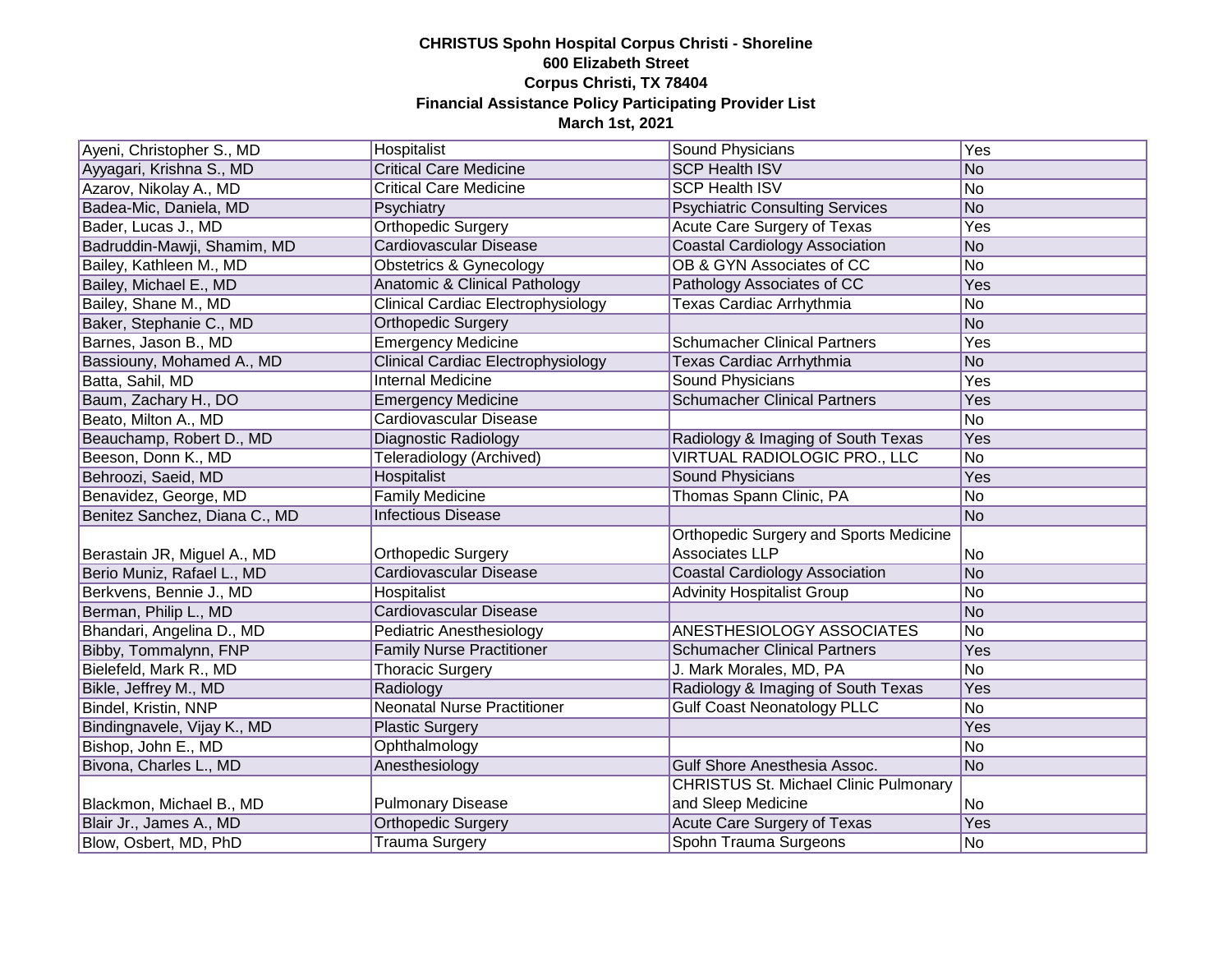| Blum, Gary N., DDS             | Dentistry                                     |                                       | No  |
|--------------------------------|-----------------------------------------------|---------------------------------------|-----|
| Blunck, Joshua T., DO          | Radiology                                     | Virtual Radiologic Corporation, Inc   | No  |
| Bobbala, Govardhan R., MD      | <b>Family Medicine</b>                        | Sound Physicians                      | Yes |
| Bold, Jonathan W., MD          | Radiology                                     | Virtual Radiologic Corporation, Inc.  | No  |
| Bond, Richard M., MD           | Ophthalmology                                 | <b>Coastal Bend Eye Center</b>        | No  |
| Bonelli, Andres, MD            | <b>Internal Medicine</b>                      |                                       | No  |
| Boostrom, William (Bill), PA   | Physician Assistant                           | <b>Coastal Bend Family Medicine</b>   | No  |
|                                |                                               | Corpus Christi Tots & Teens Pediatric |     |
| Borchard, Edward L., MD        | Pediatrics                                    | Medicine                              | No  |
| Boriack, Leroy A., MD          | <b>Family Medicine</b>                        |                                       | No  |
| Borkowski, John M., MD         | Orthopedic Surgery                            | Orthopedic Associates of CC           | No  |
| Bowen, Ronald W., DO           | <b>Family Medicine</b>                        |                                       | No  |
| Boynton, Gerard W., MD         | <b>Family Medicine</b>                        |                                       | No  |
|                                |                                               | Colon & Rectal Associates of South    |     |
| Brackett, Fred B., MD          | Colon and Rectal Surgery                      | Texas                                 | Yes |
| Brady, Jeffrey S., CRNA        | <b>Certified Registered Nurse Anesthetist</b> | EmeRgencHealth, LLC                   | Yes |
| Brady, Kevin M., MD            | Anesthesiology                                | EmeRgencHealth, LLC                   | Yes |
| Bray, Anna R., FNP             | <b>Family Nurse Practitioner</b>              | <b>Schumacher Clinical Partners</b>   | Yes |
| Breeling, Charles L., MD       | <b>Family Medicine</b>                        | Family Practice Assoc. of CC          | No  |
| Brehm, Norbert C., MD          | Urology                                       | Corpus Christi Urology Group, LLP     | Yes |
| Brekhus, Bryan G., DO          | <b>Family Medicine</b>                        | <b>Sound Physicians</b>               | Yes |
| Brenner, Lawrence D., MD       | Cardiovascular Disease                        | Corpus Christi Heart Clinic, PLLC     | No  |
| Briggs, Jeffrey D., DO         | Psychiatry                                    | Asana Integrated Medical Group        | No  |
| Brod, Delbert R., MD           | <b>Internal Medicine</b>                      | <b>Sound Physicians</b>               | Yes |
| Brodeur, Michael N., MD        | <b>Emergency Medicine</b>                     | <b>Schumacher Clinical Partners</b>   | Yes |
| Browning, Jared C., MD         | Radiology                                     | Virtual Radiologic Corporation, Inc   | No  |
| Brownlee, John R., MD          | <b>Pediatric Cardiology</b>                   | <b>Driscoll Physician's Group</b>     | No  |
|                                | Acute Care Adult-Gerontology Nurse            |                                       |     |
| Brunner, LaTosca D., AGACNP    | Practitioner                                  | <b>SCP Health ISV</b>                 | No  |
|                                |                                               |                                       |     |
| Brusco, Osvaldo A., MD         | Endocrinology, Diabetes and Metabolism        |                                       | Yes |
| Buckley, Michael A., DO        | Anesthesiology                                | EmeRgencHealth, LLC                   | Yes |
| Budhwani, Hina, MD             | <b>Family Medicine</b>                        | <b>Sound Physicians</b>               | Yes |
| Butler, Dimple T., MD          | <b>Family Medicine</b>                        | <b>Sound Physicians</b>               | Yes |
| Buttacavoli, Frank A., MD      | <b>Orthopedic Surgery</b>                     | Acute Care Surgery of Texas           | Yes |
| Calaway, Samantha J., FNP      | <b>Family Nurse Practitioner</b>              | <b>Schumacher Clinical Partners</b>   | Yes |
| Callegari-Puente, Bruna F., MD | Pediatrics                                    | Coastal Children's Clinic, PA         | No  |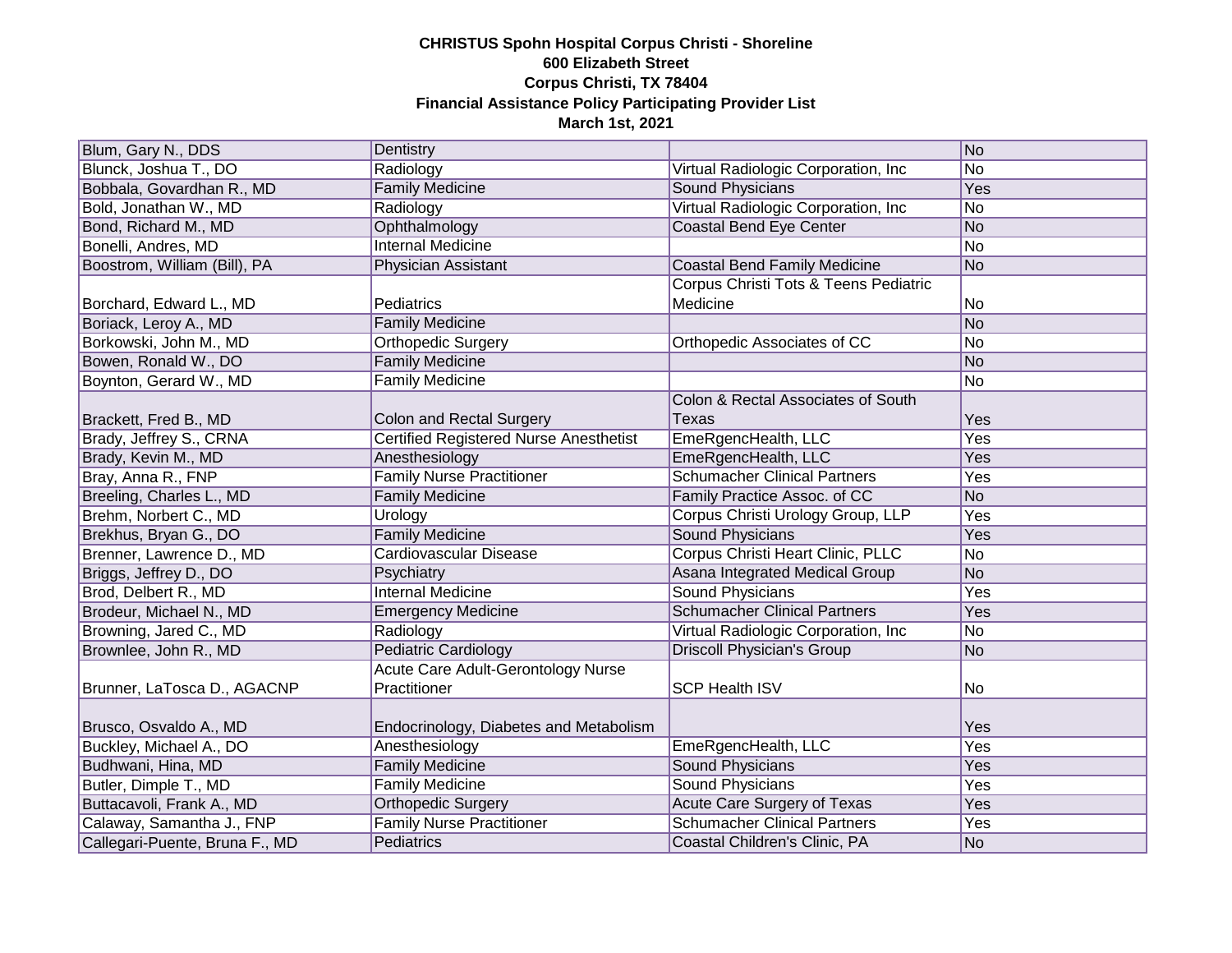| Campbell III, Morgan S., MD | Neurology                                | Corpus Christi Neurology              | Yes            |
|-----------------------------|------------------------------------------|---------------------------------------|----------------|
| Campbell, Charles H., MD    | Ophthalmology                            | South Texas Retina Consultants, LLP   | Yes            |
| Campbell, Jennifer M., NP   | <b>Family Nurse Practitioner</b>         |                                       | No             |
|                             |                                          | <b>CHRISTUS Spohn Med Grp Coastal</b> |                |
| Campos Valls, Crystal, MD   | <b>Family Medicine</b>                   | <b>Bend Family Medicine</b>           | N <sub>o</sub> |
| Canales, Lynae S., MD       | <b>Pediatrics</b>                        | <b>ABC Pediatrics, PA</b>             | No             |
| Canby, Robert C., MD        | Clin. Card. Electrophysiology (Archived) | Texas Cardiac Arrhythmia              | No             |
| Cancemi, Mario T., MD       | Anesthesiology                           | Gulf Shore Anesthesia Assoc.          | No             |
| Candas, Ali F., MD          | Pediatrics                               | Coastal Children's Clinic, PA         | No             |
| Cano Rivera, Manuel R., MD  | Pediatrics                               | Coastal Children's Clinic, PA         | No             |
| Cantu, Patricia A., MD      | <b>Family Medicine</b>                   |                                       | No             |
| Cao, Yuanning, MD           | Hospitalist                              | Sound Physicians                      | Yes            |
| Capers, Scotti M., CRNA     | Certified Registered Nurse Anesthetist   | EmeRgencHealth, LLC                   | Yes            |
| Capitaine, Raul R., MD      | Psychiatry                               |                                       | No             |
| Capupas, Juan M., FNP       | <b>Family Nurse Practitioner</b>         | <b>Schumacher Clinical Partners</b>   | Yes            |
| Carlson, Daniel M., MD      | Anesthesiology                           | Gulf Shore Anesthesia Assoc.          | No             |
| Caro, Robert E., MD         | <b>Family Medicine</b>                   | South Coast Family Medicine           | No             |
| Carr, Jean-Jacques, MD      | <b>Family Medicine</b>                   | <b>Calallen Medical Clinic</b>        | No             |
| Carrizales IV, Enrique, DO  | <b>Internal Medicine</b>                 |                                       | No             |
|                             |                                          | <b>CHRISTUS Spohn Med Grp Fam Med</b> |                |
| Carroll, John R., MD        | <b>Family Medicine</b>                   | Acad Ctr - Central                    | No             |
| Cary, Adam B., D.O.         | Anesthesiology                           | EmeRgencHealth, LLC                   | Yes            |
| Casimire, Thalia N., MD     | <b>Pulmonary Disease</b>                 | <b>SCP Health ISV</b>                 | No             |
| Castro Jr., Timothy, MD     | Anesthesiology                           | EmeRgencHealth, LLC                   | Yes            |
| Chakilam, Ramakrishna, MD   | <b>Pulmonary Disease</b>                 |                                       | No             |
| Chang, Craig G., MD         | <b>General Surgery</b>                   |                                       | No             |
| Chapa, Phillip E., MD       | <b>Emergency Medicine</b>                | <b>Schumacher Clinical Partners</b>   | Yes            |
| Charba, Deane S., MD        | Nephrology                               | Corpus Nephrology Network, PLLC       | Yes            |
| Chau, Chuong J., MD         | Anesthesiology                           | EmeRgencHealth, LLC                   | Yes            |
| Chekuri, Kasi V., MD        | <b>Cardiovascular Disease</b>            | Corpus Christi Heart Clinic, PLLC     | No             |
| Chen, Defeng, MD            | <b>Internal Medicine</b>                 | <b>Inpatient Consultants of Texas</b> | Yes            |
| Cheng, Sam S., MD           | Radiology                                | Virtual Radiologic Corporation, Inc.  | No             |
|                             |                                          | Arthritis and Osteoporosis Center of  |                |
| Chiang, Eric P., MD         | Rheumatology                             | <b>Coastal Bend</b>                   | No             |
| Chiasson, Melissa A., MD    | <b>Obstetrics &amp; Gynecology</b>       | OB & GYN Associates of CC             | Yes            |
| Chin, Arthur K., MD         | <b>Family Medicine</b>                   |                                       | No             |
| Chitrit, Isaac, MD          | <b>Internal Medicine</b>                 | WellMed at South Alameda              | No             |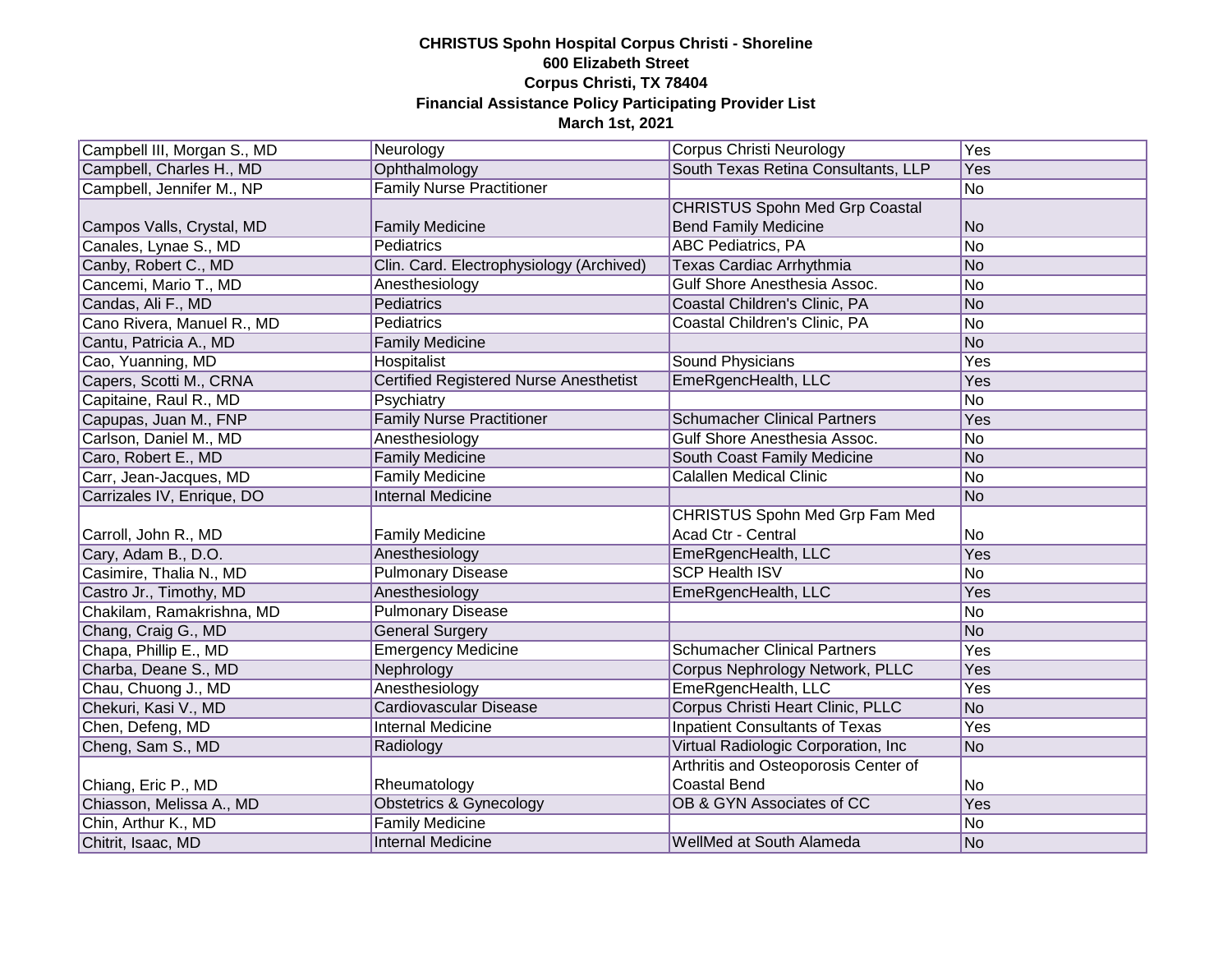| Chmelik, Elizabeth L., MD    | Hospitalist                                   | WellMed Networks, Inc.                         | No             |
|------------------------------|-----------------------------------------------|------------------------------------------------|----------------|
| Chodosh, Thomas B., DO       | <b>Family Medicine</b>                        |                                                | No             |
| Chong, Euming, MD            | <b>Pediatrics</b>                             | Neonatology Consultants of Corpus              | No             |
| Chong, Kenneth V., MD        | Diagnostic Radiology                          | Virtual Radiologic Professionals, LLC          | No             |
|                              |                                               | Heart & Rhythm Institute of South Texas,       |                |
| Choucair, Wassim K., MD      | <b>Clinical Cardiac Electrophysiology</b>     | PA                                             | No             |
| Christensen, Dustin E., CRNA | <b>Certified Registered Nurse Anesthetist</b> | EmeRgencHealth, LLC                            | Yes            |
| Chua, Eireen H., MD          | Pediatrics                                    | <b>ABC Pediatrics</b>                          | No             |
| Cintron, C.A., MD            | Anesthesiology                                | EmeRgencHealth, LLC                            | Yes            |
|                              |                                               | CHRISTUS Spohn Med Grp FamilyHlth              |                |
| Cisneros, Maria P., FNP      | <b>Family Nurse Practitioner</b>              | <b>Ctr-Northside Expansion</b>                 | N <sub>o</sub> |
|                              |                                               | Orthopedic Surgery and Sports Medicine         |                |
| Clark JR, Charles S., MD     | <b>Orthopedic Surgery</b>                     | Associates                                     | No             |
| Cline, Whitney R., FNP       | <b>Family Nurse Practitioner</b>              | <b>Schumacher Clinical Partners</b>            | Yes            |
|                              |                                               |                                                |                |
| Cohn, Jacqueline E., MD      | Endocrinology, Diabetes and Metabolism        |                                                | No             |
| Cole-Perez, Mary C., MD      | Dermatology                                   |                                                | No             |
| Comstock, Christopher P., MD | <b>Orthopedic Surgery</b>                     | Children's Ortho Service of South Texas        | No             |
| Cone, John R., MD            | <b>Family Medicine</b>                        |                                                | No             |
|                              |                                               | Orthopedic Surgery and Sports Medicine         |                |
| Cordell, Davin D., MD        | <b>Orthopedic Surgery</b>                     | Associates                                     | No             |
| Corrada, Romulo G., MD       | <b>Obstetrics &amp; Gynecology</b>            | <b>COASTAL BEND WOMENS CENTER</b>              | No             |
| Cortes, Edgar L., MD         | Pediatrics                                    | <b>Coastal Childrens Clinic PA</b>             | No             |
| Cortes, Edgar R., MD         | Pediatrics                                    | Coastal Children's Clinic, PA                  | No             |
| Cortese, Jack L., MD         | Nephrology                                    | <b>Corpus Nephrology Network PLLC</b>          | Yes            |
| Cortez, Brandon J., CRNA     | <b>Certified Registered Nurse Anesthetist</b> | EmeRgencHealth, LLC                            | Yes            |
| Corum, Bryan G., DPM         | Podiatry                                      | Complete Podiatry, PC                          | No             |
| Cottle, David L., FNP        | <b>Family Nurse Practitioner</b>              | WellMed Networks, Inc.                         | Yes            |
| Coutin, Rafael F., MD        | <b>Cardiovascular Disease</b>                 | <b>Cardiology Associates of Corpus Christi</b> | Yes            |
| Covarrubias JR, Baldemar, MD | <b>Family Medicine</b>                        | Physician Health Choice                        | No             |
| Crapo, Paul D., DO           | <b>Emergency Medicine</b>                     | <b>Schumacher Clinical Partners</b>            | Yes            |
| Creamean, Troy L., DO        | Otolaryngology                                | Ear, Nose, and Throat Associates               | Yes            |
| Crespo Velez, Wilfredo, MD   | <b>Cardiothoracic Surgery</b>                 | J. Mark Morales, MD, PA                        | No             |
| Crocker, Lynn A., DO         | Hospitalist                                   | <b>Sound Physicians</b>                        | Yes            |
| Cuevas, Christel R., MD      | <b>Cardiovascular Disease</b>                 | Corpus Christi Heart Clinic, PLLC              | No             |
| Cullins, Stacey M., NNP      | <b>Neonatal Nurse Practitioner</b>            | <b>Gulf Coast Neonatology PLLC</b>             | No             |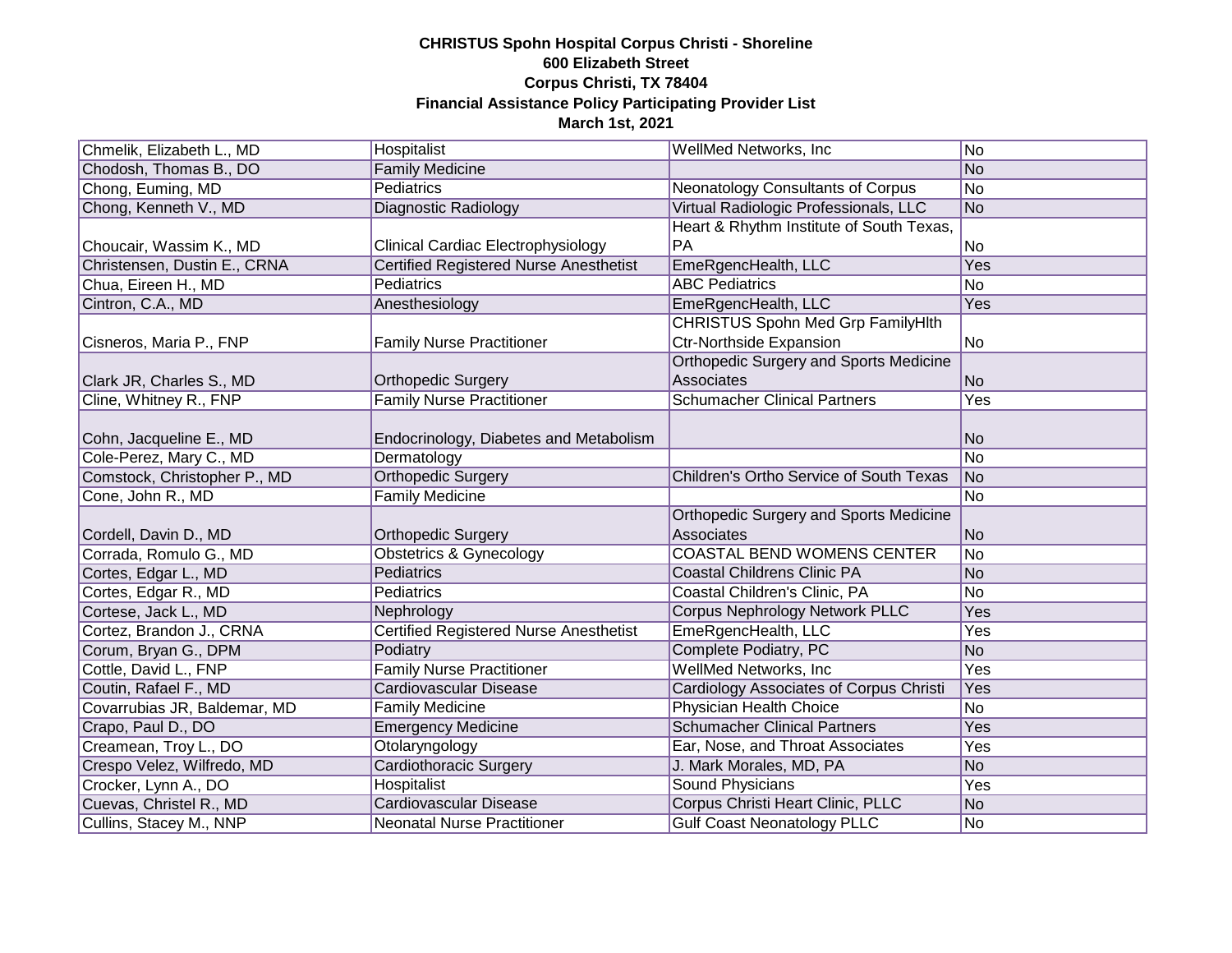|                               |                                               | Corpus Christi Oral & Maxillofacial           |     |
|-------------------------------|-----------------------------------------------|-----------------------------------------------|-----|
| Cutbirth, Mance A., DDS       | Oral and Maxillofacial Surgery                | Surgeons, PC                                  | Yes |
| Damaraju, Srikanth, MD        | Cardiovascular Disease                        | <b>Coastal Cardiology Association</b>         | No  |
| Davae, Ketan C., MD           | Radiology                                     | Virtual Radiologic Corporation, Inc.          | No  |
| Davidson, Julie M., PA        | <b>Physician Assistant</b>                    | Corpus Christi Urology Group, LLP             | Yes |
|                               | <b>Acute Care Adult-Gerontology Nurse</b>     |                                               |     |
| Davis, Brittany N., ACAGNP    | Practitioner                                  | <b>SCP Health ISV</b>                         | Yes |
| Davis, Jesse C., CRNA         | <b>Certified Registered Nurse Anesthetist</b> | EmeRgencHealth, LLC                           | Yes |
| Davis, Nathan A., MD          | Dermatology                                   | South Texas Dermatology                       | Yes |
| Davis, Randall K., MD         | <b>Obstetrics &amp; Gynecology</b>            | <b>OB Hospitalist Group</b>                   | No  |
| Davis, Steven W., MD          | Radiology                                     | Virtual Radiologic Corporation, Inc.          | No  |
| De La Garza, Armando, NP      | <b>Family Nurse Practitioner</b>              | Corpus Christi Urology Group, LLP             | Yes |
| De Silva, Palla M., MD        | <b>Internal Medicine</b>                      | <b>Pulmonary Associates of Corpus Christi</b> | No  |
| Deardorf, Erika G., PA        | Physician Assistant                           | Neurosurgery of Corpus Christi                | No  |
| Deberry, Phillip D., CRNA     | Certified Registered Nurse Anesthetist        | EmeRgencHealth, LLC                           | Yes |
| DeJesus, Dennis, MD           | Teleradiology (Archived)                      | Virual Radiologic Professionals, LLC          | No  |
| Del Gallo, Walter A., MD      | <b>Orthopedic Surgery</b>                     |                                               | No  |
| DeLaCruz III, Apolonio, CRNA  | Certified Registered Nurse Anesthetist        | EmeRgencHealth, LLC                           | Yes |
|                               |                                               | <b>CHRISTUS Spohn Family Health Center</b>    |     |
| DeLeon, Elsie V., FNP         | <b>Family Nurse Practitioner</b>              | Westside                                      | No  |
| Deleon-Salinas, Miguel A., MD | Neonatal-Perinatal Medicine                   | Neonatology Consultants of CC                 | No  |
| DeLine, Carol C., MD          | <b>Pediatric Neurology</b>                    | Children's Physician Services Of South        | Yes |
| Demandante, Carlo G., MD      | <b>Radiation Oncology</b>                     |                                               | No  |
| Dennis, Bill M., MD           | <b>Family Medicine</b>                        |                                               | No  |
| Dhar, Pradip K., MD           | Pediatric Cardiology                          |                                               | No  |
| Diaz, Roberto F., MD          | <b>Internal Medicine</b>                      |                                               | No  |
| Dickson, Christian M., DPM    | Podiatry                                      | <b>Corpus Christi Podiatry</b>                | No  |
| Dikin, Matthew S., DO         | <b>Internal Medicine</b>                      | <b>SCP Health ISV</b>                         | No  |
|                               |                                               | Children's Physician Services of South        |     |
| Dimas, Vanessa D., MD         | <b>Plastic Surgery</b>                        | Texas                                         | Yes |
| Dimtri, Francis N., DO        | <b>Internal Medicine</b>                      | <b>Concord Medical Group</b>                  | Yes |
|                               |                                               | Bay Area Kidney Disease Physicians,           |     |
| Din, Sabeeh U., MD            | Nephrology                                    | <b>LLP</b>                                    | Yes |
| Dirksen, William H., MD       | Pediatrics                                    | Coastal Children's Clinic, PA                 | No  |
| Dohi, David F., DO            | <b>Pediatrics</b>                             | Coastal Children's Clinic, PA                 | No  |
| Dorrell Jr, Thomas W., MD     | <b>Family Medicine</b>                        |                                               | No  |
| Doucet, Roxanna V., MD        | Obstetrics & Gynecology                       | <b>OB Hospitalist Group</b>                   | No  |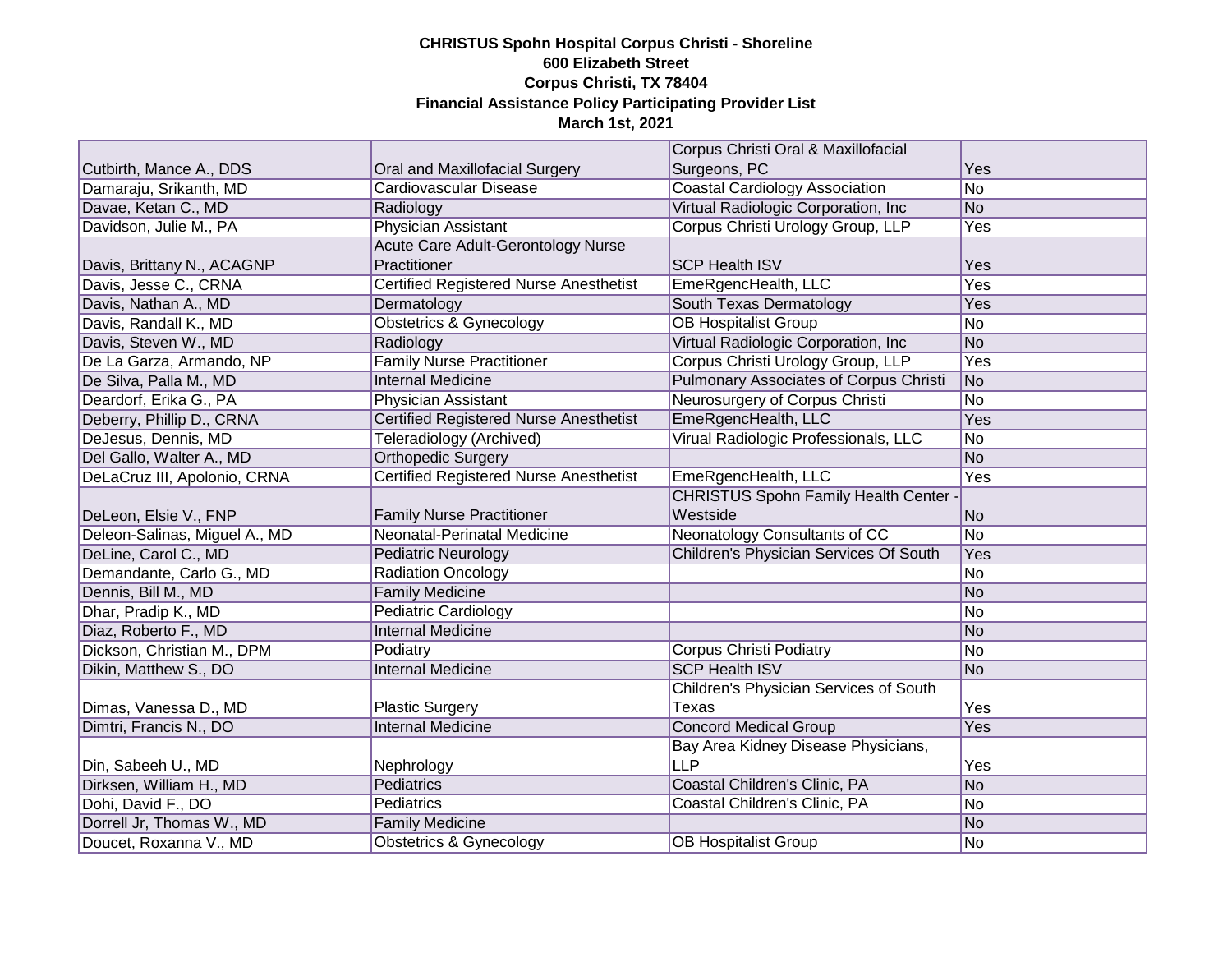| Dowd, Thomas C., MD         | <b>Orthopedic Surgery</b>                     | Acute Care Surgery of Texas            | Yes        |
|-----------------------------|-----------------------------------------------|----------------------------------------|------------|
| Dudaie, Ronen S., MD        | <b>Critical Care Medicine</b>                 | <b>SCP Health ISV</b>                  | No         |
| Dugan II, John T., MD       | Ophthalmology                                 | Dugan Eye Institute                    | No         |
| Dulak, Catherine E., MD     | <b>Obstetrics &amp; Gynecology</b>            | Catherine Dulak, MD                    | No         |
| Dwyer, J. Michael, MD       | Anesthesiology                                | Bay Area Anesthesia Assoc              | Yes        |
| Dye, James M., MD           | <b>General Surgery</b>                        | <b>Surgical Associates</b>             | <b>Yes</b> |
| Earley, Donovan L., CRNA    | <b>Certified Registered Nurse Anesthetist</b> | EmeRgencHealth, LLC                    | Yes        |
| Easley, Scott M., MD        | <b>Family Medicine</b>                        | Orthopedic Associates of CC            | No         |
| Eftimescu, Dina F., MD      | <b>Obstetrics &amp; Gynecology</b>            | Corpus Christi Women's Center          | Yes        |
| Elizondo, Carlos R., MD     | <b>Family Medicine</b>                        | <b>Primary Care and Wellness</b>       | No         |
|                             |                                               | <b>CHRISTUS Spohn Med Grp Family</b>   |            |
| Elizondo, Marco A., MD      | <b>Internal Medicine</b>                      | <b>Health Center Robstown</b>          | No         |
| Ellis, Daniel K., DO        | <b>Family Medicine</b>                        | Sound Physicians                       | Yes        |
| Elsass, Kelcey D., MD       | Radiology                                     | Virtual Radiologic Professionals, LLC  | No         |
| Emran, Mohammad A., MD      | Pediatric Surgery                             | <b>Driscoll Children's Hospital</b>    | No         |
| Engle, Mitchell P., MD      | Pain Medicine                                 | Institute of Precision Pain Medicine   | No         |
| Engledowl, Lone P., PMHNP   | <b>Psychiatric Nurse Practitioner</b>         | <b>Psychiatric Consulting Services</b> | No         |
| Enyeribe, Chioma J., MD     | Hospitalist                                   | Sound Physician Hospitalists           | Yes        |
| Epstein, Richard A., CRNA   | <b>Certified Registered Nurse Anesthetist</b> | EmeRgencHealth, LLC                    | Yes        |
| Erard, Uma E., DO           | <b>Orthopedic Surgery</b>                     | <b>Acute Care Surgery of Texas</b>     | Yes        |
| Ertzner, Thomas W., MD      | Radiology                                     | Radiology & Imaging of South Texas     | Yes        |
| Escalea, Candice N., DPM    | Podiatry                                      | <b>Specialty Clinic</b>                | No         |
| Espada, Roberto A., MD      | <b>Obstetrics &amp; Gynecology</b>            |                                        | Yes        |
| Espina, Eisen J., MD        | <b>Family Medicine</b>                        |                                        | No         |
| Espiritu, Teofilo S., MD    | Pediatrics                                    | Coastal Children's Clinic, PA          | No         |
| Etman, Yasser, MD           | <b>Pulmonary Disease</b>                      | <b>SCP Health ISV</b>                  | No         |
| Etuknwa, Uduak T., MD       | <b>Pediatrics</b>                             | Coastal Children's Clinic, PA          | No         |
| Eubank Jr., Charles D., MD  | Gynecology                                    |                                        | No         |
| Everett Jr., Carlos, CRNA   | Certified Registered Nurse Anesthetist        | EmeRgencHealth, LLC                    | Yes        |
| Everett, Orel M., MD        | <b>Family Medicine</b>                        | Thomas Spann Clinic, PA                | No         |
| Everitt, Alexandra L., CRNA | <b>Certified Registered Nurse Anesthetist</b> | <b>Bay Area Anesthesia Associates</b>  | No         |
| Ewbank, Jordyn E., DO       | <b>Emergency Medicine</b>                     | <b>Schumacher Clinical Partners</b>    | Yes        |
| Ewing, Michael J., MD       | <b>General Surgery</b>                        | Surgical Associates (Corpus Christi)   | Yes        |
| Fabuyi, Oyeyemi A., MD      | <b>Pulmonary Disease</b>                      | <b>SCP Health ISV</b>                  | No         |
| Fader, William A., MD       | <b>Pediatrics</b>                             | Kid's Clinic, PA                       | No         |
| Fagan, Wayne A., MD         | Dermatology                                   | South Texas Dermatology, PLLC          | Yes        |
| Farek, Paul E., MD          | General Surgery                               |                                        | No         |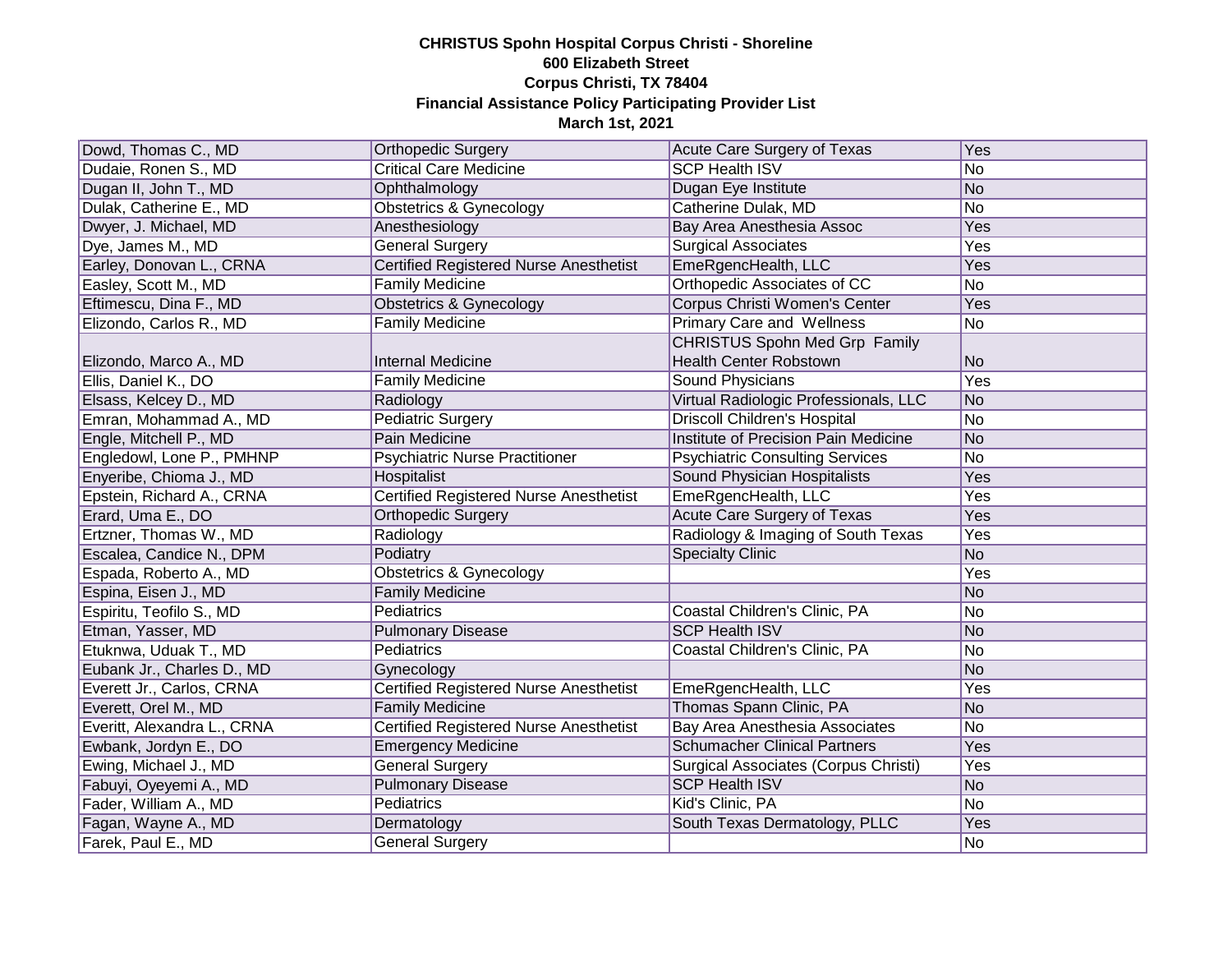| Farooq, Malik U., MD            | Psychiatry                                    | Asana Integrated Medical Group       | No  |
|---------------------------------|-----------------------------------------------|--------------------------------------|-----|
| Fassihi, Amir A., MD            | Radiology                                     | VIRTUAL RADIOLOGIC PRO., LLC         | No  |
| Fernandez, Robert A., MD        | <b>Plastic Surgery</b>                        |                                      | Yes |
| Fernando, Chaminda, DO          | Hospitalist                                   | Sound Physicians                     | Yes |
| Ficenec, Matthew J., MD         | <b>Trauma Surgery</b>                         |                                      | Yes |
| Fisher Jr, George H., MD        | Otolaryngology                                | Ear, Nose, and Throat Associates     | Yes |
| Fisher, Jason D., DO            | Urology                                       | Corpus Christi Urology Group, LLP    | Yes |
| Fleischer, Lauren B., MD        | <b>Internal Medicine</b>                      | <b>Sound Physicians</b>              | Yes |
| Fleischer, Raymond A., MD       | <b>Internal Medicine</b>                      | <b>Sound Physicians</b>              | Yes |
| Fletcher, Kelly E., FNP         | <b>Family Nurse Practitioner</b>              | Inpatient Consultants of Texas       | No  |
| Flora Jr, Mark R., MD           | <b>Emergency Medicine</b>                     | <b>Schumacher Clinical Partners</b>  | Yes |
| Flores, Alana N., PA            | Physician Assistant                           | Orthopedic Associates of CC          | No  |
| Flores, William C., MD          | <b>Family Medicine</b>                        | WellMed at Crosstown                 | No  |
| Ford, Dustin L., CRNA           | Certified Registered Nurse Anesthetist        | EmeRgencHealth, LLC                  | Yes |
| Fosso, Chimi L., MD             | <b>Internal Medicine</b>                      | Sound Physicians                     | Yes |
| Fowler, Justin T., MD           | Orthopedic Surgery                            | <b>Acute Care Surgery of Texas</b>   | Yes |
| Fox II, Stephen G., MD          | Radiology                                     | Virtual Radiologic Corporation, Inc. | No  |
| Fox, Lorraine A., CRNA          | Certified Registered Nurse Anesthetist        | EmeRgencHealth, LLC                  | Yes |
| Frame, James E., MD             | <b>Emergency Medicine</b>                     | <b>Schumacher Clinical Partners</b>  | Yes |
| Franco Jr., Rene, MD            | <b>Pulmonary Disease</b>                      |                                      | Yes |
| Fratila, Antonio B., MD         | Anesthesiology                                | New Wave Anesthesia Management,      | No  |
| Fuentes III, Luis, DO           | <b>Family Medicine</b>                        | <b>Coastal Bend Family Medicine</b>  | No  |
| Fuentes, Dorothy D., MD         | Pediatrics                                    | <b>ABC Pediatrics</b>                | No  |
| Fuentes, Michael G., MD         | Physical Medicine & Rehabilitation            |                                      | No  |
| Fuentes, Randy A., MD           | <b>Internal Medicine</b>                      |                                      | No  |
| Funderburk, Alton W., CRNA      | <b>Certified Registered Nurse Anesthetist</b> | EmeRgencHealth, LLC                  | Yes |
| Gadam, Mohan R., MD             | <b>Family Medicine</b>                        | <b>Sound Physicians</b>              | Yes |
| Galatzan, Steve J., MD          | Pathology - Anatomic                          | Pathology Associates of CC           | Yes |
| Gallinghouse Jr., Gerald J., MD | <b>Clinical Cardiac Electrophysiology</b>     | <b>Texas Cardiac Arrhythmia</b>      | No  |
| Ganz, Samuel B., DO             | <b>Family Medicine</b>                        |                                      | No  |
| Garcia Blow, Nelly I., DO       | <b>Family Medicine</b>                        | <b>TRAUMA SERVICES</b>               | No  |
| Garcia, Fernando, MD            | Hospitalist                                   |                                      | Yes |
| Garcia, Jack P., CRNA           | Certified Registered Nurse Anesthetist        | EmeRgencHealth, LLC                  | Yes |
| Garcia, Jazlene D., PA          | Physician Assistant                           | Acute Care Surgery of Texas          | Yes |
| Garcia, Josefina T., MD         | Pediatrics                                    |                                      | No  |
| Garcia, Juan A., FNP            | <b>Family Nurse Practitioner</b>              | Corpus Christi Heart Clinic, PLLC    | No  |
| Garcia, Rene D., CRNA           | Certified Registered Nurse Anesthetist        | EmeRgencHealth, LLC                  | Yes |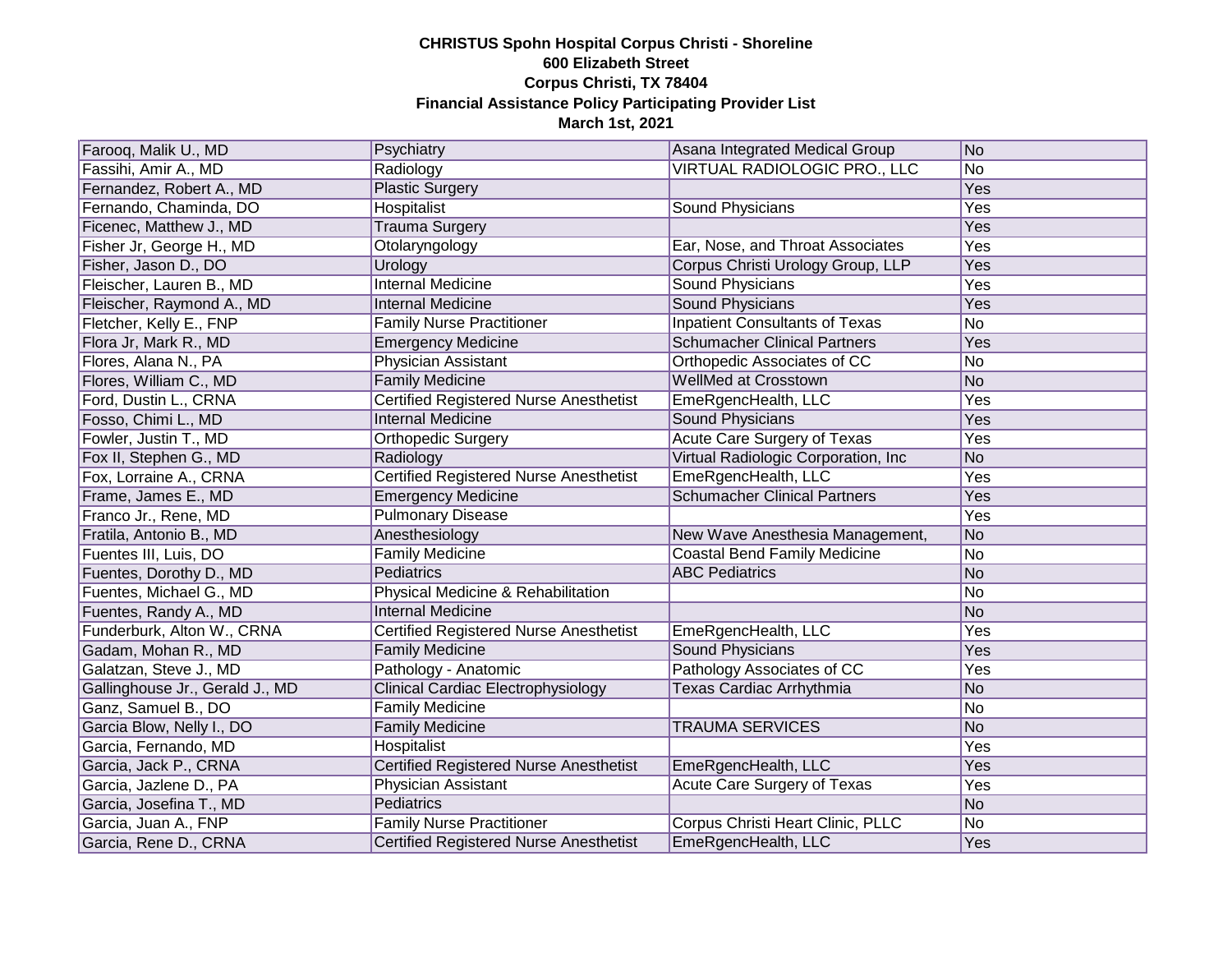| Garcia, Toribio R., MD               | Pediatrics                                |                                            | No         |
|--------------------------------------|-------------------------------------------|--------------------------------------------|------------|
| Garden, Dane T., PA                  | Physician Assistant                       | <b>SCP Health ISV</b>                      | No         |
| Garza, Crystal R., MD                | Hospitalist                               | WellMed Networks, Inc                      | No         |
| Garza, David E., MD                  | Obstetrics & Gynecology                   |                                            | No         |
| Garza, Erik, MD                      | <b>Family Medicine</b>                    | Thomas Spann Clinic, PA                    | No         |
| Gbadouwey, Charles U., MD            | <b>Pulmonary Disease</b>                  | <b>SCP Health ISV</b>                      | No         |
| Geatrakas, Christina S., MD          | Radiology                                 | Virtual Radiologic Professionals, LLC      | No         |
| Gentile, Herve F., MD                | <b>Plastic Surgery</b>                    | A Better You Cosmetic Surgery Center       | No         |
| Gerla, Laura R., MD                  | <b>Family Medicine</b>                    | <b>Sound Physicians</b>                    | <b>Yes</b> |
| Gest, Albert L., DO                  | <b>Emergency Medicine</b>                 | <b>Schumacher Clinical Partners</b>        | Yes        |
| Ghaffary, Cameron K., MD             | Urology                                   | Corpus Christi Urology Group, LLP          | <b>Yes</b> |
| Ghavami Shiredjini, Forough S., DO   | Neurology                                 | <b>NuVasive Clinical Services</b>          | No         |
| Ghosh, Tarun K., MD                  | <b>Internal Medicine</b>                  |                                            | Yes        |
| Gibson, Bruce A., MD                 | Gastroenterology                          | Abdominal Specialists of South Texas       | Yes        |
| Gibson, Kelly, PA                    | Physician Assistant                       | <b>Wound Centrics, LLC</b>                 | No         |
|                                      |                                           | Inpatient Consultants of Texas, Pllc - The |            |
| Gilbert, David P., DO                | <b>Family Medicine</b>                    | Hospitalist Co                             | Yes        |
| Giyanani, Ravi M., MD                | Radiology                                 | Virtual Radiologic Corporation, Inc.       | No         |
| Gleason, Patrick L., MD              | <b>Neurological Surgery</b>               | Neurosurgery of Corpus Christi             | No         |
| Gleason, Thomas R., DO               | Diagnostic Radiology                      | Virtual Radiologic Corporation, Inc.       | No         |
| Glenn, Brandon J., PA                | Physician Assistant                       | <b>SCP Health ISV</b>                      | No         |
| Go-Maliwanag, Celia A., MD           | <b>Pediatrics</b>                         |                                            | No         |
| Gonzales, Adrian K., MD              | Hospitalist                               | WellMed Networks, Inc                      | No         |
|                                      |                                           | Driscoll Maternal & Fetal Physicians       |            |
| Gonzalez, Anna B., MD                | Hospitalist                               | Group                                      | No         |
| Gonzalez, Belinda, MD                | <b>Family Medicine</b>                    |                                            | No         |
| Gonzalez, Francisco J., MD           | <b>Clinical Cardiac Electrophysiology</b> | Texas Cardiac Arrhythmia                   | No         |
| Gonzalez, Gabriela, MD               | Anatomic & Clinical Pathology             | Pathology Associates of Corpus Christi     | Yes        |
| Gonzalez, Mary C., FNP               | <b>Family Nurse Practitioner</b>          | <b>Schumacher Clinical Partners</b>        | Yes        |
| Gonzalez, Monica, NP                 |                                           | JMM John Mark Morales, MD                  | No         |
| Gonzalez-Berenguer, Alejandro A., MD | Pediatrics                                | Coastal Children's Clinic, PA              | No         |
|                                      |                                           | Foot and Ankle Specialists of Corpus       |            |
| Goolsby, Corey M., DPM               | Podiatry                                  | Christi                                    | No         |
| Gopal, Jegan, MD                     | <b>General Surgery</b>                    | The Better Weigh Center                    | No         |
| Gorbet, Melissa D., FNP              | <b>Family Nurse Practitioner</b>          | <b>Wound Centrics, LLC</b>                 | No         |
| Gordon, Cheryl D., DNP               | <b>Family Nurse Practitioner</b>          | <b>HPG Primary Care 2</b>                  | No         |
| Gorospe Yadao, Edralin E., AGACNP    |                                           | Sound Physicians                           | Yes        |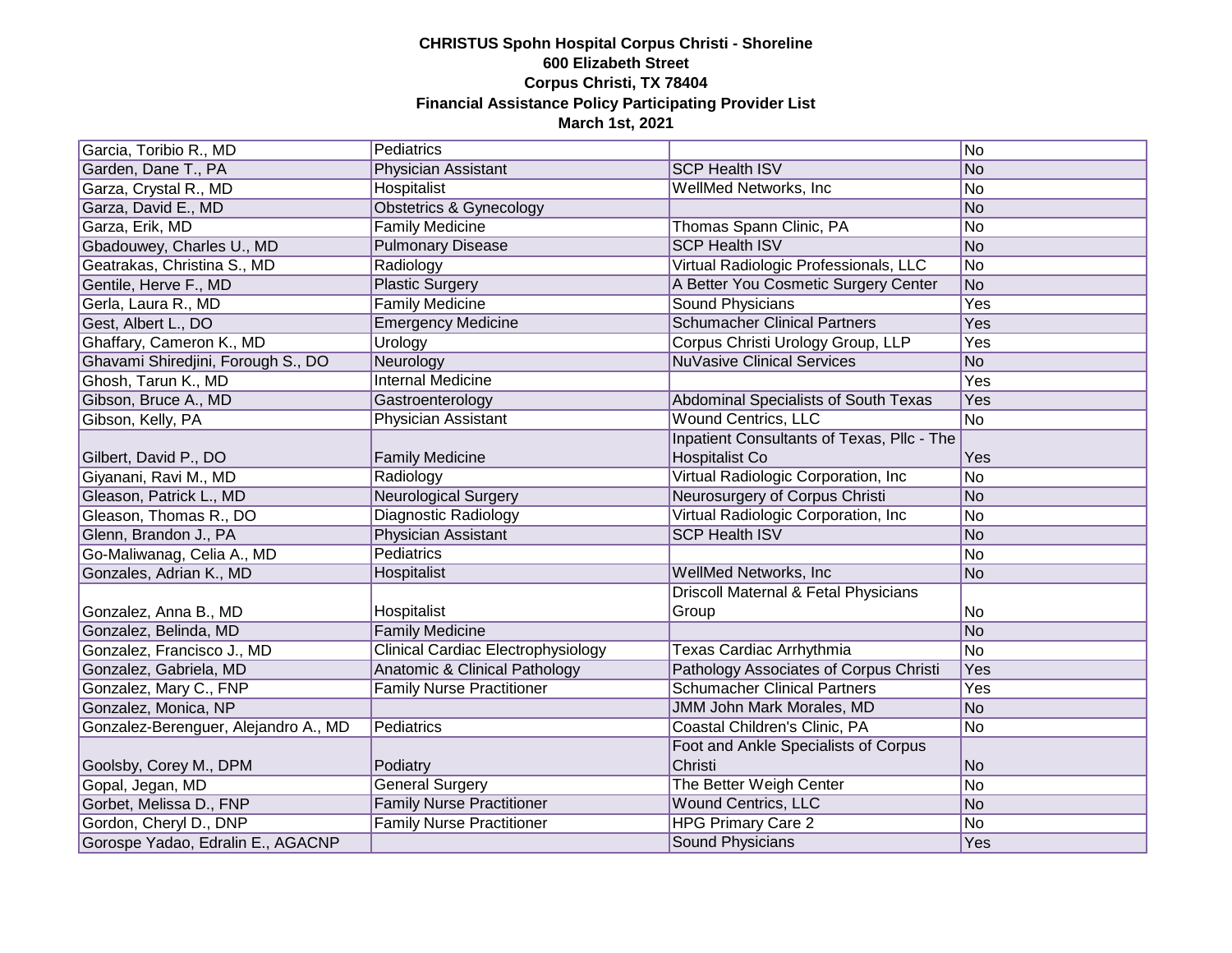| Goya, Garbine, MD         | <b>Pediatric Cardiology</b>                   | Driscoll Physician's Group                    | No         |
|---------------------------|-----------------------------------------------|-----------------------------------------------|------------|
|                           |                                               | <b>Texas Digestive Disease Consultants</b>    |            |
| Goyal, Amit, MD           | <b>Internal Medicine</b>                      | <b>PLLC</b>                                   | No         |
| Goyal, Lokesh, DO         | <b>Family Medicine</b>                        | <b>Sound Physicians</b>                       | <b>Yes</b> |
| Goyal, Vikas, MD          | <b>Pulmonary Disease</b>                      | <b>SCP Health ISV</b>                         | No         |
| Graf, Raymond H., MD      | Cardiovascular Disease                        | <b>Coastal Cardiology Association</b>         | No         |
| Graham, Camille S., MD    | Pediatric Anesthesiology                      | <b>ANESTHESIOLOGY ASSOCIATES</b>              | No         |
| Grant, Haley J., FNP      | <b>Family Nurse Practitioner</b>              | <b>Access Physicians</b>                      | No         |
| Grant, Michael J., MD     | Radiology                                     | <b>Virtual Radiologic Services, LLC</b>       | No         |
| Gray, Blanca L., MD       | <b>Internal Medicine</b>                      |                                               | No         |
| Gray, Todd D., CRNA       | Certified Registered Nurse Anesthetist        | EmeRgencHealth, LLC                           | Yes        |
| Greaud, Jason L., CRNA    | Certified Registered Nurse Anesthetist        | EmeRgencHealth, LLC                           | Yes        |
| Green, Darla G., FNP      | <b>Family Nurse Practitioner</b>              |                                               | No         |
| Green, Tanya R., PA       | Physician Assistant                           | <b>SCP Health ISV</b>                         | No         |
| Gregory, Charles C., DO   | <b>Family Medicine</b>                        |                                               | No         |
| Greydanus, Wesley K., MD  | Anesthesiology                                | EmergenC Health, LLC                          | Yes        |
| Grimes, Justin R., CRNA   | Certified Registered Nurse Anesthetist        | EmeRgencHealth, LLC                           | Yes        |
| Gruenebaum, Dane D., DO   | Cardiovascular Disease                        | Corpus Christi Heart Clinic, PLLC             | No         |
| Gueller, Lucas J., CRNA   | <b>Certified Registered Nurse Anesthetist</b> | EmeRgencHealth, LLC                           | Yes        |
| Guido, Hugo E., MD        | Hospitalist                                   | <b>Sound Physicians</b>                       | No         |
| Guillot, Steve W., ACAGNP | <b>Acute Care Nurse Practitioner</b>          | <b>SCP Health ISV</b>                         | No         |
| Gulley, Robert, DDS       | <b>Oral and Maxillofacial Surgery</b>         | <b>Corpus Christi Oral Surgery</b>            | Yes        |
| Gunderson, Robert J., DO  | <b>Orthopedic Surgery</b>                     | Acute Care Surgery of Texas                   | Yes        |
|                           |                                               | <b>Neonatology Consultants of Corpus</b>      |            |
| Guo, Jie, MD              | Neonatal-Perinatal Medicine                   | Christi                                       | No         |
| Gupta, Sunil K., MD       | Hospitalist                                   | Jennings & Company                            | No         |
| Gutierrez, Charles J., MD | <b>General Surgery</b>                        |                                               | No         |
| Guzman, Debra C., FNP     | <b>Family Nurse Practitioner</b>              | WellMed Networks, Inc                         | No         |
| Hadden, David A., NP      | <b>Family Nurse Practitioner</b>              | <b>Schumacher Clinical Partners</b>           | Yes        |
| Hagemeister, Brent B., MD | Anesthesiology                                | Gulf Shore Anesthesia Assoc.                  | No         |
| Hagler, Anna K., MD       | Anesthesiology                                | EmeRgencHealth, LLC                           | Yes        |
|                           |                                               | Colon & Rectal Associates of South            |            |
| Hahn, Tara L., MD         | Colon and Rectal Surgery                      | <b>Texas</b>                                  | Yes        |
| Haj Obeid, Jack I., MD    | <b>Critical Care Medicine</b>                 | <b>SCP Health ISV</b>                         | No         |
|                           |                                               | <b>Orthopedic Surgery and Sports Medicine</b> |            |
| Hallquist, April M., MD   | <b>Orthopedic Surgery</b>                     | Associates                                    | No         |
| Halpert, Michael, MD      | <b>Trauma Surgery</b>                         | Spohn Trauma Surgeons                         | <b>Yes</b> |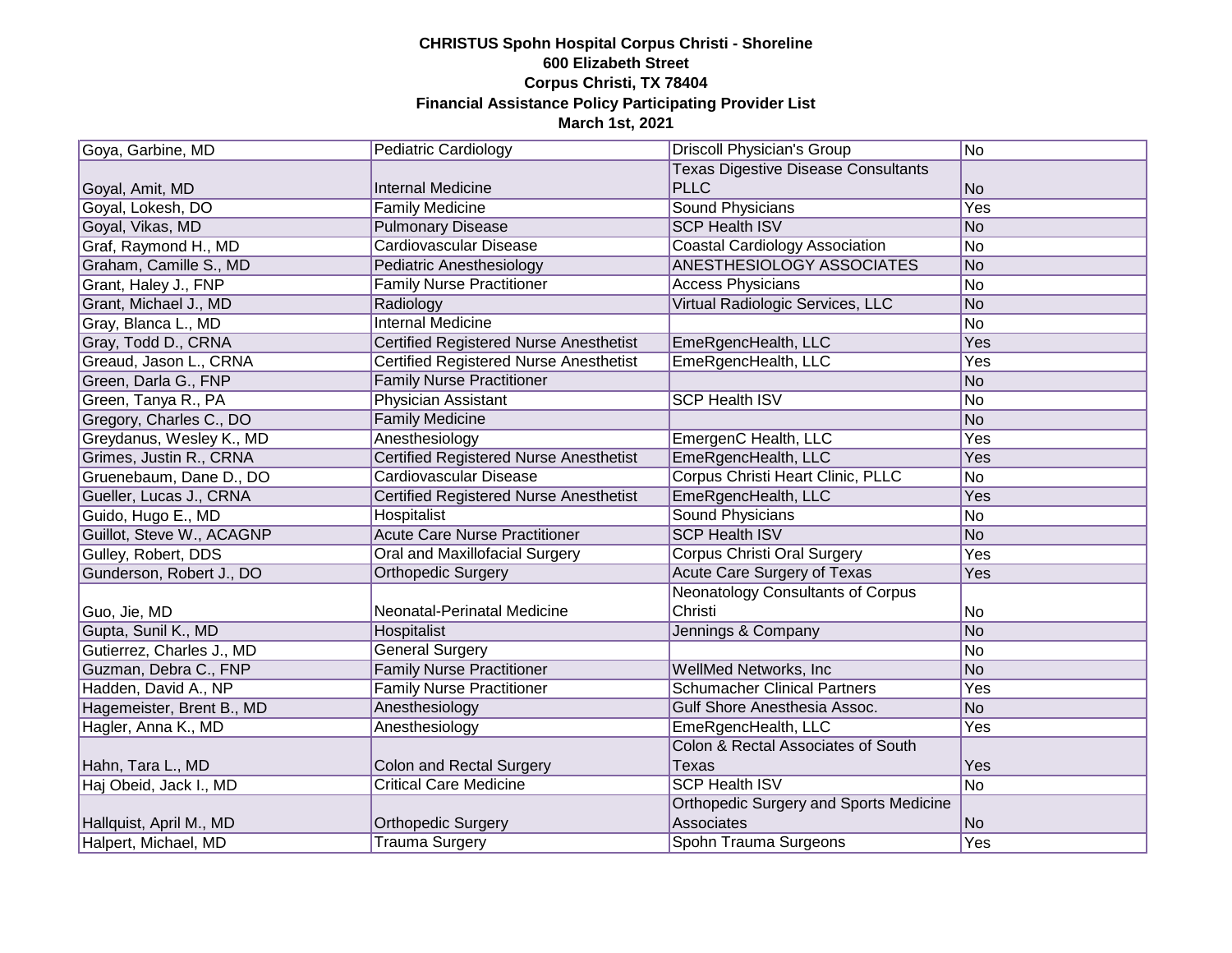| Hamilton, Chanse A., FNP        | <b>Family Nurse Practitioner</b>              | <b>Schumacher Clinical Partners</b>             | Yes            |
|---------------------------------|-----------------------------------------------|-------------------------------------------------|----------------|
| Hamilton, Murray O., MD         | Diagnostic Radiology                          | VIRTUAL RADIOLOGIC PRO., LLC                    | No             |
| Hamisch, Brandon T., DO         | <b>Family Medicine</b>                        | <b>Coastal Bend Family Medicine</b>             | No             |
| Hamoud, Naktal S., MD           | <b>Clinical Cardiac Electrophysiology</b>     | UT Health - EP Heart                            | N <sub>o</sub> |
| Hamrick, Cody D., CRNA          | <b>Certified Registered Nurse Anesthetist</b> | EmeRgencHealth, LLC                             | <b>Yes</b>     |
| Hanisch, Ryan J., MD            | Radiology                                     | Radiology & Imaging of South Texas              | <b>Yes</b>     |
|                                 |                                               | Children's Physician Services of South          |                |
| Hanna, Ashley K., MD            | <b>Neurological Surgery</b>                   | Texas                                           | Yes            |
| Hanna, Hani K., MD              | <b>Pediatric Anesthesiology</b>               | <b>Star Anesthesia PA</b>                       | <b>Yes</b>     |
| Hannigan, John T., CRNA         | <b>Certified Registered Nurse Anesthetist</b> | EmeRgencHealth, LLC                             | Yes            |
| Hansen, Robert B., MD           | Radiology                                     | VIRTUAL RADIOLOGIC PRO., LLC                    | No             |
| Hanson, Gabriel S., DO          | <b>Emergency Medicine</b>                     | <b>Schumacher Clinical Partners</b>             | Yes            |
|                                 |                                               | <b>Hospitalist Medicine Physicians of Texas</b> |                |
| Harhara, Haleema F., MD         | Hospitalist                                   | dba Sound Physician                             | Yes            |
| Hariharan, Ramesh, MD           | <b>Clinical Cardiac Electrophysiology</b>     |                                                 | N <sub>o</sub> |
| Harrell, Nicholas A., MD        | <b>Emergency Medicine</b>                     | <b>Schumacher Clinical Partners</b>             | Yes            |
|                                 |                                               | Children's Physician Services of South          |                |
| Harris Boston, Catherine W., MD | Pediatric Hematology-Oncology                 | Texas                                           | Yes            |
|                                 |                                               | Children's Physician Services of South          |                |
| Harris, Andrea D., MD           | Pediatrics                                    | Texas                                           | Yes            |
| Hart, Maurene E., DO            | <b>Family Medicine</b>                        | Thomas Spann Clinic, PA                         | No             |
| Hartman, Emily A., DO           | Pediatrics                                    | <b>ABC Pediatrics PA</b>                        | No             |
| Hartman, John A., DO            | <b>Family Medicine</b>                        | Thomas Spann Clinic, PA                         | No             |
| Hartman, Samuel C., MD          | <b>Family Medicine</b>                        |                                                 | No             |
| Hartquist, Cara M., DO          | <b>Family Medicine</b>                        | <b>Primary Care and Wellness</b>                | No             |
| Harvey, Aaron M., MD            | Pathology - Anatomic                          | Pathology Associates of CC                      | Yes            |
| Harvey, Ryan J., MD             | Anesthesiology                                | <b>Gulf Shore Anesthesia Associates</b>         | No             |
| Hassanin, Salsabeal S., DO      | Hospitalist                                   | <b>Advinity Hospitalist Group</b>               | No             |
| Hatridge, John I., MD           | Anesthesiology                                | Gulf Shore Anesthesia Assoc.                    | No             |
| Haun, Edwin S., DO              | <b>Family Medicine</b>                        |                                                 | No             |
|                                 |                                               | Corpus Christi Oral & Maxillofacial             |                |
| Haynes, Kenneth D., DDS         | Oral and Maxillofacial Surgery                | Surgeons, PC                                    | Yes            |
| Hearn, Eric M., CRNA            | <b>Certified Registered Nurse Anesthetist</b> | EmeRgencHealth, LLC                             | Yes            |
| Heath, Paul W., MD              | <b>Cardiovascular Disease</b>                 | Corpus Christi Heart Clinic, PLLC               | N <sub>o</sub> |
| Hein, Anthony N., MD            | Radiology                                     | Radiology & Imaging of South Texas              | Yes            |
|                                 |                                               | <b>CHRISTUS Spohn Med Grp Coastal</b>           |                |
| Hendricks, Marian K., DO        | <b>Family Medicine</b>                        | <b>Bend Family Medicine</b>                     | No             |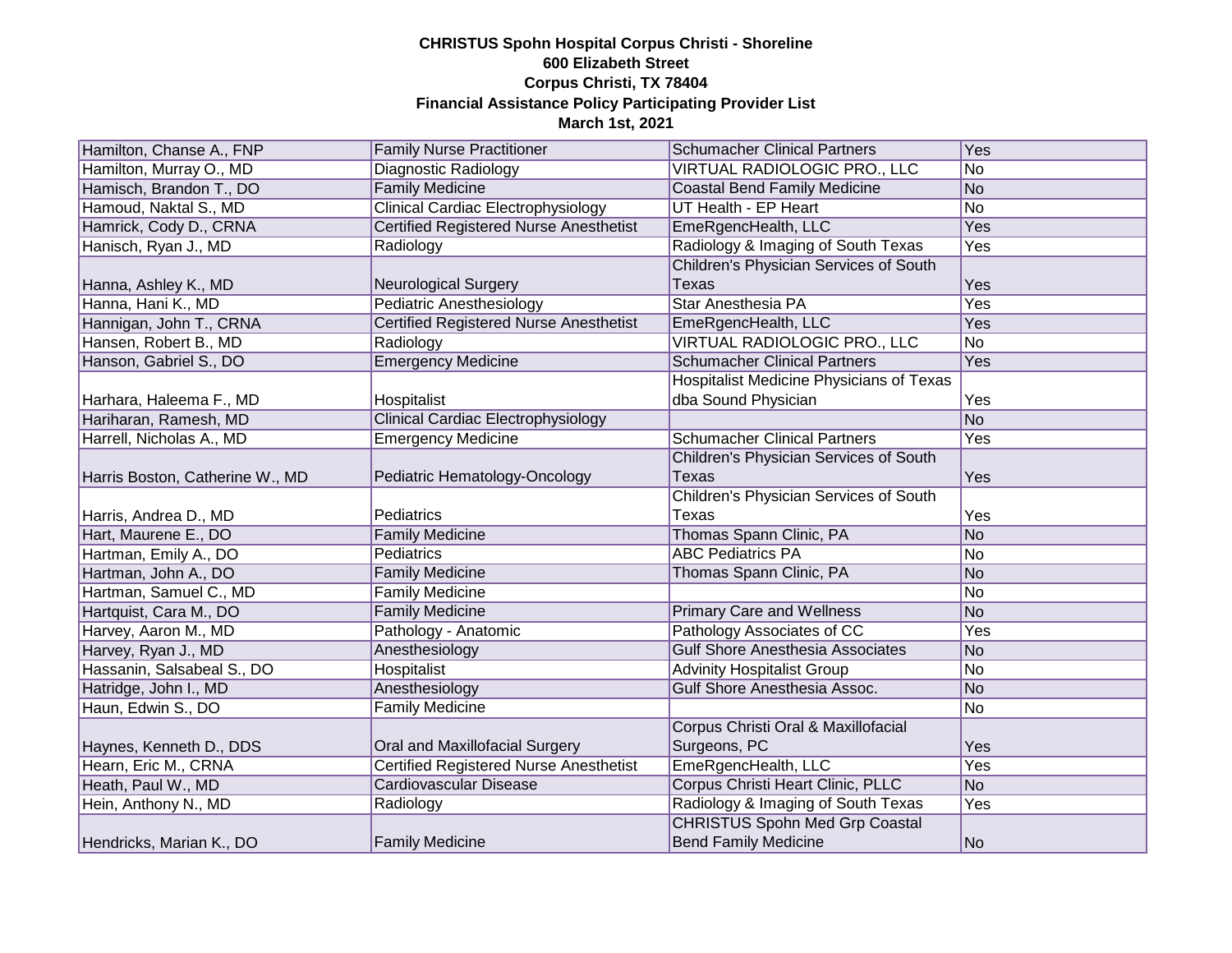| Hendrickson, Stephen M., NP |                                               | <b>SCP Health ISV</b>                       | No             |
|-----------------------------|-----------------------------------------------|---------------------------------------------|----------------|
| Hensley, Katherine H., MD   | Pediatrics                                    | Coastal Children's Clinic, PA               | No             |
| Hermsen, Vernon M., MD      | Ophthalmology                                 | South Texas Retina Consultants, LLP         | Yes            |
| Hernandez, Michael A., MD   | Psychiatry                                    | M Hernandez MD PLLC                         | No             |
| Hernandez, Steve, FNP       | <b>Family Nurse Practitioner</b>              |                                             | N <sub>o</sub> |
| Herrick, John B., DO        | <b>Emergency Medicine</b>                     | <b>Schumacher Clinical Partners</b>         | <b>Yes</b>     |
| Heusner Banks, Kyla, MD     | Hospitalist                                   | <b>Sound Physicians</b>                     | Yes            |
| Higdon, William T., CRNA    | <b>Certified Registered Nurse Anesthetist</b> | EmeRgencHealth, LLC                         | Yes            |
| Hill, Tina E., AGACNP       | <b>Acute Care Nurse Practitioner</b>          | <b>SCP Health ISV</b>                       | No             |
| Hines, Aisha, DO            | Psychiatry                                    |                                             | No             |
|                             |                                               | <b>Coastal Cosmetic and Plastic Surgery</b> |                |
| Hinojosa, Cassidy D., MD    | <b>Plastic Surgery</b>                        | Center                                      | No             |
| Hinojosa, Richard, MD       | Hospitalist                                   |                                             | No             |
|                             |                                               | CHRISTUS Spohn Med Grp Fam Med              |                |
| Hinojosa, Yvonne H., MD     | <b>Family Medicine</b>                        | Acad Ctr - Central                          | No             |
| Hinton, Mark Allan, MD      | Psychiatry                                    | Asana Integrated Medical Group              | No             |
| Hirani, Zishan A., MD       | <b>Obstetrics &amp; Gynecology</b>            | Innovations in Women's Health               | No             |
| Hlaing, Kyin, MD            | <b>Hospitalist</b>                            | WellMed Networks, Inc                       | No             |
| Hobbs, Susan M., NP-AC      | <b>Acute Care Nurse Practitioner</b>          | <b>CC Urology Group</b>                     | No             |
| Hodges, Brian N., DO        | <b>Orthopedic Surgery</b>                     | <b>Acute Care Surgery of Texas</b>          | Yes            |
| Holland, Seth R., PA        | Physician Assistant                           | <b>SCP Health ISV</b>                       | No             |
| Holmes, Ted W., CRNA        | <b>Certified Registered Nurse Anesthetist</b> | EmeRgencHealth, LLC                         | Yes            |
| Hope, Donald N., MD         | <b>Orthopedic Surgery</b>                     | Acute Care Surgery of Texas                 | Yes            |
| Hopkins, Jeff L., CRNA      | <b>Certified Registered Nurse Anesthetist</b> | EmeRgencHealth, LLC                         | Yes            |
|                             |                                               | Children's Physician Services of South      |                |
| Hopkins, Kevin S., MD       | <b>Plastic Surgery</b>                        | Texas                                       | Yes            |
| Horn, Chelsea M.            |                                               |                                             | No             |
| Horn, Erica N., MD          | <b>Obstetrics &amp; Gynecology</b>            | <b>COASTAL BEND WOMENS CENTER</b>           | No             |
| Horn, Josephine A., MD      | Pediatrics                                    | <b>Naval Health Clinic</b>                  | No             |
| Horton, Rodney P., MD       | <b>Clinical Cardiac Electrophysiology</b>     | Texas Cardiac Arrhythmia                    | No             |
| How, Remealle, MD           | <b>Trauma Surgery</b>                         | Spohn Trauma Surgeons                       | Yes            |
| Howell, Scott W., MD        | <b>Internal Medicine</b>                      |                                             | No             |
| Hranitzky, Patrick M., MD   | Cardiovascular Disease                        | Texas Cardiac Arrhythmia, PLLC              | No             |
| Hsiang, Jim Y., MD          | <b>Radiation Oncology</b>                     | Corpus Christi Urology Group, PLLC          | Yes            |
| Hubert, Kelli M., FNP       | <b>Family Nurse Practitioner</b>              | <b>Schumacher Clinical Partners</b>         | Yes            |
| Hughes Jr., Douglas E., MD  | Radiology                                     | Virtual Radiologic Corporation, Inc         | No             |
| Hummer, Michael G., MD      | Neurology                                     |                                             | No             |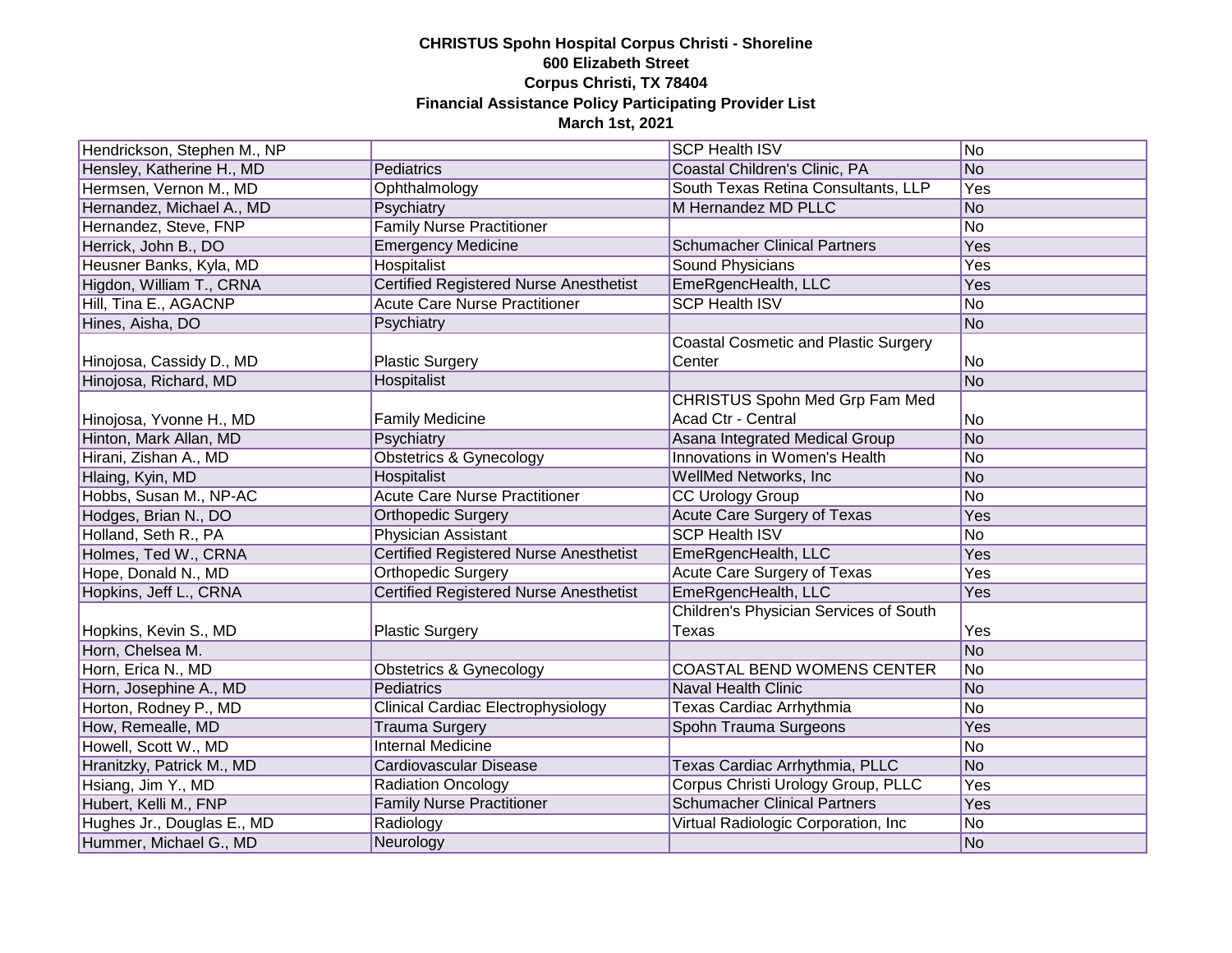| Hunsaker, Jerry D., MD     | Ophthalmology                                 |                                       | No             |
|----------------------------|-----------------------------------------------|---------------------------------------|----------------|
| Hussain, Saad, DO          | Anesthesiology                                | EmeRgencHealth, LLC                   | Yes            |
| Hussain, Yessar M., MD     | Neurology                                     | Impulse Monitoring (NuVasive, Inc.)   | No             |
| Hutzler, Sean M., MD       | <b>Emergency Medicine</b>                     | <b>Schumacher Clinical Partners</b>   | Yes            |
| Hyde, Mary Joy S., DO      | <b>Obstetrics &amp; Gynecology</b>            | OB & GYN Associates of CC             | Yes            |
| Hyson, Morton I., MD       | Telemedicine                                  | <b>CNS Diagnostics INC</b>            | No             |
|                            |                                               | CHRISTUS Spohn Med Grp Fam Med        |                |
| Ireton, Elmer S., MD       | <b>Family Medicine</b>                        | Acad Ctr - Central                    | No             |
| Islam, Shah F., MD         | Nephrology                                    | Kidney Specialists of South Texas, PA | <b>Yes</b>     |
| Italiya, Shani B., DO      | <b>Emergency Medicine</b>                     | <b>Schumacher Clinical Partners</b>   | <b>Yes</b>     |
| Jackson, Paul B., DO       | <b>Emergency Medicine</b>                     | Spohn Schumacher Clinical Partners    | Yes            |
|                            |                                               | Driscoll Maternal & Fetal Physicians  |                |
| Jaekle, Ronald K., MD      | <b>Obstetrics &amp; Gynecology</b>            | Group                                 | No             |
| Jakubowski, Wieslaw J., MD | Pediatric Emergency Medicine                  |                                       | No             |
| Jifi-Bahlool, Haitham, MD  | <b>Internal Medicine</b>                      |                                       | No             |
|                            |                                               | Bay Area Kidney Disease Physicians,   |                |
| Jifi-Bahlool, Samer I., MD | Nephrology                                    | <b>LLP</b>                            | Yes            |
|                            |                                               | CHRISTUS Spohn Med Grp Fam Med        |                |
| Jimenez, Alejandro, MD     | <b>Family Medicine</b>                        | Acad Ctr - Central                    | No             |
| Jindal, Nidhi, MD          | <b>Critical Care Medicine</b>                 | <b>SCP Health ISV</b>                 | Yes            |
| Joe, Roger G., MD          | Psychiatry                                    | Asana Integrated Medical Group        | No             |
| Joglar, Javier E., MD      | <b>Pediatric Anesthesiology</b>               | ANESTHESIOLOGY ASSOCIATES             | No             |
| Johnson, Jeffrey D., DO    | Hospitalist                                   | <b>TeamHealth</b>                     | No             |
| Jones, Brianna K., DO      | <b>Family Medicine</b>                        | Family Medicine Academic Center       | No             |
| Jones, Michael F., MD      | Anesthesiology                                | EmergencHealth                        | Yes            |
| Jones, Steven C., CRNA     | <b>Certified Registered Nurse Anesthetist</b> | Bay Area Anesthesia Associates        | N <sub>o</sub> |
| Jones, Warren L., CRNA     | <b>Certified Registered Nurse Anesthetist</b> | EmeRgencHealth, LLC                   | Yes            |
| Jordan, Jacob I., CRNA     | <b>Certified Registered Nurse Anesthetist</b> | EmeRgencHealth, LLC                   | Yes            |
| Juan, Vicente M., MD       | <b>General Surgery</b>                        |                                       | No             |
| Jung III, Harry H., MD     | Anesthesiology                                | EmeRgencHealth, LLC                   | Yes            |
| Kaasam, Sriveer, MD        | <b>Family Medicine</b>                        | <b>Sound Physicians</b>               | Yes            |
|                            |                                               | Ear Nose and Throat Associates of     |                |
| Kaden, Andreas, MD         | Otolaryngology                                | Corpus Christi                        | N <sub>o</sub> |
| Kalakunja, Aroon, MD       | <b>Internal Medicine</b>                      | <b>Sound Physicians</b>               | Yes            |
| Kalapurayil, Mathew S., DO | <b>Internal Medicine</b>                      | <b>Advinity Hospitalist Group</b>     | No             |
| Kaldas, Abeer A., MD       | Nephrology                                    | <b>Comprehensive Kidney Care</b>      | Yes            |
| Kale, Santosh S., MD       | <b>Internal Medicine</b>                      | <b>Sound Physicians</b>               | Yes            |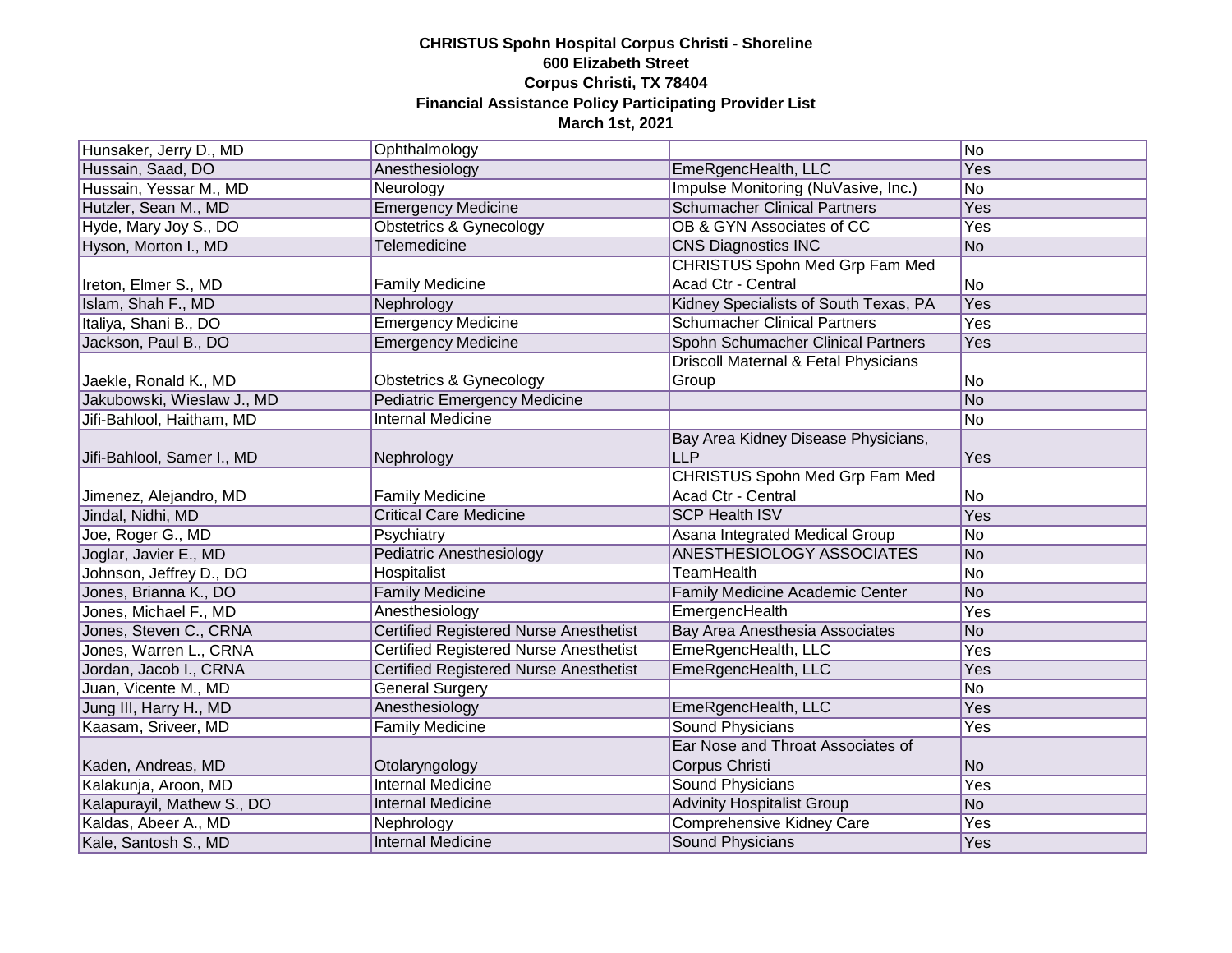| Kaler, Lawrence W., MD     | Diagnostic Radiology                          | Virtual Radiologic Corporation, Inc.   | No  |
|----------------------------|-----------------------------------------------|----------------------------------------|-----|
| Kamat, Suraj G., MD        | Cardiovascular Disease                        | Alice Heart and Vascular Center        | No  |
| Kao, Gary, MD              | <b>Pain Medicine</b>                          | Interventional Pain Management         | No  |
| Karagas, Michael D., MD    | <b>Obstetrics &amp; Gynecology</b>            | <b>OB Hospitalist Group</b>            | No  |
|                            |                                               | University of Texas Health Science     |     |
| Karia, Ravi A., MD         | <b>Orthopedic Surgery</b>                     | Center at San Antonio                  | No  |
| Karim, Shaheen P., MD      | Ophthalmology                                 | <b>Coastal Bend Retina</b>             | No  |
| Kash, Donald J., MD        | Diagnostic Radiology                          | Virtual Radiologic Services, LLC       | No  |
| Kastl, Angela M., NP       | <b>Family Nurse Practitioner</b>              | <b>Schumacher Clinical Partners</b>    | Yes |
| Kennedy III, Paul A., DDS  | <b>Pediatric Dentistry</b>                    | <b>Kennedy Dental Care</b>             | No  |
| Kenny, Colin M., DO        | <b>Emergency Medicine</b>                     | <b>Schumacher Clinical Partners</b>    | Yes |
| Kenyherz, Gregory E., MD   | Diagnostic Radiology                          | Virtual Radiologic Corporation, Inc.   | No  |
| Kessler, David J., MD      | Cardiovascular Disease                        | Texas Cardiac Arrhythmia               | No  |
| Kessler, Larry S., MD      | Diagnostic Radiology                          | Virtual Radiologic Professionals, LLC  | No  |
| Khan, Alamgir A., MD       | <b>Pulmonary Disease</b>                      | Pulmonary Associates of Corpus Christi | No  |
| Khan, Bilal N., MD         | <b>Pulmonary Disease</b>                      | <b>SCP Health ISV</b>                  | No  |
| Khan, Faisal N., MD        | Nephrology                                    |                                        | No  |
| Khan, Muhammad S., MD      | <b>Pediatric Cardiology</b>                   | <b>Driscoll Physicians Group</b>       | No  |
| Khateeb, Fahad N., MD      | <b>Family Medicine</b>                        | <b>Sound Physicians</b>                | Yes |
|                            |                                               | <b>CHRISTUS Spohn Med Grp Fam Med</b>  |     |
| Khatibi, Esther, MD        | <b>Family Medicine</b>                        | Acad Ctr - Central                     | No  |
| Khimani, Sultana A., MD    | Obstetrics & Gynecology                       | Southside Womens Center, PA            | No  |
| Kim, Jae D., MD            | Gastroenterology                              | <b>Corpus Christi Gastroenterology</b> | Yes |
| Kingsley, Benjamin K., MD  | <b>Emergency Medicine</b>                     | <b>Schumacher Clinical Partners</b>    | Yes |
| Klimisch, Justin J., MD    | <b>Orthopedic Surgery</b>                     | Orthopedic Associates of CC            | No  |
| Kline, Albert C., DPM      | Podiatry                                      | <b>Podiatry Associates</b>             | No  |
| Koehler, Charlene D., CRNA | <b>Certified Registered Nurse Anesthetist</b> | EmeRgencHealth, LLC                    | Yes |
|                            |                                               | Children's Physician Services of South |     |
| Koehler, Shannon M., MD    | <b>General Surgery</b>                        | <b>Texas</b>                           | Yes |
|                            |                                               | Bay Area Kidney Disease Physicians,    |     |
| Konkimalla, Sridevi, MD    | Nephrology                                    | <b>LLP</b>                             | No  |
| Koppula, Kavya, MD         | <b>Family Medicine</b>                        | <b>Sound Physicians</b>                | Yes |
| Krall, Scott P., MD        | <b>Internal Medicine</b>                      |                                        | No  |
| Krishnan, Ravinderan, MD   | Ophthalmology                                 | The Eye Institute of Corpus Christi    | No  |
| Kuffel Jr., Ronald R., MD  | Ophthalmology                                 |                                        | Yes |
| Kulkarni, Suresh, MD       | Hospitalist                                   |                                        | No  |
| Lakshminarayan, Gowri, MD  | Neurology                                     |                                        | No  |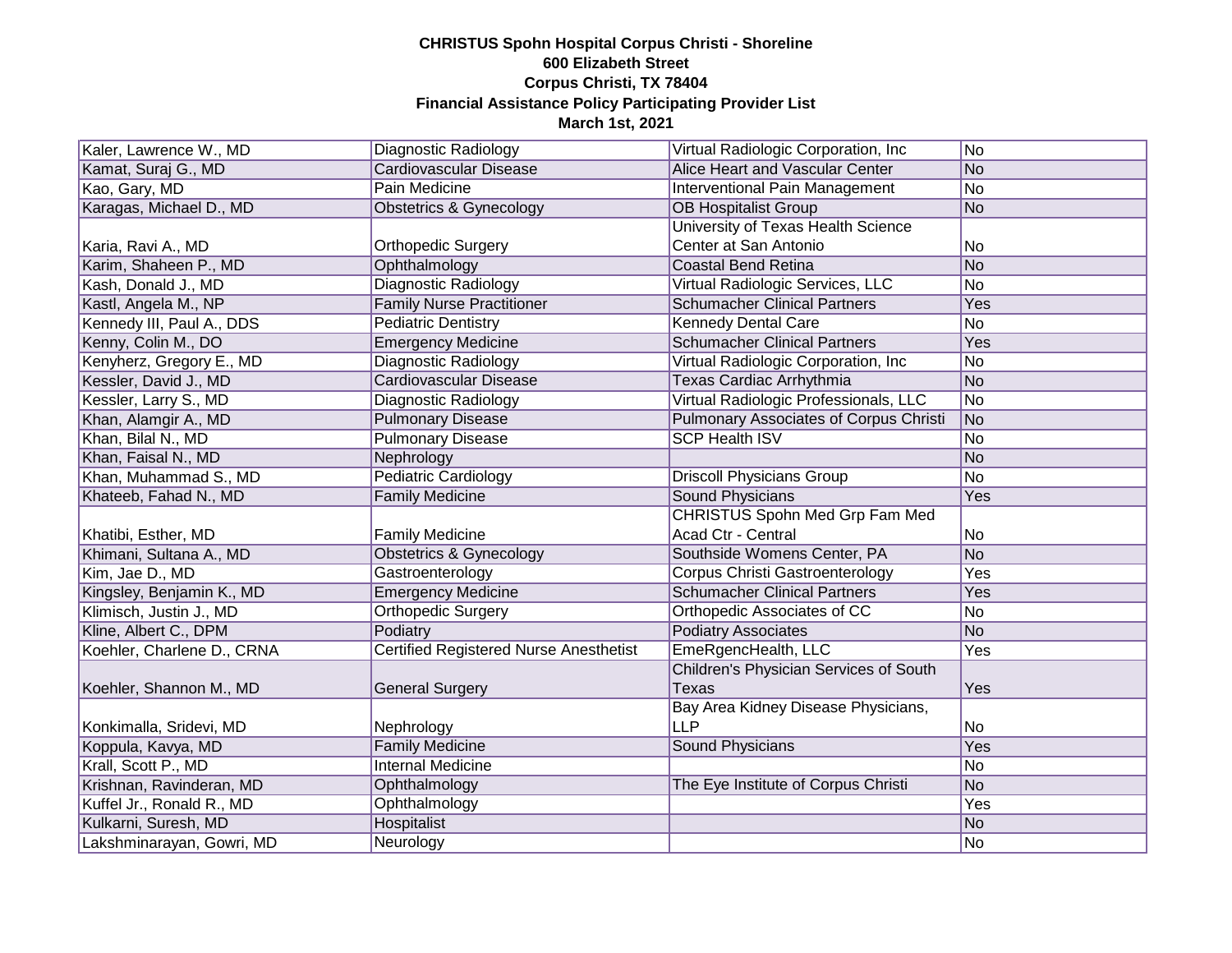| Lamoureux, Christine A., MD | Diagnostic Radiology                     | Virtual Radiologic Professionals, LLC           | No         |
|-----------------------------|------------------------------------------|-------------------------------------------------|------------|
|                             |                                          | <b>WELLMED Specialists for Health South</b>     |            |
| Larkin, Allyson C., MD      | <b>Family Medicine</b>                   | Medical                                         | No         |
| Larkins, Christopher G., MD | <b>Orthopedic Surgery</b>                | South Texas Bone and Joint                      | Yes        |
| Lawhon, Rebecca A., NP-P    | <b>Perinatal Nurse Practitioner</b>      |                                                 | No         |
|                             |                                          | Foot & Ankle Specialists of Corpus              |            |
| Lawrence, Bradley T., DPM   | Podiatry                                 | Christi, PLLC                                   | No         |
| Le, Dewey, DO               | Neurology                                | <b>Access Physicians</b>                        | No         |
| Lee Sang, Jerome A., MD     | <b>Internal Medicine</b>                 |                                                 | No         |
| Lee, Benjamin S., MD        | Nephrology                               | Kidney Specialists of South Texas, PA           | <b>Yes</b> |
| Lee, Jonathon A., MD        | Radiology                                | VIRTUAL RADIOLOGIC PRO., LLC                    | No         |
| Lee, Kang S., MD            | Physical Medicine & Rehabilitation       |                                                 | No         |
| Lee, Rebekka A., DO         | <b>Emergency Medicine</b>                | Spohn Schumacher Clinical Partners              | Yes        |
| Lee, Serei Y., DPM          | Podiatry                                 |                                                 | No         |
| Leeson, Ben A., MD          | <b>Emergency Medicine</b>                | <b>Schumacher Clinical Partners</b>             | Yes        |
| Leeson, Kimberly, MD        | <b>Emergency Medicine</b>                | <b>Schumacher Clinical Partners</b>             | Yes        |
| Leshin, Harold L., MD       | Pediatrics                               |                                                 | No         |
| Lesperance, Richard N., MD  | <b>General Surgery</b>                   | Spohn Trauma Surgeons                           | Yes        |
| Lewis, Leah D., PA          | <b>Physician Assistant</b>               | <b>SCP Health ISV</b>                           | No         |
|                             |                                          | <b>Orthopedic Surgery and Sports Medicine</b>   |            |
| Lewis, Robert Q., MD        | <b>Orthopedic Surgery</b>                | Associates                                      | No         |
|                             |                                          | <b>Driscoll Maternal &amp; Fetal Physicians</b> |            |
| Li, Chao, MD                | Maternal-Fetal Medicine                  | Group                                           | No         |
| Li, Guiyuan, MD             | <b>Anatomic &amp; Clinical Pathology</b> | Pathology Associates of Corpus Christi          | Yes        |
| Liming, John D., MD         | <b>Pulmonary Disease</b>                 | <b>SCP Health ISV</b>                           | No         |
| Lin, Robin F., MD           | Psychiatry                               |                                                 | No         |
| Linsteadt, Joanna R., MD    | Gastroenterology                         | Abdominal Specialists of South Texas            | Yes        |
| Lira Jr., Ernesto, MD       | <b>Pediatrics</b>                        |                                                 | No         |
| Lira, Maria L., MD          | Pediatrics                               |                                                 | No         |
| Lira, Noe, MD               | <b>Obstetrics &amp; Gynecology</b>       |                                                 | No         |
|                             |                                          | <b>CHRISTUS Family Medicine Academic</b>        |            |
| Liras, George N., DO        | <b>Family Medicine</b>                   | Center-HPG                                      | No         |
| Liu, Li-Herng, MD           | Pain Medicine                            | Institute of Precision Pain Medicine            | No         |
| Lochner, Denise M., MD      | <b>Obstetrics &amp; Gynecology</b>       | <b>COASTAL BEND WOMENS CENTER</b>               | No         |
| Loeffler, Paul W., MD       | Otolaryngology                           | Ear, Nose, and Throat Associates                | Yes        |
|                             |                                          | Driscoll Maternal & Fetal Physicians            |            |
| Loftin, Ryan W., MD         | <b>Maternal-Fetal Medicine</b>           | Group                                           | No         |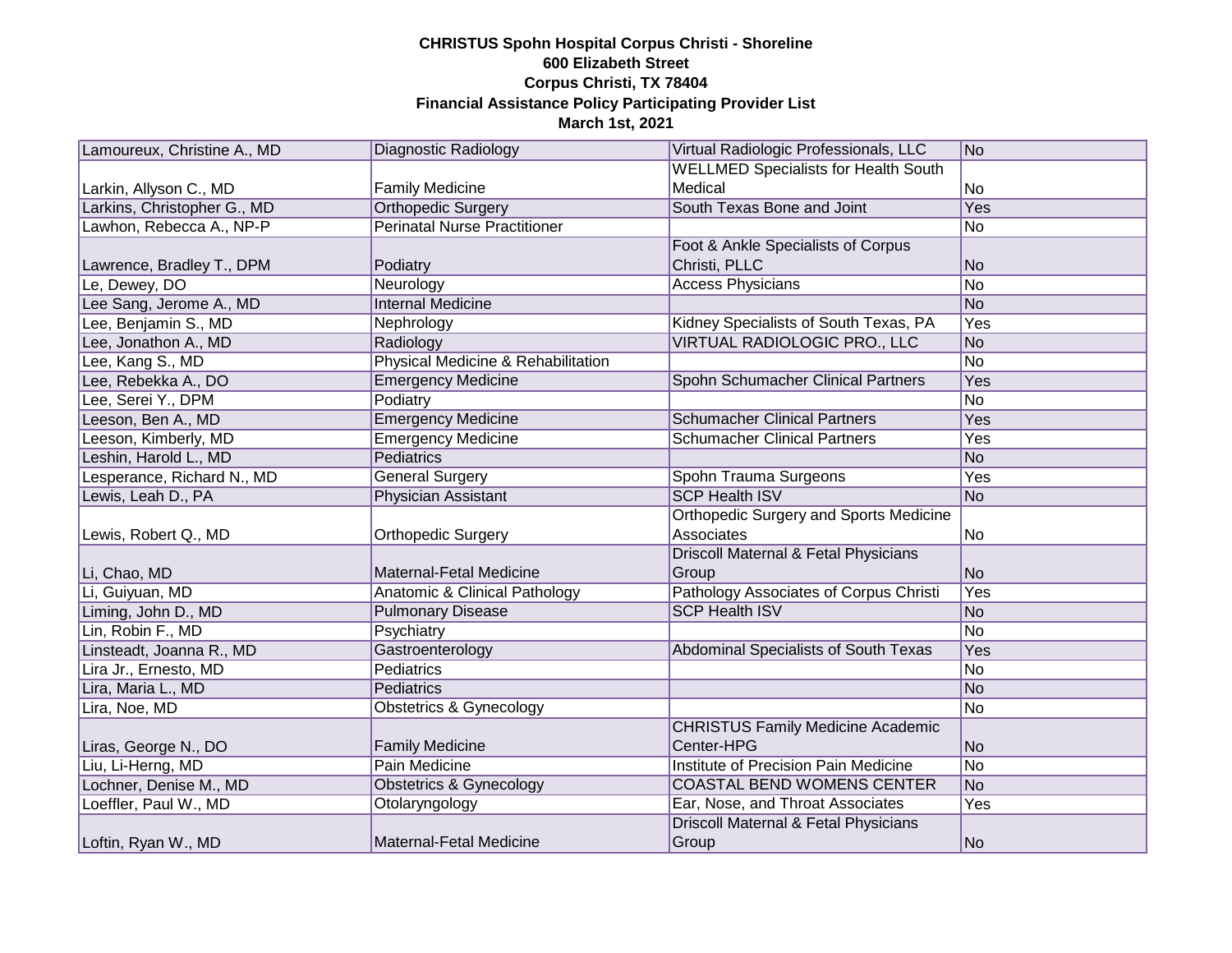| Longwell, Paxton J., MD     | Neurology                            | Corpus Christi Neurology                     | Yes        |
|-----------------------------|--------------------------------------|----------------------------------------------|------------|
| Lopez Sanchez, Yasmin, MD   | <b>Internal Medicine</b>             | <b>Sound Physicians</b>                      | Yes        |
| Lopez, Ana L., FNP          |                                      | Srikanth Ramachandruni, MD                   | No         |
| Lopez, Gabriel, MD          | Pain Medicine                        | Corpus Christi Pain Medicine                 | No         |
| Lopez, Hugo, NP             | <b>Family Nurse Practitioner</b>     |                                              | <b>Yes</b> |
|                             |                                      | <b>CHRISTUS Spohn Med Grp Coastal</b>        |            |
| Lopez, Veronica H., PA      | Physician Assistant                  | <b>Bend Family Medicine</b>                  | No         |
| Lopez-Lira, Thelma, MD      | Psychiatry                           |                                              | No         |
| Lovoi, Michael S., MD       | <b>Internal Medicine</b>             |                                              | No         |
| Lozano, Kay D., MD          | Diagnostic Radiology                 | Virtual Radiologic Professionals, LLC        | No         |
| Lucas, Peter B., MD         | <b>Telemedicine</b>                  |                                              | No         |
| Lucio, Kristin D., FNP      |                                      | <b>Schumacher Clinical Partners</b>          | Yes        |
|                             |                                      | South Texas Mental Health Associates,        |            |
| Lusins III, John O., MD     | Psychiatry                           | <b>PA</b>                                    | No         |
| Lutz, James D., MD          | <b>Diagnostic Radiology</b>          | VIRTUAL RADIOLOGIC PRO., LLC                 | No         |
| Maawy, Ali A., MD           | <b>Surgical Oncology</b>             | <b>Surgical Associates of Corpus Christi</b> | Yes        |
| Mace, Lynette N., AGNP      | <b>Acute Care Nurse Practitioner</b> | <b>SCP Health ISV</b>                        | No         |
| Macias, Blanca A., GNP      | <b>Acute Care Nurse Practitioner</b> | <b>Sound Physicians</b>                      | Yes        |
| Macias, Brandon D., NP      |                                      | Thomas Spann Clinic, PA                      | No         |
| Macias, Melissa Y., MD, PhD | <b>Neurological Surgery</b>          | South Texas Brain & Spine Institute          | Yes        |
|                             |                                      | South Texas Pulmonary & Critical Care        |            |
| Madappa, Tarun, MD          | <b>Pulmonary Disease</b>             | Associates                                   | Yes        |
| Madarang, Eric L., DO       | Hospitalist                          | WellMed Networks, Inc.                       | Yes        |
| Maggio, Vijay, MD           | Neurology                            | <b>Nuvasive Clinical Service</b>             | No         |
| Mahendrakar, Lokesh, MD     | Hospitalist                          | <b>Sound Physicians</b>                      | Yes        |
| Maheshwari, Mukul P., MD    | <b>Diagnostic Radiology</b>          | Radiology & Imaging of South Texas           | Yes        |
| Mahmood, Aftab, MD          | Hematology/Oncology                  | Thomas Spann Clinic, PA                      | No         |
| Main, Ellis G., DO          | <b>Family Medicine</b>               | Northside Family Medicine                    | No         |
| Majka, Christopher P., MD   | Ophthalmology                        | <b>Texas Eye Care Network</b>                | No         |
| Makai, Balazs Z., MD        | Anesthesiology                       | EmeRgencHealth, LLC                          | Yes        |
| Malik, Dawood I., MD        | Diagnostic Radiology                 | Virtual Radiologic Corporation, Inc.         | No         |
| Mallick, Deobrat C., MD     | Hospitalist                          | <b>Sound Physicians</b>                      | Yes        |
| Maman, Daniel P., PA        | Physician Assistant                  | <b>SCP Health ISV</b>                        | No         |
| Manalo, Yvonne S., MD       | Hematology/Oncology                  | Coastal Bend Cancer Center, PA               | No         |
| Mangipudi, Murthy V., MD    | Psychiatry                           | SO TX PSYCHIATRY ASSOC., PA                  | No         |
| Mangla, Narain D., MD       | Cardiovascular Disease               |                                              | No         |
| Manton, Gabrielle M., NP    |                                      | <b>SCP Health ISV</b>                        | No         |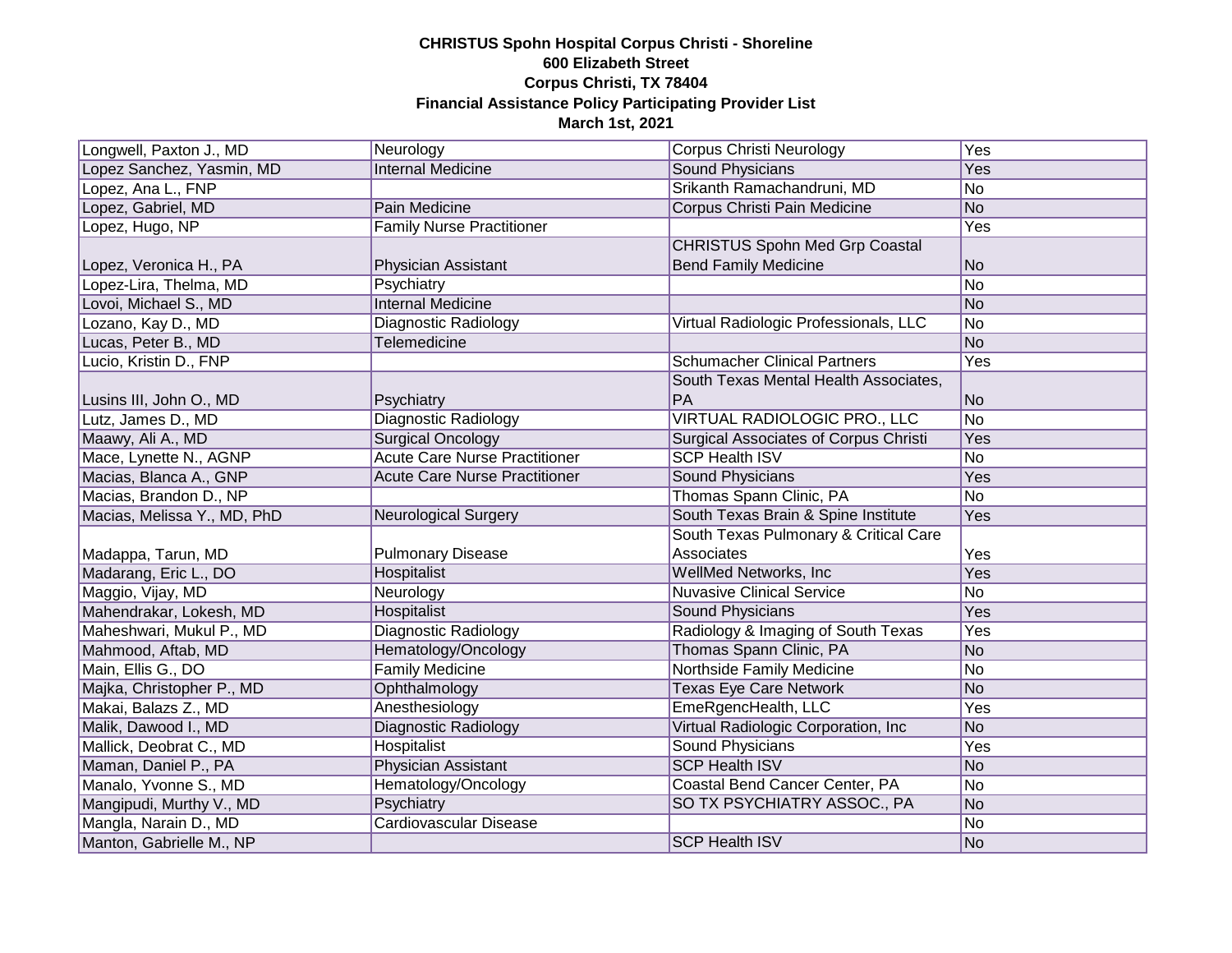| Marcelo, Marcel M., NP           | <b>Family Nurse Practitioner</b>     |                                                | No             |
|----------------------------------|--------------------------------------|------------------------------------------------|----------------|
| Martin, Amy, NP                  | <b>Acute Care Nurse Practitioner</b> | <b>SCP Health ISV</b>                          | No             |
| Martin, Dan F., MD               | General Surgery                      | <b>Surgical Associates</b>                     | Yes            |
| Martin, Jonathan E., MD          | <b>Family Medicine</b>               | CC FAMILY MEDICINE CENTER, PA                  | No             |
| Martin, Kimberly B., MD          | Pediatrics                           | <b>ABC Pediatrics</b>                          | No             |
| Martinez, Edgar I., MD           | Anesthesiology                       |                                                | No             |
| Martinez, Frank E., MD           | <b>Family Medicine</b>               |                                                | N <sub>o</sub> |
| Martinez-Quinonez, Carlos E., MD | <b>Cardiovascular Disease</b>        | <b>Cardiology Associates of Corpus Christi</b> | Yes            |
| Maruvada, Umamaheswara R., MD    | Psychiatry                           | SO TX PSYCHIATRY ASSOC., PA                    | No             |
| Masciale, John P., MD            | Orthopedic Surgery                   | Orthopedic Associates of CC                    | No             |
| Mason, Ajani W., MD              | Hospitalist                          | <b>Sound Physicians</b>                        | Yes            |
| Matar Enriquez, Raymundo G., MD  | Anesthesiology                       | Star Anesthesia, PA                            | No             |
| Matesick, Leslie D., DO          | <b>Emergency Medicine</b>            | <b>SCP Health ISV</b>                          | No             |
| Matthew, Earl B., MD             | <b>Infectious Disease</b>            |                                                | No             |
| May Jr, Robert A., MD            | Urology                              | Corpus Christi Urology Group, LLP              | Yes            |
|                                  | Acute Care Adult-Gerontology Nurse   |                                                |                |
| May, Jason R., AGACNP            | Practitioner                         | <b>SCP Health ISV</b>                          | Yes            |
| Maze-Rothstein, Galen MD         | Neurology                            | <b>NuVasive</b>                                | No             |
|                                  |                                      |                                                |                |
|                                  |                                      | Children's Physician Services of South         |                |
| Mba, Nkechi I., MD               | Pediatric Hematology-Oncology        | <b>Texas</b>                                   | Yes            |
| Mbadugha, Ifeanyi M., MD         | <b>Pediatrics</b>                    | CareVille Pediatrics, PA                       | No             |
| McCandless, Danielle L., DO      | <b>Family Medicine</b>               |                                                | No             |
| McCleery-Derrick, Susen D., FNP  | <b>Family Nurse Practitioner</b>     | Acute Care Surgery of Texas                    | Yes            |
| McClendon, Kyle R., PA           | <b>Physician Assistant</b>           | <b>SCP Health ISV</b>                          | No             |
| McClure, Matthew C., DO          | <b>Emergency Medicine</b>            | Spohn Schumacher Clinical Partners             | Yes            |
| McCorvey, Barbara M., MD         | Radiology                            | Virtual Radiologic Corporation, Inc.           | No             |
| McCracken, Ann B., MD            | <b>Trauma Surgery</b>                | Spohn Trauma Surgeons                          | Yes            |
| McCutchon, Michael D., MD        | Anesthesiology                       | Gulf Shore Anesthesia Assoc.                   | No             |
| McDaniel, Alma D., MD            | <b>Family Medicine</b>               | Family Medicine Academic Ctr. HPG              | No             |
| McDonnell, Kevin M., MD          | Radiology                            | Virtual Radiologic Corporation, Inc            | No             |
| McIntosh, Robert W., DO          | Anesthesiology                       | EmeRgencHealth, LLC                            | Yes            |
| McKeever, John D., MD            | Orthopedic Surgery                   | <b>SHORELINE ORTHOPEDICS</b>                   | No             |
| Mckinstry, Scott W., MD          | Cardiovascular Disease               | Cardiology Associates of Corpus Christi        | Yes            |
| Mclaughlin, Jennifer L., FNP     | <b>Family Nurse Practitioner</b>     | Corpus Christi Heart Clinic, PLLC              | No             |
| McLaughlin, Thomas J., DO        | <b>Emergency Medicine</b>            | <b>Schumacher Clinical Partners</b>            | Yes            |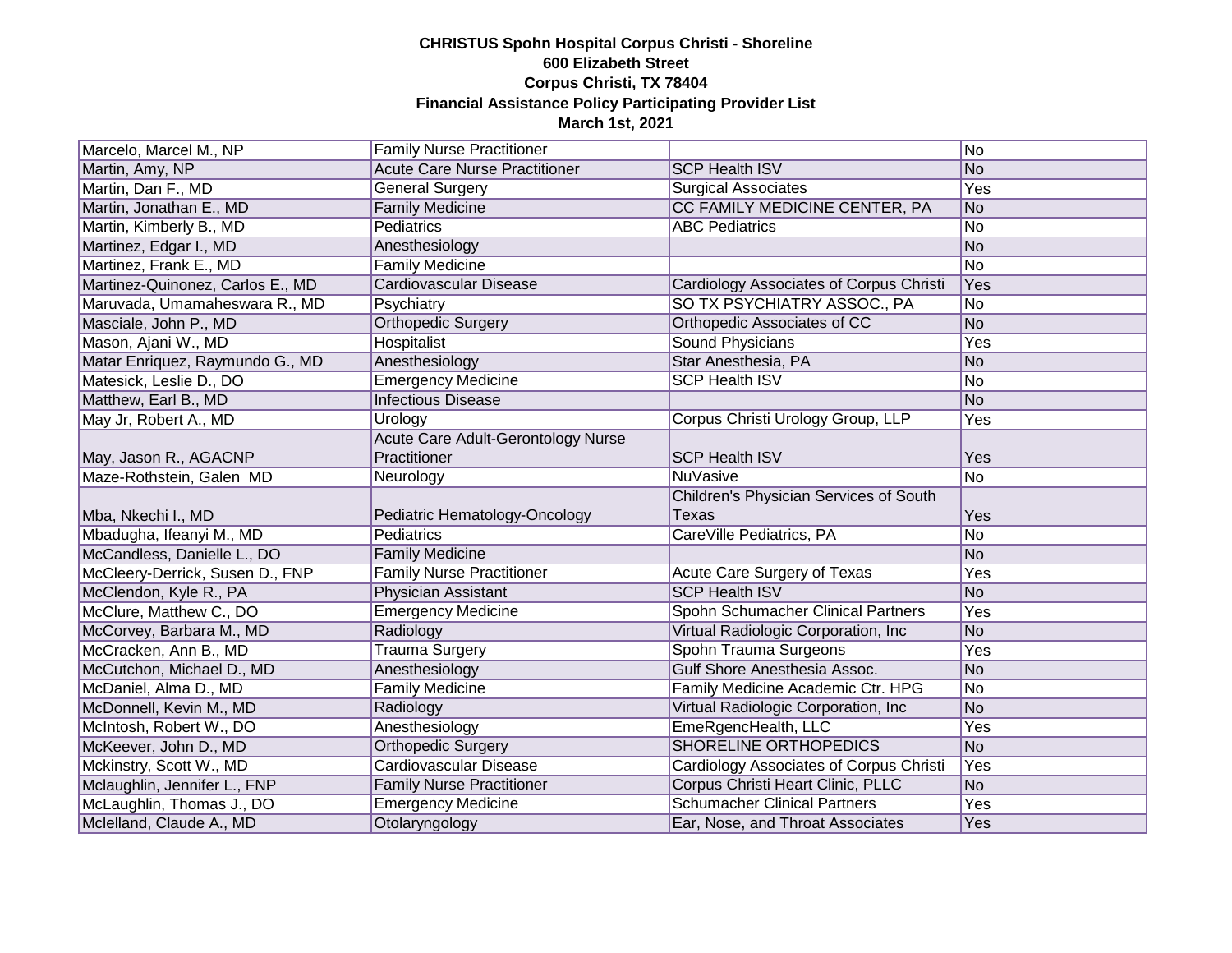|                                  |                                               | <b>CHRISTUS Family Medicine Academic</b> |     |
|----------------------------------|-----------------------------------------------|------------------------------------------|-----|
| McLemore, Kerrie R., MD          | <b>Family Medicine</b>                        | Center-HPG                               | No  |
| McNamara, Laura M., DO           | <b>Family Medicine</b>                        | <b>Advinity Hospitalist Group</b>        | No  |
| Medina, Ma.Lucia C., MD          | Pediatrics                                    | <b>ABC Pediatrics</b>                    | No  |
| Medley, Dylan B., MD             | <b>Emergency Medicine</b>                     | <b>Schumacher Clinical Partners</b>      | Yes |
| Mehta, Inder D., MD              | Cardiothoracic Surgery                        | <b>Driscoll Physician's Group</b>        | No  |
| Melgoza, Victor, MD              | <b>Family Medicine</b>                        |                                          | No  |
| Mendizabal, Jorge E., MD         | Neurology                                     | <b>Corpus Christi Neurology</b>          | Yes |
| Mendoza, Rogelio, PA             | <b>Physician Assistant</b>                    | <b>Schumacher Clinical Partners</b>      | Yes |
| Menendez, Isabel C., MD          | Radiology                                     | Radiology & Imaging of South Texas,      | Yes |
| Metta, Ramesh, MD                | <b>Internal Medicine</b>                      | <b>Sound Physicians</b>                  | Yes |
| Michael, Jerry T., MD            | Pediatric Cardiology                          | <b>Driscoll Physician's Group</b>        | No  |
| Midyett, Ronald W., NP           |                                               | <b>Schumacher Clinical Partners</b>      | Yes |
| Migrino, Collen S., FNP          | <b>Family Nurse Practitioner</b>              | Regional Wound Care & Hyperbarics        | No  |
|                                  |                                               | Dr. Hector P. Garcia Memorial Family     |     |
| Miller, Emily A., FNP            | <b>Family Nurse Practitioner</b>              | <b>Health Center</b>                     | No  |
| Miller, Glenn R., DPM            | Podiatry                                      | Glenn R. Miller, DPM                     | No  |
| Miller, Michael A., MD           | <b>Emergency Medicine</b>                     | <b>Schumacher Clinical Partners</b>      | Yes |
| Minka, Sarah A., DO              | Dermatology                                   | Alpesh D Desai DO PLLC                   | No  |
| Mintz, Michael L., MD            | Otolaryngology                                | Ear, Nose, and Throat Associates         | Yes |
|                                  |                                               |                                          |     |
| Miranda-Rodriguez, Egbert M., MD | Endocrinology, Diabetes and Metabolism        |                                          | No  |
| Mirzoyan, Michael, MD            | <b>Pulmonary Disease</b>                      | <b>SCP Health ISV</b>                    | No  |
| Misick, Lofton N., MD            | <b>Thoracic Surgery</b>                       |                                          | No  |
| Mistroff, Jeffrey L., MD         | <b>Family Medicine</b>                        | Thomas Spann Clinic, PA                  | No  |
| Mitchell, Matthew J., CRNA       | Certified Registered Nurse Anesthetist        | EmeRgencHealth, LLC                      | Yes |
| Mitchell, Robert S., MD          | Gastroenterology                              | <b>Corpus Christi Gastroenterology</b>   | Yes |
| Mobley, James A., MD             | <b>Family Medicine</b>                        | Medical Arts Clinic, PA                  | No  |
| Mock, Christopher S., DO         | <b>Emergency Medicine</b>                     | <b>Schumacher Clinical Partners</b>      | Yes |
| Modak, Arvind G., MD             | <b>Internal Medicine</b>                      |                                          | Yes |
| Moe, Naomie M., CRNA             | <b>Certified Registered Nurse Anesthetist</b> | EmeRgencHealth, LLC                      | Yes |
| Mohini, Shiv S., MD              | <b>Internal Medicine</b>                      | Sound Physicians                         | Yes |
| Molina, Jurairat J., MD          | Allergy & Immunology                          | <b>CC Allergy Associates</b>             | No  |
| Moloney, Erica L., PA            | <b>Physician Assistant</b>                    | <b>Schumacher Clinical Partners</b>      | Yes |
| Montemayor, Eduardo D., PA       | Physician Assistant                           | <b>SOUTH TEXAS RETINA</b>                | Yes |
| Montgomery, Katie M., FNP        |                                               | Comprehensive Kidney Care                | No  |
| Moody, Erin N., MD               | Diagnostic Radiology                          | Radiology and Imaging of South Texas     | Yes |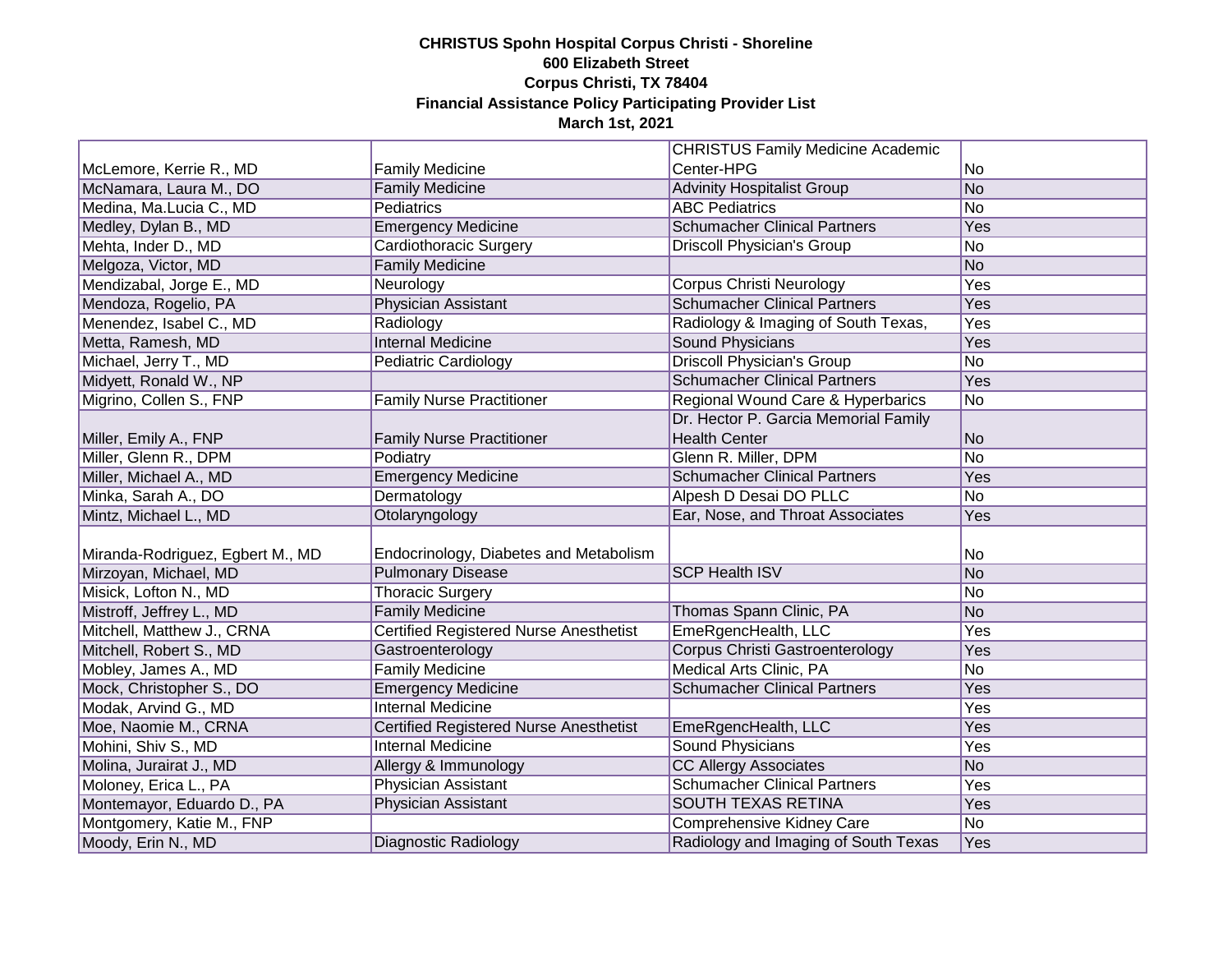| Moody, Lamar K., MD               | <b>Emergency Medicine</b>          | <b>Schumacher Clinical Partners</b>         | Yes |
|-----------------------------------|------------------------------------|---------------------------------------------|-----|
| Moore, Jacob J., MD               | Ophthalmology                      |                                             | Yes |
| Morales, John M., MD              | <b>Thoracic Surgery</b>            | J. Mark Morales, MD, PA                     | Yes |
| More, Snehal R., MD               | Radiology                          | Virtual Radiologic Corporation, Inc.        | No  |
| Moreno, Tricia, FNP               | <b>Family Nurse Practitioner</b>   | <b>Schumacher Clinical Partners</b>         | Yes |
| Morin Jr., Vincent G., DDS        | Dentistry                          |                                             | Yes |
| Movva, Sunil, MD                  | <b>Internal Medicine</b>           | Sound Physicians                            | Yes |
| Mukkara Siva, Rama Krishna R., MD | <b>Family Medicine</b>             | <b>Concord Medical Group</b>                | Yes |
| Mulder, Michelle L., MD           | <b>Obstetrics &amp; Gynecology</b> | <b>OB Hospitalist Group</b>                 | No  |
| Munion, William M., MD            | <b>Emergency Medicine</b>          |                                             | Yes |
| Muro Jr., Daniel, MD              | <b>Hospitalist</b>                 | <b>Inpatient Consultants of Texas</b>       | No  |
| Mwansa, Pearl Diana B., MD        | <b>Family Medicine</b>             | WellMed Networks, Inc.                      | No  |
| Naismith, Robert A., MD           | Urology                            | Corpus Christi Urology Group, LLP           | Yes |
|                                   |                                    | South Texas Pulmonary & Critical Care       |     |
| Narang, Rajeev, MD                | <b>Pulmonary Disease</b>           | Associates                                  | Yes |
| Narcise, Maria Veronica V., MD    | Pediatrics                         | <b>Coastal Childrens Clinic PA</b>          | No  |
|                                   |                                    | <b>CHRISTUS Spohn Cancer Center-Santa</b>   |     |
| Nash, Michael E., MD              | Hematology/Oncology                | Fe                                          | No  |
| Navar, John J., MD                | Anesthesiology                     | <b>Gulf Shore Anesthesia Assoc.</b>         | No  |
| Ndebbio, Inyang, MD               | <b>Internal Medicine</b>           | <b>Sound Physicians</b>                     | Yes |
| Neal, Heather A., PA              | Physician Assistant                | <b>SCP Health ISV</b>                       | No  |
| Neff, James M., MD                | <b>Internal Medicine</b>           |                                             | No  |
| Neff, Peter C., MD                | Orthopedic Surgery                 | The Orthopaedic Center of Corpus Christi No |     |
| Nelson, Erik R., DO               | <b>Internal Medicine</b>           | Sound Physicians                            | Yes |
| Nelson, Lawrence E., DO           | <b>Trauma Surgery</b>              | Spohn Trauma Surgeons                       | Yes |
|                                   |                                    | Radiology & Imaging of South Texas,         |     |
| Nelson, Steve M., MD              | Diagnostic Radiology               | LLP - Alameda Imaging Center                | Yes |
| Neugebauer, Amber                 | <b>Emergency Medicine</b>          | Spohn Schumacher Clinical Partners          | Yes |
| Newberry, William C., MD          | Ophthalmology                      | Eye Associates of Corpus Christi            | Yes |
| Newsome, Donna E., MD             | Neurology                          | <b>Access Physicians</b>                    | No  |
| Newton, Claire D., PA             | Physician Assistant                | <b>Acute Care Surgery of Texas</b>          | Yes |
| Newton, Will B., MD               | Anesthesiology                     | <b>Gulf Shore Anesthesia Associates</b>     | No  |
| Nguyen, Bao Phuong N., MD         | <b>Pediatric Anesthesiology</b>    | ANESTHESIOLOGY ASSOCIATES                   | No  |
| Nguyen, Minh V., MD               | <b>Internal Medicine</b>           | Thomas Spann Clinic                         | No  |
| Nguyen, Thien A., MD              | <b>Pulmonary Disease</b>           | <b>SCP Health ISV</b>                       | No  |
|                                   |                                    | Children's Physician Services of South      |     |
| Nhlane, Ndina M., MD              | Pediatrics                         | Texas                                       | Yes |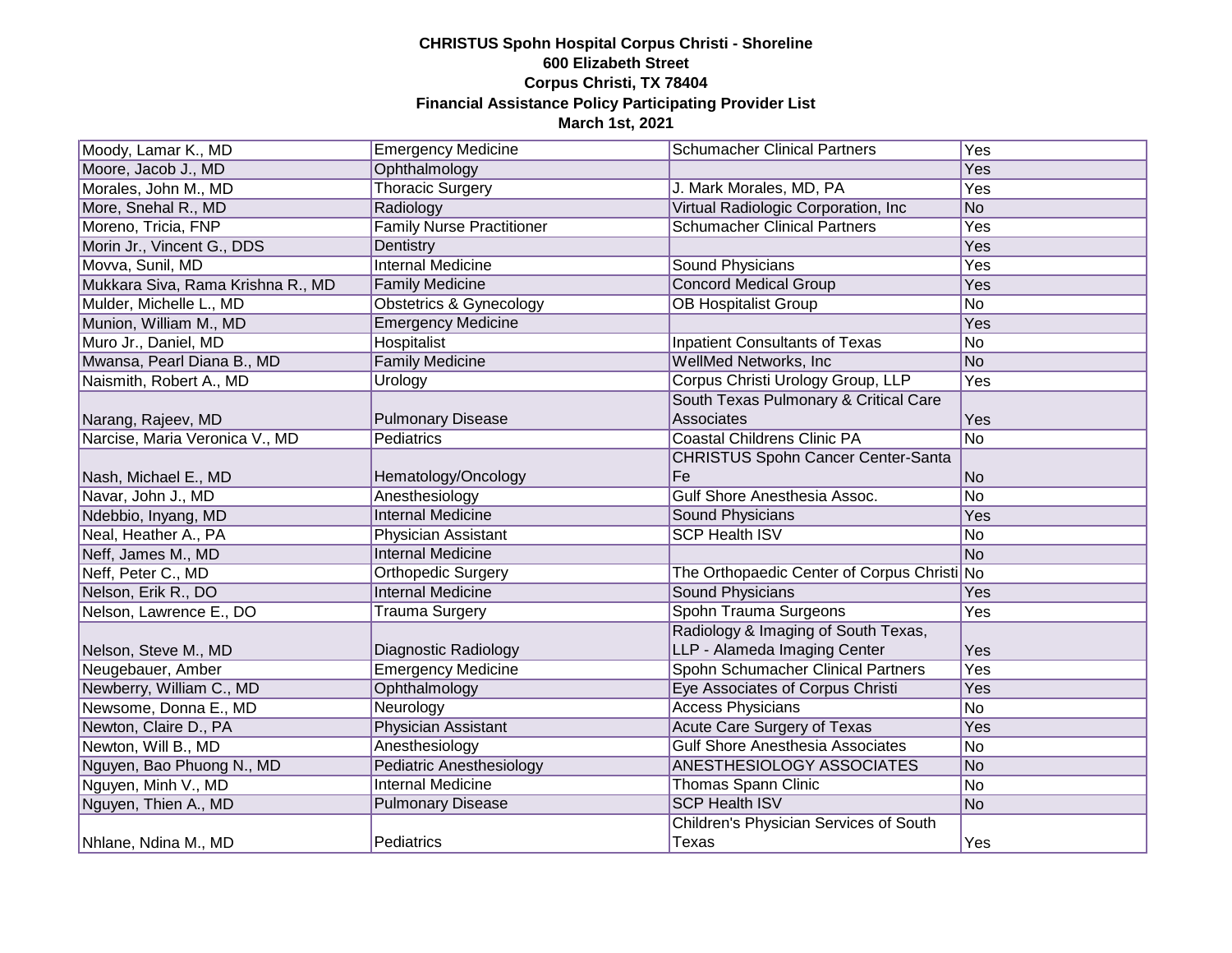| Nicell, Donald T., MD      | Radiology                                | Virtual Radiologic Corporation, Inc.            | No             |
|----------------------------|------------------------------------------|-------------------------------------------------|----------------|
| Niravel, Angeli, DO        | <b>Hospitalist</b>                       | <b>Sound Physician Hospitalist</b>              | Yes            |
| Nisbet, Alan A., MD        | Urology                                  | Corpus Christi Urology Group, LLP               | No             |
| Nisimblat, Andres, MD      | <b>Family Medicine</b>                   |                                                 | N <sub>o</sub> |
| Nooruddin, Karim N., MD    | Nephrology                               | Kidney Specialists of South Texas, PA           | Yes            |
| Noriega, Sandra I., MD     | <b>Obstetrics &amp; Gynecology</b>       | <b>COASTAL BEND WOMENS CENTER</b>               | N <sub>o</sub> |
| Novick, Michael K., MD     | Radiology                                | Virtual Radiologic Corporation, Inc.            | No             |
| Nowotny, Steven E., DO     | <b>Family Medicine</b>                   | <b>Inpatient Consultants of Texas</b>           | No             |
| Nwosu, Inemesit M., WHNCP  | <b>Women's Health Nurse Practitioner</b> | <b>COASTAL BEND WOMENS CENTER</b>               | No             |
| Obi, Chizoba C., MD        | Hospitalist                              | <b>Sound Physicians</b>                         | Yes            |
| Odumusi, Kolawole, MD      | <b>Pediatrics</b>                        | Pedicare Children's Clinic                      | No             |
| Ogah, Ediom, MD            | Hospitalist                              | Sound Physicians                                | Yes            |
| Ogbodo, Emmanuel O., MD    | Hospitalist                              |                                                 | Yes            |
|                            |                                          | Bay Area Kidney Disease Physicians,             |                |
| Ogbu, Chijioke E., MD      | Nephrology                               | <b>LLP</b>                                      | Yes            |
| Ojadi, Vallier C., MD      | <b>Neonatal-Perinatal Medicine</b>       | <b>Gulf Coast Neonatology PLLC</b>              | N <sub>o</sub> |
|                            |                                          | <b>Hospitalist Medicine Physicians of Texas</b> |                |
| Ojelade, Olubunmi A., MD   | <b>Family Medicine</b>                   | dba Sound Physician                             | Yes            |
| Okonkwo, Francis A., MD    | <b>Internal Medicine</b>                 | <b>Sound Physicians</b>                         | Yes            |
| Okonkwo, Kingsley C., MD   | Pediatrics                               | <b>Pedicare Childrens Clinic</b>                | No             |
| O'Lavin, Blake B., MD      | Neurology                                |                                                 | Yes            |
| Oloyo, Samuel D., MD       | <b>Internal Medicine</b>                 | South Texas Medical Associates                  | No             |
| Ommani, Sophia J., MD      | Obstetrics & Gynecology                  | <b>COASTAL BEND WOMENS CENTER</b>               | No             |
| Ong, EE Sing A., ACNP      |                                          | Inpatient Progressive Health of America         | No             |
| Oommen, Jacob K., MD       | Radiology                                | Virtual Radiologic Corporation, Inc.            | No             |
| Ortiz Jr, Victor B., MD    | <b>General Surgery</b>                   | <b>Surgical Associates</b>                      | Yes            |
| Ortiz, Silvestre A., MD    | Diagnostic Radiology                     |                                                 | No             |
| Osborn, Patrick M., MD     | Orthopedic Surgery                       | Acute Care Surgery of Texas                     | Yes            |
| Osborne, Isaac J., MD      | Hospitalist                              | <b>Sound Physicians</b>                         | Yes            |
| Oshman, Robert D., MD      | Otolaryngology                           | Ear, Nose, and Throat Associates                | Yes            |
| Oshman, Steven I., MD      | Pediatrics                               | Coastal Children's Clinic, PA                   | No             |
| Otero, Edwin G., MD        | Family Medicine                          |                                                 | No             |
| Otieno, Yvonne, MD         | Hospitalist                              | <b>Sound Physicians</b>                         | Yes            |
| Owsley, Jimie, MD          | <b>Trauma Surgery</b>                    |                                                 | Yes            |
| Oyediran, Babatunde O., MD | Anesthesiology                           | EmeRgencHealth, LLC                             | Yes            |
| Ozcelik, Nazire, MD        | <b>Pediatric Cardiology</b>              | <b>Driscoll Physician's Group</b>               | No             |
| Pacheco, Nestor M., DPM    | Podiatry                                 |                                                 | No             |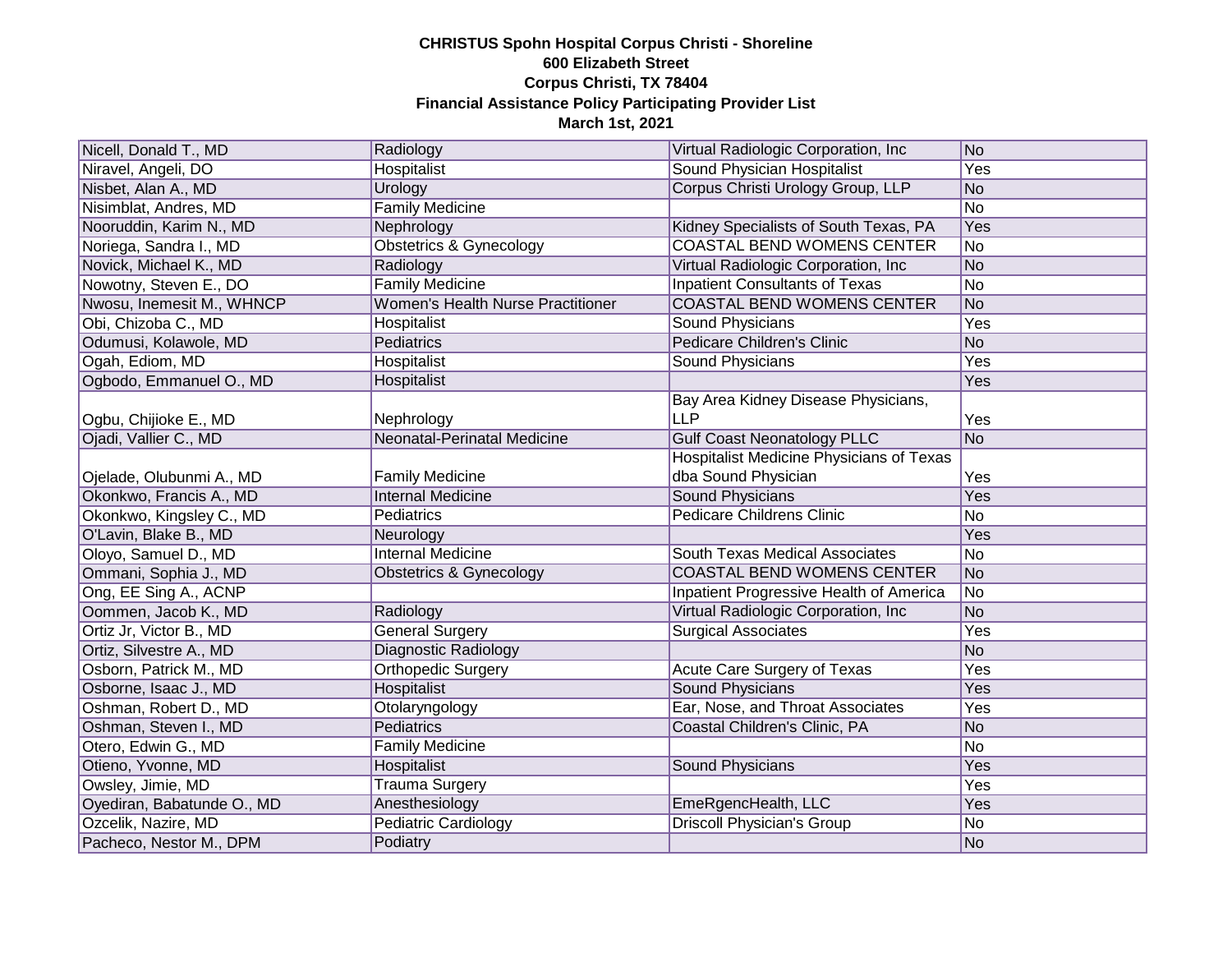| Padala, Kiran K., MD         | <b>Pulmonary Disease</b>                  | <b>SCP Health ISV</b>                         | No         |
|------------------------------|-------------------------------------------|-----------------------------------------------|------------|
|                              |                                           | <b>CHRISTUS Spohn Cancer Center-Santa</b>     |            |
| Panati, Swetha, MD           | Hematology/Oncology                       | Fe                                            | No         |
| Pandey, Vikas, MD            | Neurology                                 | <b>Access Physicians, PLLC</b>                | No         |
| Pappas, John D., MD          | <b>Cardiovascular Disease</b>             |                                               | Yes        |
|                              |                                           | <b>CHRISTUS Spohn Cancer Center-</b>          |            |
| Parker, Padgett A., PA       | Physician Assistant                       | Northwest                                     | No         |
| Parmar, Audrey L., MD        | Pediatrics                                | <b>ABC Pediatrics, PA</b>                     | No         |
| Pastor, Christopher S., MD   | <b>Emergency Medicine</b>                 | <b>Schumacher Clinical Partners</b>           | <b>Yes</b> |
| Patel, Anilkumar C., MD      | Pediatrics                                |                                               | No         |
| Patel, Ashvinkumar A., MD    | Pediatrics                                |                                               | No         |
| Patel, Chirag A., DO         | <b>Internal Medicine</b>                  | <b>Advinity Hospitalist Group</b>             | No         |
| Patel, Dhruti B., MD         | <b>Internal Medicine</b>                  | <b>TeamHealth</b>                             | No         |
| Patel, Girish A., MD         | Pediatrics                                |                                               | No         |
| Patel, Haroon I., MD         | Pediatric Surgery                         |                                               | No         |
| Patel, Kirtan R., MD         | Psychiatry                                |                                               | No         |
| Patel, Mihir V., MD          | <b>Internal Medicine</b>                  | Sound Physicians                              | Yes        |
| Pathikonda, Meena G., MD     | Obstetrics & Gynecology                   | Southside Womens Center, PA                   | No         |
|                              |                                           | <b>Orthopedic Surgery and Sports Medicine</b> |            |
| Patterson, Brian L., MD      | <b>Orthopedic Surgery</b>                 | Associates                                    | No         |
|                              | Interventional Radiology and Diagnostic   |                                               |            |
| Pavlus, John D., MD          | Radiology                                 | Radiology & Imaging of South Texas            | Yes        |
| Pearce, David E., MD         | <b>General Surgery</b>                    |                                               | Yes        |
| Pearce, Elsa C., PA          | Physician Assistant                       | <b>Schumacher Clinical Partners</b>           | Yes        |
| Pearce, Randy R., DO         | Hospitalist                               | <b>Advinity Hospitalist Group</b>             | No         |
| Pedersen, Craig S., DO       | <b>Emergency Medicine</b>                 | Spohn Schumacher Clinical Partners            | Yes        |
| Pedraza Jr., Ruben, MD       | Hospitalist                               | WellMed Networks, Inc.                        | No         |
| Peltier, Bradley G., MD      | Anesthesiology                            | Gulf Shore Anesthesia Assoc.                  | No         |
| Pennington, Brent L., MD     | Hospitalist                               | <b>Wound Centrics, LLC</b>                    | Yes        |
| Perez, Aimee M., FNP         | <b>Family Nurse Practitioner</b>          | <b>Schumacher Clinical Partners</b>           | Yes        |
| Perez, Karla A., MD          | <b>Family Medicine</b>                    | <b>WELLMED at Calallen</b>                    | No         |
| Perez, Raymond S., PA        | <b>Physician Assistant</b>                | South Texas Brain & Spine Institute           | Yes        |
| Perez, Tessa V., MD          | Pediatrics                                | <b>Driscoll Health Plaza</b>                  | No         |
|                              | <b>Acute Care Adult-Gerontology Nurse</b> |                                               |            |
| Perkins, Christy J., AGACNP  | Practitioner                              | Sound Physicians                              | Yes        |
| Perkins, Shane H., DO        | Hospitalist                               | <b>Advinity Hospitalist Group</b>             | No         |
| Pesina-Garcia, Ashley A., NP | <b>Nurse Practitioner</b>                 | Spohn Trauma Surgeons                         | No         |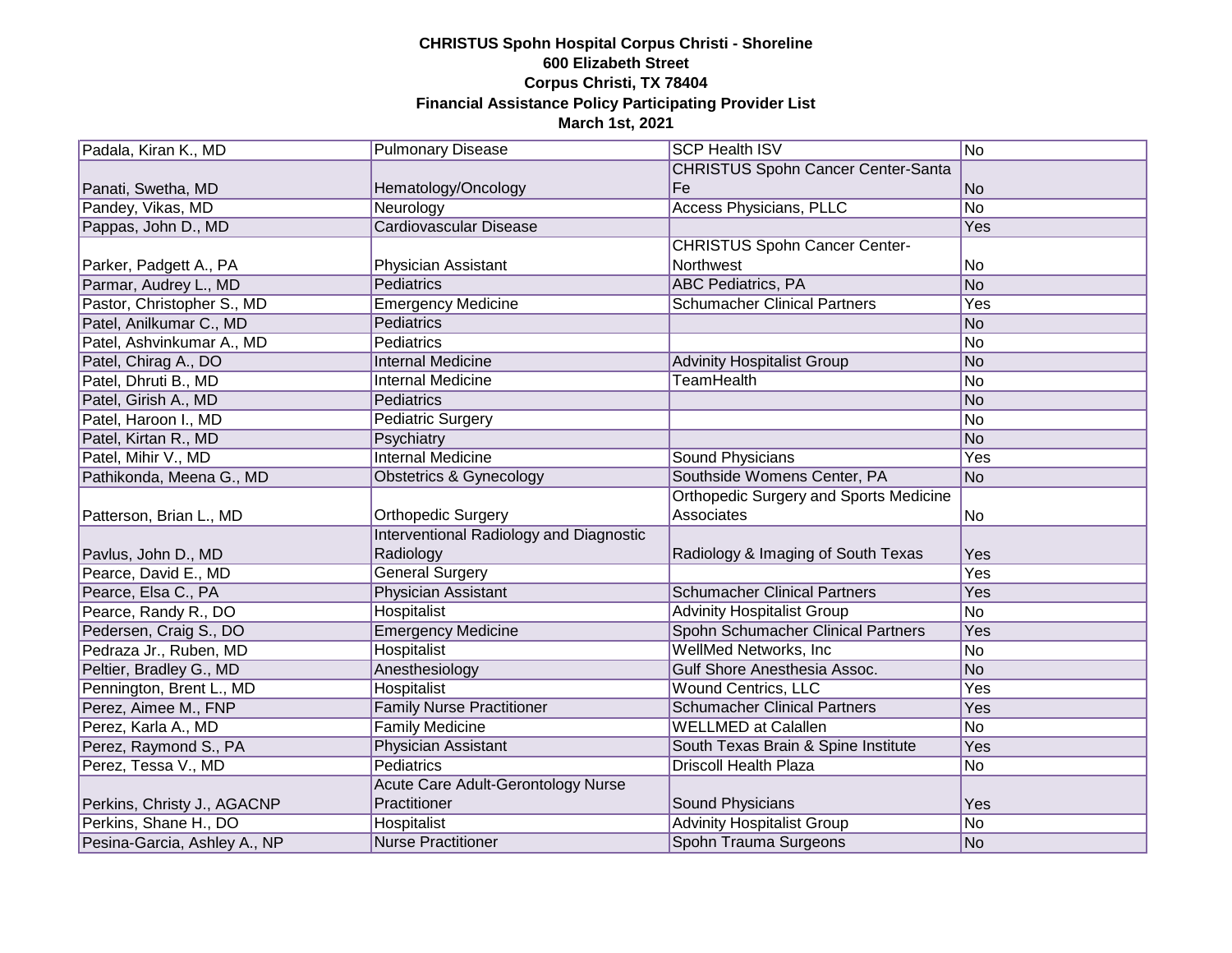| Peterson, Wylan C., MD      | <b>Internal Medicine</b>                      | Spohn Trauma Surgeons                               | Yes            |
|-----------------------------|-----------------------------------------------|-----------------------------------------------------|----------------|
| Petrila, Kimberly A., PA    | Physician Assistant                           | <b>Coastal Orthopaedics</b>                         | No             |
| Petros, David P., MD        | Rheumatology                                  |                                                     | No             |
| Pham, Rosalyn N., MD        | Anesthesiology                                | EmeRgencHealth, LLC                                 | Yes            |
| Phenix, Larry L., CRNA      | <b>Certified Registered Nurse Anesthetist</b> | EmeRgencHealth, LLC                                 | Yes            |
| Philbrick, Natalie W., DO   | <b>Internal Medicine</b>                      |                                                     | Yes            |
| Piotrowski, Jonathan P., PA | Physician Assistant                           | <b>Schumacher Clinical Partners</b>                 | Yes            |
| Pizarro, Maria D., MD       | Obstetrics & Gynecology                       | COASTAL BEND WOMENS CENTER                          | No             |
| Plucknette, Benjamin F., DO | Orthopedic Surgery                            | Acute Care Surgery of Texas                         | <b>Yes</b>     |
| Pollard, Ester B., MD       | Hematology/Oncology                           | Coastal Bend Oncology/Hematology                    | Yes            |
| Pompa, Justin J., CRNA      | Certified Registered Nurse Anesthetist        | EmeRgencHealth, LLC                                 | Yes            |
| Pop-Moody, Adriana M., MD   | Rheumatology                                  |                                                     | Yes            |
| Porter, John R., MD         | <b>Internal Medicine</b>                      | <b>Primary Care Services</b>                        | No             |
| Potter, Ryan N., MD         | Pain Medicine                                 | Comprehensive Pain Management, PA                   | No             |
| Praderio, Carolina, MD      | Obstetrics & Gynecology                       |                                                     | No             |
| Praderio, Nestor H., MD     | Psychiatry                                    | <b>Psychiatric Consulting Services</b>              | No             |
| Prado, Alfonso M., MD       | <b>Neonatal-Perinatal Medicine</b>            | <b>Neonatology Consultants of CC</b>                | No             |
| Prater, Rodney A., PMHNP    | <b>Psychiatric Nurse Practitioner</b>         | <b>Behavioral Health Center of Nueces</b><br>County | No             |
| Pratt, Allen, MD            | Diagnostic Radiology                          | VIRTUAL RADIOLOGIC PRO., LLC                        | No             |
| Price, Brian S., MD         | <b>Emergency Medicine</b>                     | <b>Schumacher Clinical Partners</b>                 | Yes            |
| Pruett, Wesley C., MD       | Teleradiology (Archived)                      | Virtual Radiologic Corporation, Inc                 | No             |
| Puente, Joseph P., MD       | <b>Family Medicine</b>                        |                                                     | No             |
| Puentes, Jairo A., MD       | Physical Medicine & Rehabilitation            |                                                     | No             |
| Puentes, Rose M., PA        | Physician Assistant                           | <b>Schumacher Clinical Partners</b>                 | Yes            |
| Purcell, Debra L., MD       | Pediatrics                                    | Coastal Children's Clinic, PA                       | No             |
| Purdy, Jennifer M., NP      |                                               | <b>WellMed Networks Inc</b>                         | No             |
| Puri, Muhammad Rehan A., MD | Psychiatry                                    |                                                     | No             |
| Purifoy, Eric T., MD        | <b>Pediatric Cardiology</b>                   | <b>Driscoll Physician's Group</b>                   | No             |
| Qureshi, Usman, MD          | Cardiovascular Disease                        | <b>Alice Heart Center</b>                           | No             |
| Rabanzo, Jefferson R., FNP  | <b>Family Nurse Practitioner</b>              | <b>Schumacher Clinical Partners</b>                 | Yes            |
| Racette, Guy J., MD         | <b>Family Medicine</b>                        | Promptu Immediate Care-LaPalmera                    | No             |
| Rackley, John H., PA-C      | Physician Assistant                           | <b>Schumacher Clinical Partners</b>                 | Yes            |
| Rackley, Keith L., CRNA     | <b>Certified Registered Nurse Anesthetist</b> | EmergencHealth                                      | Yes            |
| Raglin, Michele B., MD      | <b>Internal Medicine</b>                      | <b>WELLMED</b>                                      | No             |
| Rai, Surinder K., DO        | Radiology                                     | <b>VIRTUAL RADIOLOGIC PRO., LLC</b>                 | N <sub>o</sub> |
| Rajani, Rajiv, MD           | <b>Orthopedic Surgery</b>                     | Acute Care Surgery of Texas                         | Yes            |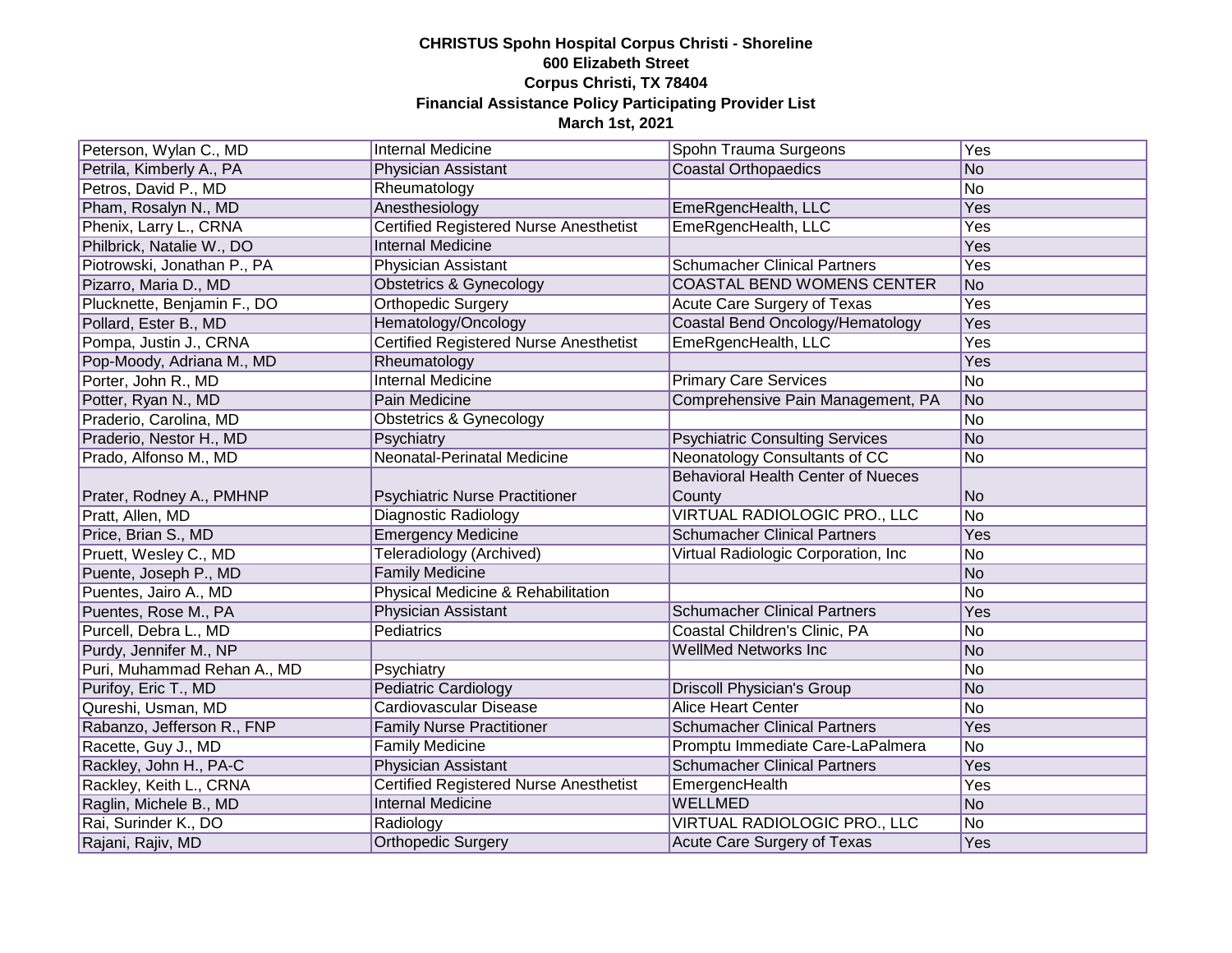|                             | Interventional Radiology and Diagnostic       | Radiology & Imaging of South Texas,        |                |
|-----------------------------|-----------------------------------------------|--------------------------------------------|----------------|
| Rajebi, Mohammad R., MD     | Radiology                                     | <b>LLP</b>                                 | Yes            |
| Ramachandruni, Srikanth, MD | <b>Infectious Disease</b>                     |                                            | No             |
| Ramakrishna, Mulukutla, MD  | Pediatrics                                    | South Padre Island Pediatrics Center       | No             |
| Ramirez, Carmen T., MD      | Neurology                                     | <b>Access Physicians</b>                   | <b>No</b>      |
| Ramirez, Elizabeth A., MD   | <b>Obstetrics &amp; Gynecology</b>            | <b>OB Hospitalist Group</b>                | No             |
|                             |                                               | <b>CHRISTUS Spohn Medical Group-Urgent</b> |                |
| Ramirez, Jorge A., DO       | <b>Family Medicine</b>                        | <b>Care Portland</b>                       | No             |
|                             |                                               | Bay Area Kidney Disease Physicians,        |                |
| Ramirez, Roberto R., MD     | Nephrology                                    | <b>LLP</b>                                 | Yes            |
|                             | Acute Care Adult-Gerontology Nurse            |                                            |                |
| Ramos, Adrian M., AGACNP    | Practitioner                                  | <b>SCP Health ISV</b>                      | No             |
| Ramos, Anthony J., PA       | Physician Assistant                           | Acute Care Surgery of Texas                | Yes            |
| Ramsden, Melissa L., FNP    | <b>Family Nurse Practitioner</b>              | <b>Wound Centrics, LLC</b>                 | No             |
| Rana, Pauravi J., MD        | Psychiatry                                    | Asana Integrated Medical Group             | No             |
| Rani, Sabeen, MD            | <b>Pediatrics</b>                             | Sabeen Rani, MD PA                         | No             |
| Rashid, Samiya, DO          | Neurology                                     | <b>Access Physicians, PLLC</b>             | No             |
| Rasmussen, Kathleen R., MD  | <b>Obstetrics &amp; Gynecology</b>            | OB & GYN Associates of CC                  | Yes            |
| Rauhut, Medda M., MD        | <b>Internal Medicine</b>                      | <b>Sound Physicians</b>                    | Yes            |
| Rayasam, Krishnaiah, MD     | Psychiatry                                    | SO TX PSYCHIATRY ASSOC., PA                | No             |
| Raza, Shakeel, MD           | Psychiatry                                    |                                            | No             |
| Reddix Jr, Robert N., MD    | <b>Orthopedic Surgery</b>                     | Acute Care Surgery of Texas                | Yes            |
| Reddy, Geeta P., MD         | Nephrology                                    | Kidney Specialists of South Texas, PA      | Yes            |
| Reddy, Veena K., MD         | Hospitalist                                   | <b>Advinity Hospitalist Group</b>          | No             |
| Reddy, Vishnu V., MD        | Hospitalist                                   | <b>Advinity Hospitalist Group</b>          | No             |
| Reed, Scott A., CRNA        | <b>Certified Registered Nurse Anesthetist</b> | EmeRgencHealth, LLC                        | Yes            |
| Reel, Bradley A., MD        | Anesthesiology                                | <b>SCP Health ISV</b>                      | No             |
| Reeves, Aaron A., MD        | Neonatal-Perinatal Medicine                   | <b>Gulf Coast Neonatology PLLC</b>         | No             |
| Reid, Branden M., MD        | Anesthesiology                                | Gulf Shore Anesthesia Assoc.               | No             |
| Reiner, Bruce I., MD        | Radiology                                     | Virtual Radiologic Corporation, Inc        | No             |
| Rembert III, Frank M., MD   | Radiology                                     | Virtual Radiologic Corporation, Inc.       | No             |
| Remme, Lindsey C., DO       | <b>Emergency Medicine</b>                     | <b>Schumacher Clinical Partners</b>        | Yes            |
| Rethy, Michael C., MD       | Radiology                                     | Virtual Radiologic Corporation, Inc.       | N <sub>o</sub> |
| Reyes, Michael J., MD       | <b>General Surgery</b>                        | <b>Surgical Associates</b>                 | Yes            |
| Reyes, Patricia, FNP        | <b>Family Nurse Practitioner</b>              | <b>Schumacher Clinical Partners</b>        | Yes            |
| Reyes-Acuna, Celia, MD      | <b>Pediatrics</b>                             |                                            | N <sub>o</sub> |
| Rhoades, Stephanie C., MD   | <b>Emergency Medicine</b>                     | <b>Schumacher Clinical Partners</b>        | Yes            |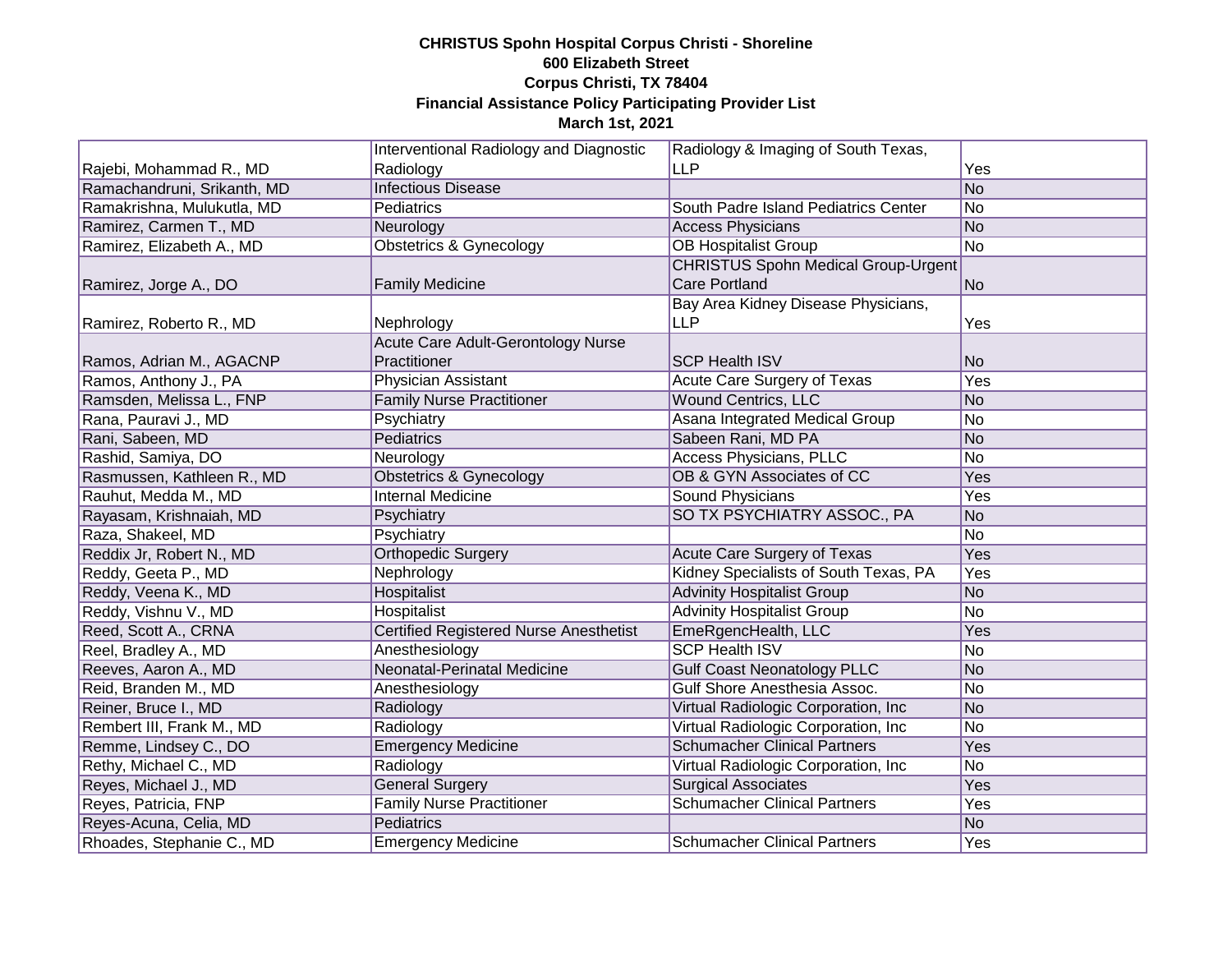| Richman, Peter B., MD            | <b>Emergency Medicine</b>                     | <b>Schumacher Clinical Partners</b>     | Yes |
|----------------------------------|-----------------------------------------------|-----------------------------------------|-----|
|                                  | <b>Family Nurse Practitioner</b>              | <b>Schumacher Clinical Partners</b>     | Yes |
| Ricossa, Lauren G., FNP          |                                               |                                         |     |
| Riesberg, Ashley K., CRNA        | <b>Certified Registered Nurse Anesthetist</b> | EmergencHealth                          | Yes |
| Rigonan, Alma S., MD             | Pediatrics                                    | Alma S Rigonan MD PA                    | No  |
| Rios, Billy, MD                  | <b>Pediatric Cardiology</b>                   | <b>Driscoll Physician's Group</b>       | No  |
|                                  |                                               | Corpus Christi Tots & Teens Pediatric   |     |
| Rivera, Christine N., MD         | Pediatrics                                    | Medicine                                | No  |
| Rivero, Jesus R., MD             | Urology                                       | Corpus Christi Urology Group, PLLC      | Yes |
| Rizvi, Rabab, MD                 | Psychiatry                                    |                                         | No  |
| Roberts, Catherine C., MD        | Teleradiology (Archived)                      | Virtual Radiologic Corporation, Inc     | No  |
| Robinson, Heather M., AGACNP     | <b>Acute Care Nurse Practitioner</b>          | <b>SCP Health ISV</b>                   | No  |
| Rodman, Charles J., MD           | Vascular & Thoracic Surgery (Archived)        |                                         | No  |
| Rodrigues, Edison D., MD         | Gastroenterology                              | Abdominal Specialists of South Texas    | Yes |
| Rodriguez, Jorge S., MD          | Pediatrics                                    | South Padre Island Pediatrics Center    | No  |
| Rodriguez, Leo, MD               | <b>Obstetrics &amp; Gynecology</b>            | <b>COASTAL BEND WOMENS CENTER</b>       | No  |
| Rodriguez, Mike E., MD           | <b>Cardiovascular Disease</b>                 | Cardiology Associates of Corpus Christi | Yes |
| Rodriguez, Stephanie M., FNP     |                                               | Thomas Spann Clinic, PA                 | No  |
| Rogers, Ryan T., MD              | Dermatology                                   |                                         | No  |
| Rolong, Alvaro E., MD            | <b>General Surgery</b>                        |                                         | Yes |
| Rose, J K., MD                   | <b>Family Medicine</b>                        | <b>Salang Health Solutions LLC</b>      | No  |
| Rose, Nelson M., CRNA            | <b>Certified Registered Nurse Anesthetist</b> | EmeRgencHealth, LLC                     | Yes |
| Roth, Michelle E., DO            | <b>Emergency Medicine</b>                     | <b>Schumacher Clinical Partners</b>     | Yes |
| Rozell, Joseph M., MD            | <b>Diagnostic Radiology</b>                   | Virtual Radiologic Professionals, LLC   | No  |
| Rubach, Erik K., AGACNP          |                                               | <b>SCP Health ISV</b>                   | No  |
| Rubio, Jose A., MD               | Anesthesiology                                | EmeRgencHealth, LLC                     | Yes |
| Ryan, Kenan J., CRNA             | <b>Certified Registered Nurse Anesthetist</b> | EmeRgencHealth, LLC                     | Yes |
| Saavedra Guatemala, Humberto, MD | Hospitalist                                   | <b>Sound Physicians</b>                 | Yes |
| Sahadi, Jack A., MD              | Ophthalmology                                 | <b>Coastal Bend Eye Center</b>          | Yes |
| Saieh, Teodoro A., MD            | <b>Plastic Surgery</b>                        |                                         | No  |
| Sajewicz, Anthony M., MD         | <b>Diagnostic Radiology</b>                   | Virtual Radiologic Corporation, Inc     | No  |
| Salamat, Mehrdad, MD             | Pediatric Cardiology                          |                                         | No  |
| Salazar, Karen N., NP            |                                               | <b>SCP Health ISV</b>                   | No  |
| Salazar, Katrina L., MD          | Pathology                                     | Pathology Associates of Corpus Christi  | Yes |
| Saldana, David A., MD            | Radiology                                     | Radiology & Imaging of South Texas      | Yes |
|                                  |                                               | Bay Area Kidney Disease Physicians,     |     |
| Saleem, Zakaria, MD              | Nephrology                                    | <b>LLP</b>                              | Yes |
| Salinas, Cynthia G., FNP         | <b>Family Nurse Practitioner</b>              | <b>Schumacher Clinical Partners</b>     | Yes |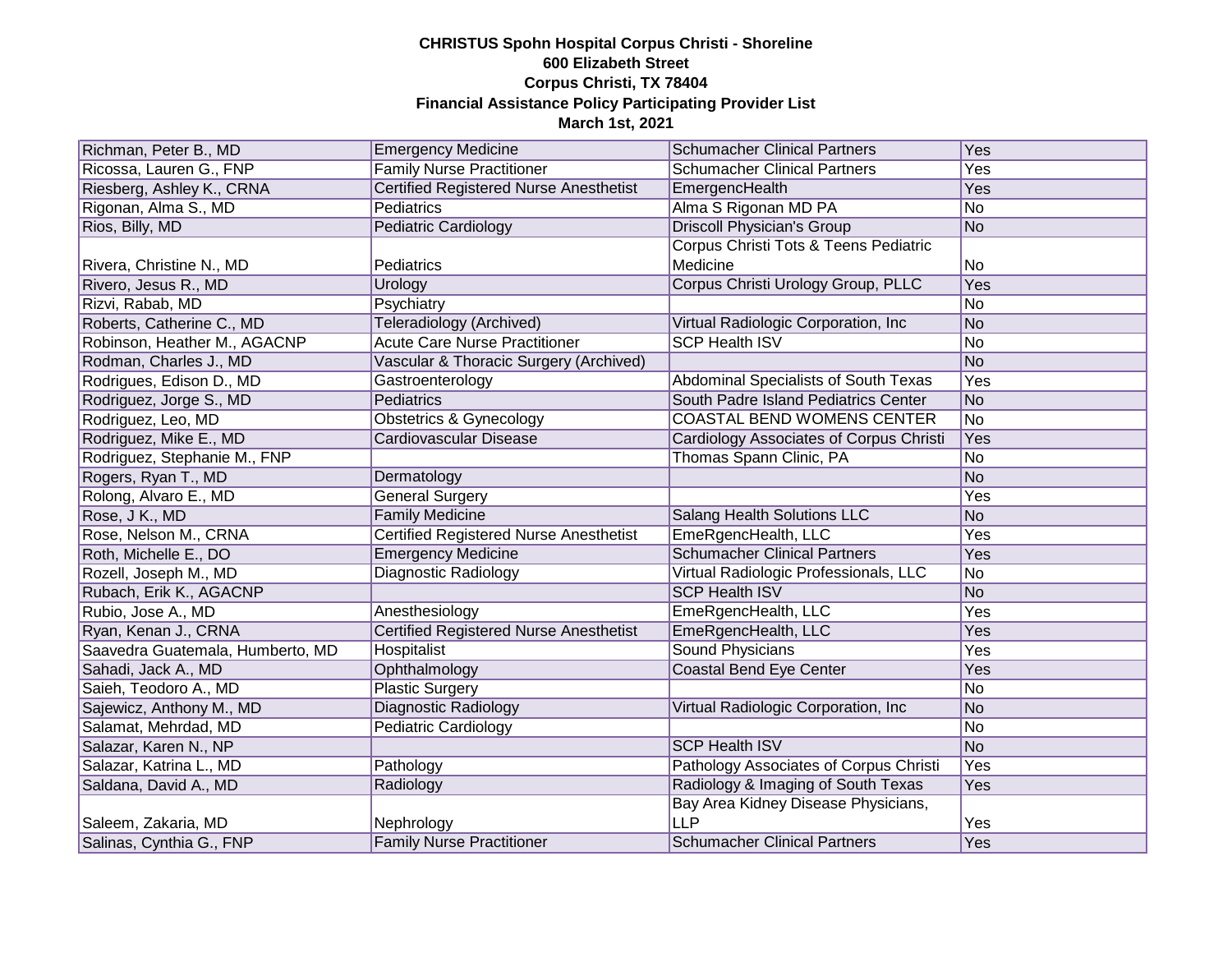|                                 |                                    | Bay Area Kidney Disease Physicians,           |     |
|---------------------------------|------------------------------------|-----------------------------------------------|-----|
| Salloum, Cynthia G., MD         | Nephrology                         | <b>LLP</b>                                    | Yes |
| Salloum, Emile, MD              | Hematology/Oncology                | Coastal Bend Cancer Center, PA                | No  |
| Salmon, Olayiwola A., MD        | Hospitalist                        | Sound Physicians                              | Yes |
| Sanchez Jr, Jesus V., MD        | Anesthesiology                     | Gulf Shore Anesthesia Assoc.                  | No  |
| Sanchez, Darlene M., DO         | Hospitalist                        | WellMed Networks, Inc.                        | No  |
| Sanchez, Javier E., MD          | Clinical Cardiac Electrophysiology | Texas Cardiac Arrhythmia                      | No  |
| Sanchez, Julian A., MD          | Cardiovascular Disease             | Corpus Christi Heart Clinic, PLLC             | No  |
| Sanchez, Marlene L., MD         | <b>Internal Medicine</b>           | <b>WellMed Networks, Inc.</b>                 | No  |
| Sanders, Bridget M., MD         | Undersea & Hyperbaric Medicine     | <b>Wound Centrics, LLC</b>                    | No  |
| Sanders, Charles C., MD         | <b>Family Medicine</b>             |                                               | No  |
| Santiago, Walter J., MD         | Pediatrics                         | Coastal Children's Clinic, PA                 | No  |
| Santos, Juan F., MD             | Neurology                          | Ambulatory Adult Neurology PA                 | No  |
| Sanusi, Lukman A., MD           | Hospitalist                        | <b>Sound Physicians</b>                       | Yes |
| Schanen, Peter J., FNP          | <b>Family Nurse Practitioner</b>   | <b>TeamHealth</b>                             | No  |
| Schebler Poulos, Allison K., DO | <b>Family Medicine</b>             | CPG Family Health Center Westside             | No  |
| Schechter, Charles J., MD       | Cardiovascular Disease             | <b>Coastal Cardiology Association</b>         | No  |
| Schiller, Edward D., MD         | Anesthesiology                     | <b>Gulf Shore Anesthesia Assoc.</b>           | No  |
| Schiop, Michael J., DPM         | Podiatry                           | Michael J Schiop DPM                          | Yes |
|                                 |                                    | <b>Orthopedic Surgery and Sports Medicine</b> |     |
| Schlimmer, Jeffrey R., MD       | Orthopedic Surgery                 | Associates                                    | No  |
| Schmitt, Paul J., MD            | <b>Neurological Surgery</b>        | South Texas Brain & Spine Institute           | Yes |
| Scholz, Kyla M., MD             | <b>Obstetrics &amp; Gynecology</b> | OB & GYN Associates of CC                     | Yes |
| Schoolcraft, Mary K., FNP       |                                    | South Texas Bone and Joint                    | Yes |
| Schulze, John E., MD            | <b>Family Medicine</b>             |                                               | No  |
| Schulze, Susan A., MD           | Pediatrics                         | <b>ABC Pediatrics</b>                         | No  |
| Schwirtlich, Lonnie R., MD      | <b>Emergency Medicine</b>          | <b>Access Total Care, LLC</b>                 | No  |
| Seaton, Cole S., DO             | <b>Emergency Medicine</b>          |                                               | Yes |
| Sehgal, Ajay, MD                | Hematology/Oncology                | <b>Coastal Bend Cancer Center</b>             | No  |
| Selvakumar, Geetha A., MD       | Hospitalist                        | <b>Inpatient Consultants of Texas</b>         | No  |
| Shaffer, Andre D., MD           | Orthopedic Surgery                 | <b>Acute Care Surgery of Texas</b>            | Yes |
| Shaffer, William L., MD         | Nephrology                         | Kidney Specialists of South Texas, PA         | Yes |
| Shah, Chintalben D., MD         | <b>Family Medicine</b>             | <b>Sound Physicians</b>                       | Yes |
| Sharif, Roozbeh, MD             | <b>Pulmonary Disease</b>           |                                               | No  |
| Sharp, Larry E., MD             | <b>Family Medicine</b>             | <b>Sound Physicians</b>                       | Yes |
| Sheean, Andrew J., MD           | <b>Orthopedic Surgery</b>          | <b>Acute Care Surgery of Texas</b>            | Yes |
| Shelton, Laura L., MD           | Obstetrics & Gynecology            | OB & GYN Associates of CC                     | No  |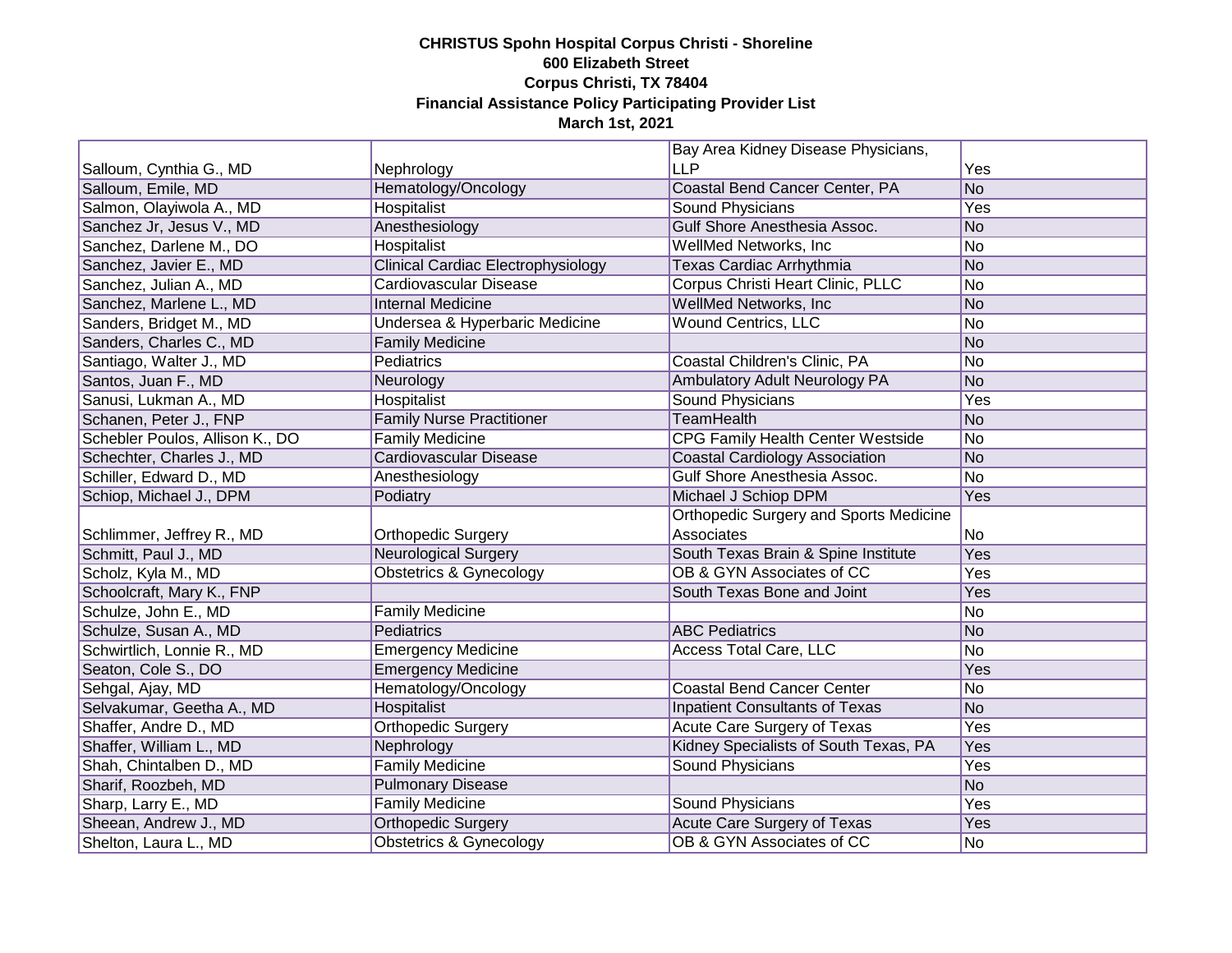|                                |                                               | Childrens Physician Services of South         |     |
|--------------------------------|-----------------------------------------------|-----------------------------------------------|-----|
| Sherani, Farha, MD             | Pediatric Hematology-Oncology                 | <b>Texas</b>                                  | Yes |
| Sherani, Khalid M., MD         | <b>Pulmonary Disease</b>                      | <b>Pulmonary Associates of Corpus Christi</b> | No  |
| Sherron, Frederick R., DO      | <b>Family Medicine</b>                        | CC FAMILY MEDICINE CENTER, PA                 | No  |
| Sherron, Serena R., DO         | <b>Pediatrics</b>                             | <b>ABC Pediatrics</b>                         | No  |
| Shikhman, Aleksandr, MD        | Neurology                                     | <b>Access Physicians</b>                      | No  |
| Shim Look-Fong, Natalie A., MD | Family Medicine                               | <b>Sound Physicians</b>                       | Yes |
| Shirley, Philip T., CRNA       | <b>Certified Registered Nurse Anesthetist</b> | EmeRgencHealth, LLC                           | Yes |
| Shkurovich, Sergey, MD         | Radiology                                     | Virtual Radiologic Corporation, Inc           | No  |
| Shneker, Bassel F., M.D.       | Neurology                                     | <b>NuVasive Clinical Services</b>             | No  |
| Shoemaker, Edward S., MD       | <b>Obstetrics &amp; Gynecology</b>            | Innovations in Women's Health                 | No  |
| Shortt, Traci K., NP           |                                               | <b>SCP Health ISV</b>                         | No  |
| Shull Jr, James H., MD         | Anesthesiology                                | Gulf Shore Anesthesia Assoc.                  | No  |
| Shuraih, Mossaab, MD           | <b>Clinical Cardiac Electrophysiology</b>     | Cardiology Associates of Corpus Christi       | Yes |
| Sifuentes, Roger M., MD        | <b>Family Medicine</b>                        | Calallen Family Medicine, P.A.                | No  |
| Silverman, Gregg L., MD        | Cardiovascular Disease                        | <b>Coastal Cardiology Association</b>         | No  |
| Simmons, Michael R., MD        | <b>Emergency Medicine</b>                     | <b>Schumacher Clinical Partners</b>           | Yes |
| Simpson, Christi G., FNP       | <b>Family Nurse Practitioner</b>              | Corpus Christi Urology Group, LLP             | Yes |
| Singh, Prabhat, MD             | Nephrology                                    | Kidney Specialists of South Texas, PA         | Yes |
| Singh, Raghujit, MD            | Gastroenterology                              | Abdominal Specialists of South Texas          | Yes |
| Siros, Kalin N., FNP           | <b>Family Nurse Practitioner</b>              | Thomas Spann Clinic, PA                       | No  |
| Skabelund, Andrew J., MD       | <b>Pulmonary Disease</b>                      | <b>SCP Health ISV</b>                         | No  |
| Smith, Amy M., AGACNP          | <b>Acute Care Nurse Practitioner</b>          | Sound Physicians                              | Yes |
|                                | Acute Care Adult-Gerontology Nurse            |                                               |     |
| Smith, Blessing U., AGNP       | Practitioner                                  | Sound Physicians                              | Yes |
| Smith, Howard L., MD           | <b>Neurological Surgery</b>                   | Neurosurgery of Corpus Christi                | No  |
| Sobieszczyk, Michal J., MD     | <b>Critical Care Medicine</b>                 |                                               | No  |
|                                |                                               | <b>CHRISTUS Spohn Med Grp Fam Med</b>         |     |
| Soch, Kathleen R., MD          | <b>Family Medicine</b>                        | Acad Ctr - Central                            | No  |
| Soler, Laura I., MD            | <b>Internal Medicine</b>                      |                                               | No  |
| Soler, Michael J., MD          | <b>Family Medicine</b>                        | Jerome Lee Sang, M.D., P.A.                   | No  |
| Souchick, Ann M., MD           | Anatomic & Clinical Pathology                 | Pathology Associates of CC                    | Yes |
| Spengler, Adam L., MD          | Ophthalmology                                 | <b>Berkeley Eye Center</b>                    | Yes |
| Spirer, David J., MD           | Diagnostic Radiology                          | Virtual Radiologic Corporation, Inc           | No  |
| Spradling, Carmencita L., FNP  | <b>Family Nurse Practitioner</b>              | <b>Schumacher Clinical Partners</b>           | Yes |
|                                | Acute Care Adult-Gerontology Nurse            |                                               |     |
| Stansbury, Serena A., AGACNP   | Practitioner                                  | Sound Physicians                              | Yes |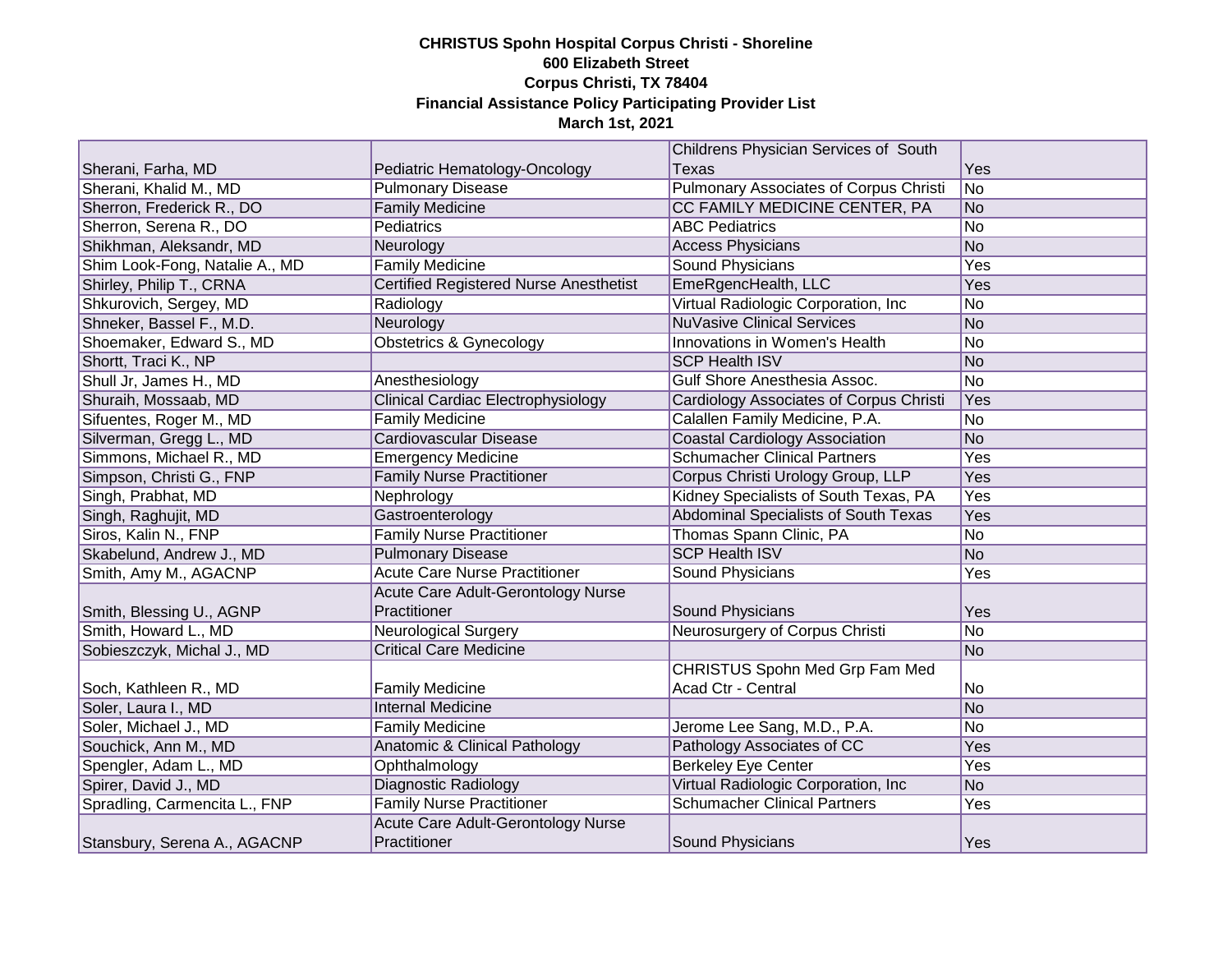| Steehler, Matthew K., MD    | Otolaryngology                                | Ear, Nose, and Throat Associates               | Yes            |
|-----------------------------|-----------------------------------------------|------------------------------------------------|----------------|
| Steele, Steven J., MD       | <b>General Surgery</b>                        |                                                | No             |
| Stegemann, Lloyd H., MD     | <b>General Surgery</b>                        |                                                | No             |
| Stehn, Lorraine S., DO      | <b>Family Medicine</b>                        |                                                | No             |
| Stephens, Ronald D., MD     | <b>Family Medicine</b>                        |                                                | No             |
| Stiebel, Victor, MD         | Psychiatry                                    |                                                | No             |
| Stith Jr., William J., DO   | <b>Emergency Medicine</b>                     | <b>Schumacher Clinical Partners</b>            | Yes            |
| Stockman, Maria M., MD      | <b>Pulmonary Disease</b>                      | <b>SCP Health ISV</b>                          | No             |
| Stokes, Frances M., NP-AC   |                                               | <b>SCP Health ISV</b>                          | No             |
| Stout Jr, Jack A., CRNA     | Certified Registered Nurse Anesthetist        | EmeRgencHealth, LLC                            | Yes            |
| Strain, Bonnie B., MD       | Anesthesiology                                | Bay Area Anesthesia Assoc                      | No             |
| Strauss, Mark G., MD        | <b>Internal Medicine</b>                      | Thomas Spann Clinic, P.A.                      | No             |
| Strong, Benjamin, MD        | Radiology                                     | Virtual Radiologic Corporation, Inc            | No             |
| Sturdevant, Keri L., PA     | Physician Assistant                           | <b>SCP Health ISV</b>                          | No             |
| Summers, Terry R., DDS      | <b>Pediatric Dentistry</b>                    |                                                | No             |
| Surani, Salim R., MD        | <b>Pulmonary Disease</b>                      | <b>Pulmonary Associates of Corpus Christi</b>  | No             |
| Sutherland, Haley D., DO    | <b>Emergency Medicine</b>                     | <b>Schumacher Clinical Partners</b>            | Yes            |
| Sutherly, Kristopher R., MD | <b>Emergency Medicine</b>                     | <b>Schumacher Clinical Partners</b>            | Yes            |
| Sutherly, Rachel C., CRNA   | <b>Certified Registered Nurse Anesthetist</b> | EmeRgencHealth, LLC                            | Yes            |
| Sutter, David F., MD        | <b>Family Medicine</b>                        | CC FAMILY MEDICINE CENTER, PA                  | No             |
| Svatek, Maegan, NP          | <b>Family Nurse Practitioner</b>              | <b>Schumacher Clinical Partners</b>            | Yes            |
| Syed, Yunus, MD             | Pediatrics                                    | <b>Kids Doc CC</b>                             | N <sub>o</sub> |
| Szalai, Gabor, MD           | Cardiovascular Disease                        | <b>Cardiology Associates of Corpus Christi</b> | Yes            |
| Taboada, Libardo J., MD     | Anesthesiology                                | Bay Area Anesthesia Assoc                      | No             |
| Tague, David F., MD         | Radiology                                     | Virtual Radiologic Corporation, Inc.           | No             |
| Talley, Megan E., MD        | Psychiatry                                    |                                                | No             |
| Tan, Tom X., MD             | Radiology                                     | Radiology & Imaging of South Texas             | Yes            |
| Tatineni, Latha, MD         | <b>Internal Medicine</b>                      | <b>Sound Physicians</b>                        | Yes            |
| Tavares, Sergio, MD         | <b>Thoracic Surgery</b>                       |                                                | No             |
| Taylor, Terry W., CRNA      | <b>Certified Registered Nurse Anesthetist</b> | EmeRgencHealth, LLC                            | Yes            |
| Taylor, Travis P., MD       | Cardiovascular Disease                        | <b>Coastal Cardiology Association</b>          | No             |
| Tayyem, Alaa Eddin H., MD   | <b>Internal Medicine</b>                      |                                                | Yes            |
| Te, Tri, DO                 | <b>Internal Medicine</b>                      | <b>Sound Physicians</b>                        | Yes            |
| Teenier DDS, Thomas J., MD  | Oral and Maxillofacial Surgery                | Thomas J Teenier, DDS, MD, PA                  | No             |
| Tejeda, Heriberto A., MD    | Hospitalist                                   | <b>TeamHealth</b>                              | No             |
| Temple, Glenn R., NNP       | <b>Neonatal Nurse Practitioner</b>            | <b>Gulf Coast Neonatology PLLC</b>             | No             |
| Thomas, Ryan B., MD         | <b>Orthopedic Surgery</b>                     | ORTHOPEDIC ASSOCIATES OF CC                    | No             |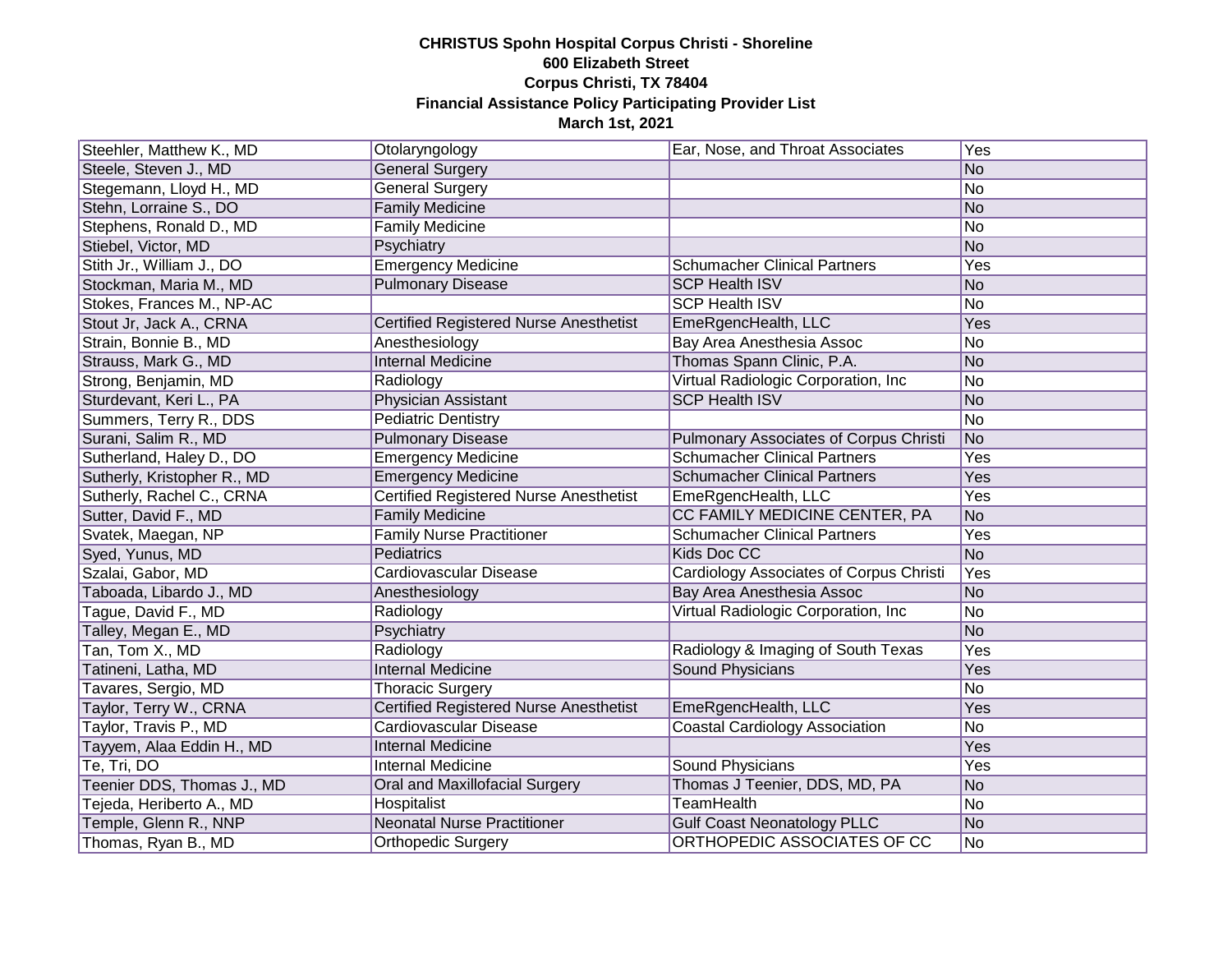| Thomas, Suzan E., CRNA           | <b>Certified Registered Nurse Anesthetist</b> | EmeRgencHealth, LLC                     | Yes            |
|----------------------------------|-----------------------------------------------|-----------------------------------------|----------------|
| Thompson, Jason, MD              | Orthopedic Surgery                            | South Texas Bone and Joint              | Yes            |
| Thompson, Travis L., MD          | <b>Radiation Oncology</b>                     | <b>Expert Cancer Physicians</b>         | No             |
| Timperlake, Roger W., MD         | <b>Orthopedic Surgery</b>                     | Children's Ortho Service of South Texas | No             |
| Tinana, Adrienne M., MD          | Allergy & Immunology                          | Allergy Partners of Corpus Christi      | No             |
| Todd, Mary Ann, CRNA             | <b>Certified Registered Nurse Anesthetist</b> | EmeRgencHealth, LLC                     | <b>Yes</b>     |
| Tolentino, Hugo R., MD           | Anesthesiology                                | Gulf Shore Anesthesia Assoc.            | No             |
| Tomanec, Alainya V., MD          | <b>Emergency Medicine</b>                     | <b>Schumacher Clinical Partners</b>     | Yes            |
| Tompkins, Kent E., MD            | <b>Family Medicine</b>                        |                                         | No             |
| Torbett, Lauren E., PA           | <b>Physician Assistant</b>                    | <b>SCP Health ISV</b>                   | No             |
| Torres, Pedro P., MD             | <b>Colon and Rectal Surgery</b>               |                                         | No             |
| Toth, Zoltan K., MD              | Cardiovascular Disease                        | Texas Cardiac Arrhythmia                | No             |
| Tower, Susan D., MD              | Physical Medicine & Rehabilitation            |                                         | Yes            |
| Townsend Jr, Thomas M., MD       | <b>General Surgery</b>                        |                                         | No             |
| Trevino, Jose D., MD             | <b>Pain Medicine</b>                          |                                         | No             |
| Trevino, Perla J., FNP           | <b>Family Nurse Practitioner</b>              | Thomas Spann Clinic, PA                 | No             |
| Trevino, Victor J., MD           | Hospitalist                                   | <b>TeamHealth</b>                       | Yes            |
| Trolley, Gregory C., MD          | Neurology                                     | <b>Corpus Christi Neurology</b>         | Yes            |
|                                  |                                               | <b>CHRISTUS Spohn Med Grp Family</b>    |                |
| Trombley, Dina, FNP              | <b>Family Nurse Practitioner</b>              | <b>Health Center Westside</b>           | No             |
| Truong, Hanh T., MD              | <b>Critical Care Medicine</b>                 | <b>SCP Health ISV</b>                   | No             |
| Tschickardt, Michael E., MD      | <b>Pain Medicine</b>                          |                                         | No             |
| Tschopp Jr., David R., MD        | Cardiac Electrophysiology                     | Texas Cardiac Arrhythmia                | No             |
| Tsimerinov, Evgeny I., MD        | Neurology                                     | <b>NuVasive Clinical Services</b>       | No             |
| Tsui, Yeewen A., DO              | Neurology                                     | <b>Access Physicians</b>                | No             |
| Tucker, William A., DO           | <b>Orthopedic Surgery</b>                     | <b>Acute Care Surgery of Texas</b>      | Yes            |
| Turner Jr., Thomas M., MD        | <b>Anatomic &amp; Clinical Pathology</b>      | Pathology Associates of CC              | Yes            |
| Turner, Amy L., FNP              | <b>Family Nurse Practitioner</b>              | <b>WELLMED</b>                          | No             |
| Turner, Stephen A., MD           | Cardiovascular Disease                        | <b>Coastal Cardiology Association</b>   | No             |
| Tuthill, Edward W., MD           | Psychiatry                                    | Asana Integrated Medical Group          | No             |
| Tyree, James B., MD              | Urology                                       | Corpus Christi Urology Group, LLP       | Yes            |
| Ugwuibe, Maurice N., MD          | <b>Internal Medicine</b>                      |                                         | No             |
| Uleanya, Klever C., AGACNP       | <b>Acute Care Nurse Practitioner</b>          | <b>Sound Physicians</b>                 | Yes            |
| Umezurike, Ikechukwu Cyracus, MD | Hospitalist                                   | Sound Physicians                        | Yes            |
|                                  |                                               | <b>CHRISTUS Spohn Medical Group</b>     |                |
| Urban, Jennifer A., NP           | <b>Family Nurse Practitioner</b>              | Radiology Oncology                      | N <sub>o</sub> |
| Vaidyanathan, Damodharan, MD     | <b>Internal Medicine</b>                      | <b>Sound Physicians</b>                 | Yes            |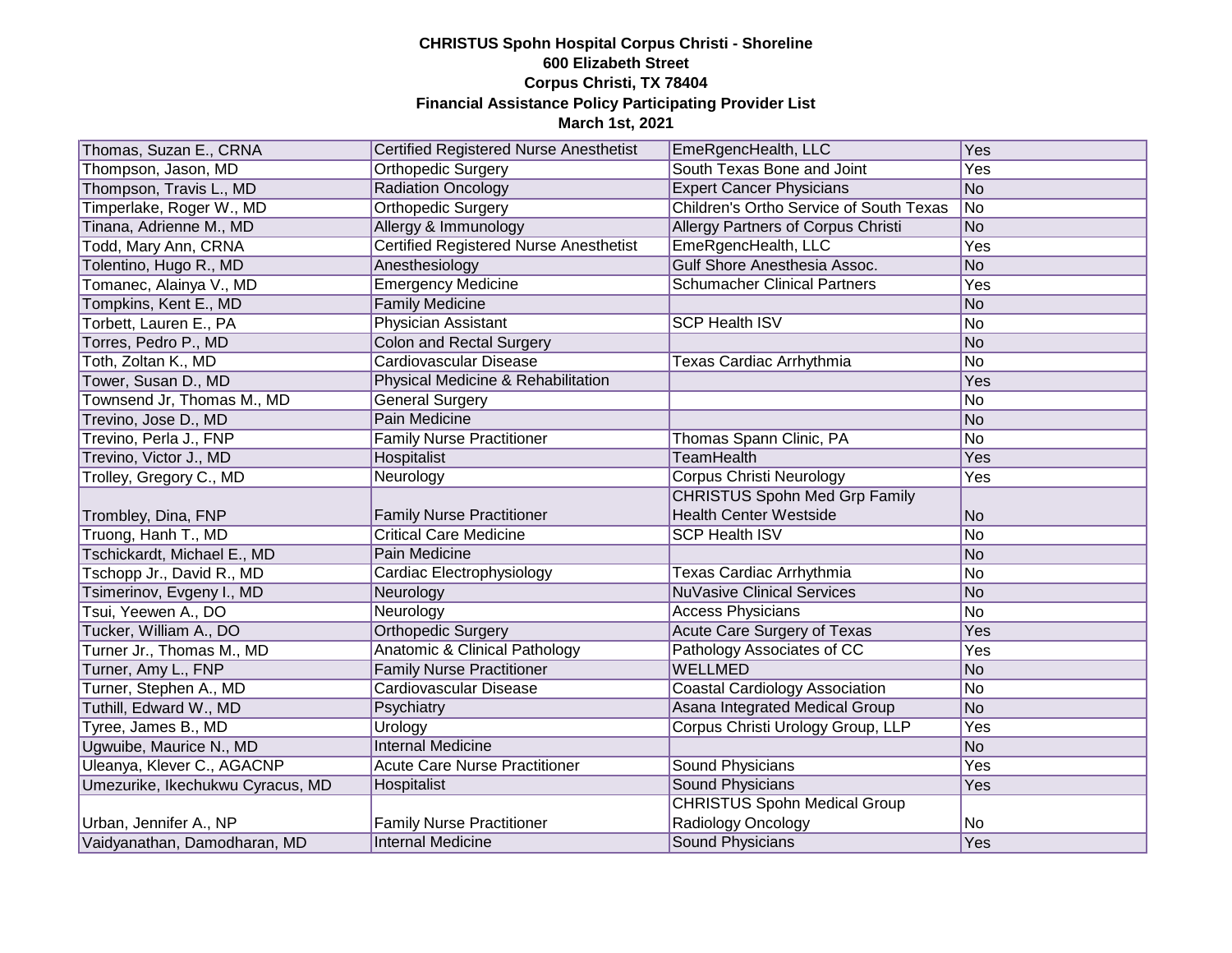| Vakil, Abhay P., MD           | <b>Pulmonary Disease</b>               | Pulmonary Associates of Corpus Christi          | No             |
|-------------------------------|----------------------------------------|-------------------------------------------------|----------------|
| Van Kirk, Christian S., MD    | Radiology                              |                                                 | No             |
| Vanderheiden, David L., DO    | <b>Family Medicine</b>                 | Coastal Bend Family Medicine PA                 | No             |
| Vanexan, Kenneth S., MD       | Radiology                              | Radiology & Imaging of South Texas              | Yes            |
| Vanfrank, Timothy D., MD      | Gastroenterology                       | <b>Corpus Christi Gastroenterology</b>          | Yes            |
|                               |                                        | <b>Hospitalist Medicine Physicians of Texas</b> |                |
| Varanasi, Anju B., MD         | <b>Family Medicine</b>                 | dba Sound Physician                             | Yes            |
|                               |                                        | Colon & Rectal Associates of South              |                |
| Varin, Carmen R., MD          | <b>Colon and Rectal Surgery</b>        | Texas                                           | Yes            |
|                               |                                        | Driscoll Maternal & Fetal Physicians            |                |
| Vasquez, Bertha Alicia C., DO | Obstetrics & Gynecology                | Group                                           | No             |
| Vasquez, Jennifer R., FNP     |                                        | Dr Srikanth Ramachandruni                       | No             |
|                               |                                        | Bay Area Kidney Disease Physicians,             |                |
| Vazquez, Jorge L., MD         | Nephrology                             | <b>LLP</b>                                      | Yes            |
| Vazquez-Vicente, Jose O., DO  | <b>Obstetrics &amp; Gynecology</b>     | <b>COASTAL BEND WOMENS CENTER</b>               | No             |
| Vega, Rolando E., MD          | <b>Obstetrics &amp; Gynecology</b>     | <b>COASTAL BEND WOMENS CENTER</b>               | No             |
| Vela, Bernadette B., FNP      | <b>Family Nurse Practitioner</b>       | <b>CHRISTUS Memorial Quick Care</b>             | No             |
| Vela, Robert C., MD           | Anesthesiology                         | Gulf Shore Anesthesia Assoc.                    | <b>No</b>      |
| Vela, Robert, MD              | <b>Internal Medicine</b>               |                                                 | N <sub>o</sub> |
| Vela, Steven A., MD           | <b>General Surgery</b>                 | <b>Surgical Associates</b>                      | Yes            |
| Velazquez, Wilson L., MD      | <b>Pain Medicine</b>                   |                                                 | No             |
| Velleman, Kenneth R., MD      | <b>Pediatric Anesthesiology</b>        | <b>ANESTHESIOLOGY ASSOCIATES</b>                | No             |
| Venkatachalam, Sridhar, MD    | Cardiovascular Disease                 | Cardiology Associates of Corpus Christi         | Yes            |
| Vera, Alberto O., CRNA        | Certified Registered Nurse Anesthetist | EmeRgencHealth, LLC                             | Yes            |
| Verma, Rajiv, MD              | Diagnostic Radiology                   | Radiology & Imaging of South Texas,             | Yes            |
| Verma, Vivek K., MD           | Hospitalist                            | <b>Sound Physicians</b>                         | Yes            |
| Verwiebe, Eric G., MD         | <b>Orthopedic Surgery</b>              | <b>Acute Care Surgery of Texas</b>              | Yes            |
| Vidal, Aileen M., MD          | <b>Family Medicine</b>                 | <b>WellMed at Shoreline</b>                     | No             |
| Villamil, Alfonso, MD         | <b>Medical Oncology</b>                | Coastal Bend Cancer Center, PA                  | No             |
| Villegas, Sergio A., MD       | <b>Family Medicine</b>                 | <b>Sound Physicians</b>                         | Yes            |
|                               |                                        | Driscoll Maternal & Fetal Physicians            |                |
| Visintine III, John F., MD    | Maternal-Fetal Medicine                | Group                                           | N <sub>o</sub> |
| Vitale, Dominick A., MD       | <b>Surgical Critical Care</b>          | Spohn Trauma Surgeons                           | Yes            |
| Vizurraga, David E., MD       | <b>Orthopedic Surgery</b>              | <b>Acute Care Surgery of Texas</b>              | Yes            |
| Vo, Luong N., DO              | <b>Hospitalist</b>                     | <b>Sound Physicians</b>                         | Yes            |
| Voorhees, Gerard J., MD       | <b>Radiation Oncology</b>              |                                                 | No             |
| Vreeland, Thomas H., MD       | Radiology                              | Virtual Radiologic Corporation, Inc             | No             |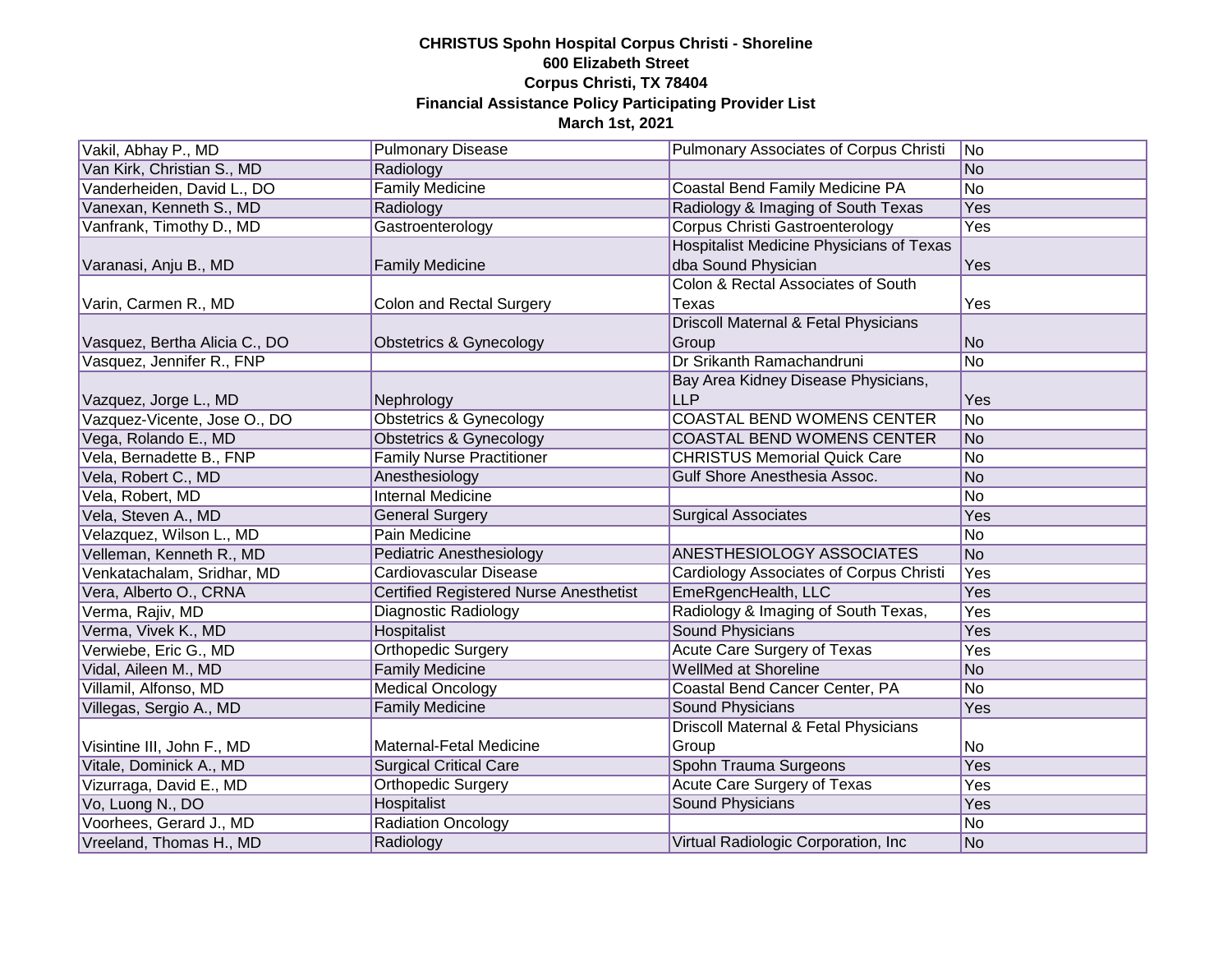| Vu, Duc M., MD                  | Hospitalist                                   | Sound Physicians                        | Yes |
|---------------------------------|-----------------------------------------------|-----------------------------------------|-----|
| Vuong, Julie T., MD             | Anesthesiology                                | <b>Gulf Shore Anesthesia Associates</b> | No  |
| Waddell, Carrol A., NP          | <b>Family Nurse Practitioner</b>              | Comprehensive Kidney Care               | No  |
| Wagner, Anna, FNP               | <b>Family Nurse Practitioner</b>              | Thomas Spann Clinic, PA                 | No  |
| Wagner, Scott B., CRNA          | <b>Certified Registered Nurse Anesthetist</b> | EmeRgencHealth, LLC                     | Yes |
| Wallace, David J., MD           | <b>Critical Care Medicine</b>                 | <b>SCP Health ISV</b>                   | No  |
| Walston, Shaye L., DO           | Pediatrics                                    |                                         | No  |
| Wang, Amy M., MD                | <b>Internal Medicine</b>                      |                                         | Yes |
| Ware III, Stephen H., MD        | <b>Family Medicine</b>                        |                                         | No  |
| Watters, Matthew D., CRNA       | <b>Certified Registered Nurse Anesthetist</b> | EmeRgencHealth, LLC                     | Yes |
| Weathersby, Maryjoy A., MD      | Obstetrics & Gynecology                       | OB & GYN Associates of CC               | No  |
| Webb, Chrystal M., MD           | Diagnostic Radiology                          | Radiology & Imaging of South Texas,     | Yes |
|                                 |                                               | Corpus Christi ENT Sinus and Allergy,   |     |
| Weiss, Todd M., MD              | Otolaryngology                                | <b>PLLC</b>                             | No  |
| Welsh, Kelsey L., PA            | <b>Physician Assistant</b>                    | Acute Care Surgery of Texas             | Yes |
| Welte, Frank J., MD             | Radiology                                     | Virtual Radiologic Corporation, Inc.    | No  |
|                                 |                                               | Abdominal Specialists of South Texas    |     |
| West, Elodie V., FNP            | <b>Family Nurse Practitioner</b>              | <b>LLP</b>                              | Yes |
|                                 | Acute Care Adult-Gerontology Nurse            |                                         |     |
| Wheaton-Ray, Kristin A., AGACNP | Practitioner                                  | <b>SCP Health ISV</b>                   | No  |
| Whitney-Cashio, Peter J., MD    | <b>Emergency Medicine</b>                     | <b>Schumacher Clinical Partners</b>     | Yes |
| Willborn, Myriah G., DO         | <b>Family Medicine</b>                        |                                         | No  |
| Williams, Renuka S., MD         | <b>Family Medicine</b>                        | <b>TeamHealth</b>                       | No  |
| Williams, Robert S., MD         | Orthopedic Surgery                            | <b>Coastal Orthopedics</b>              | No  |
| Williams, Sharon M., FNP        | <b>Family Nurse Practitioner</b>              | <b>Wound Centrics, LLC</b>              | No  |
| Williamson, David C., MD        | Anesthesiology                                | Gulf Shore Anesthesia Assoc.            | No  |
| Wilson Jr, Lawrence E., MD      | <b>Surgical Critical Care</b>                 | <b>SCP Health ISV</b>                   | No  |
| Wilson, Ashley, CRNA            | <b>Certified Registered Nurse Anesthetist</b> | EmeRgencHealth, LLC                     | Yes |
|                                 |                                               | CHRISTUS Spohn Med Grp Fam Med          |     |
| Wilson, James D., MD            | <b>Family Medicine</b>                        | Acad Ctr - Central                      | No  |
| Wilson, Mark S., MD             | Anesthesiology                                | EmeRgencHealth, LLC                     | Yes |
| Wilson, William K., MD          | <b>Orthopedic Surgery</b>                     | South Texas Bone and Joint              | Yes |
| Winnie, Michael G., MD          | Family Medicine                               |                                         | No  |
| Wiraszka, Adam, MD              | Pediatrics                                    |                                         | No  |
| Wolfe, Gregory W., MD           | Radiology                                     | Virtual Radiologic Corporation, Inc     | No  |
| Wood, Amy, CRNA                 | <b>Certified Registered Nurse Anesthetist</b> | Bay Area Anesthesia Assoc               | No  |
| Woodson, Ronald C., MD          | Gynecology                                    |                                         | No  |